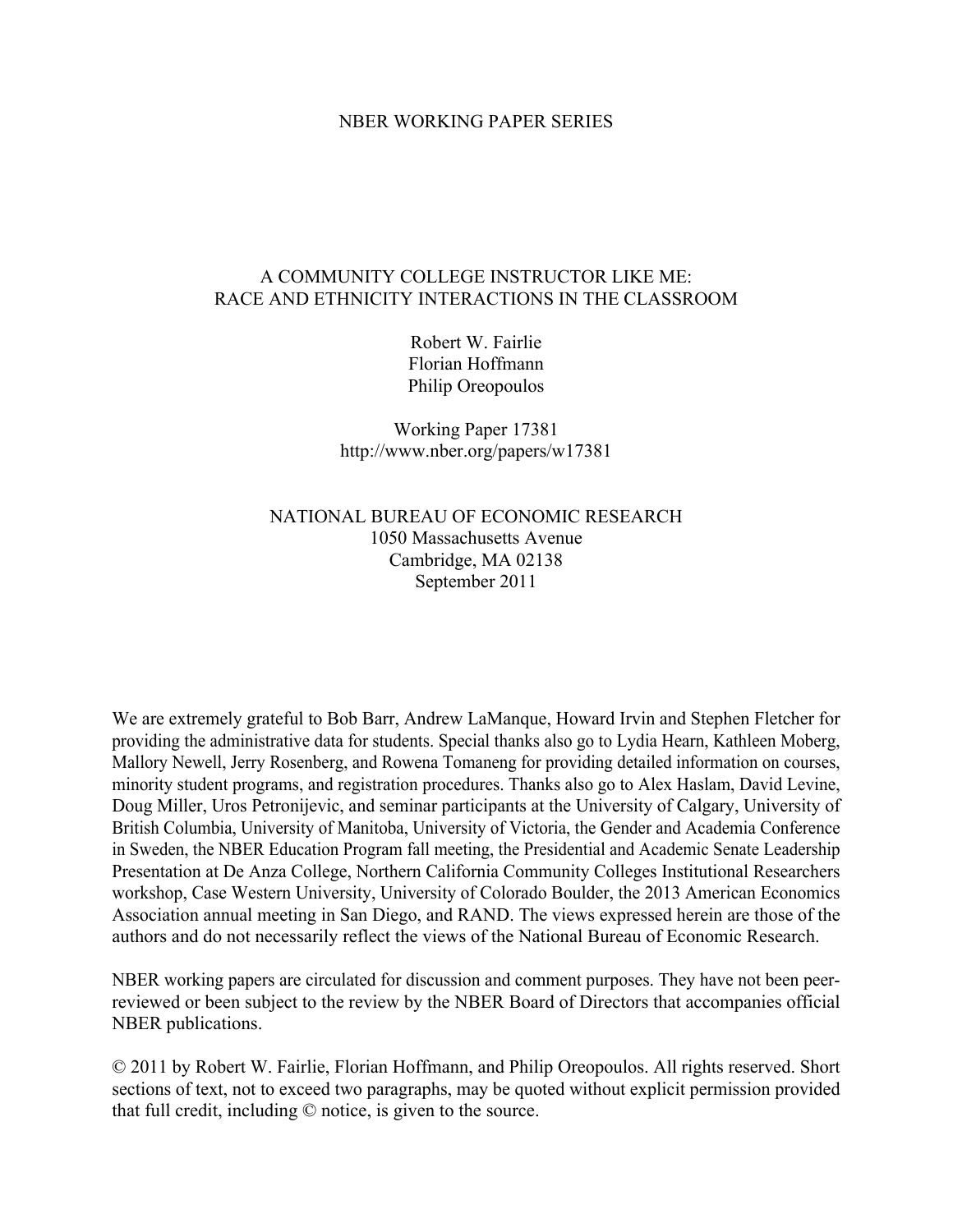A Community College Instructor Like Me: Race and Ethnicity Interactions in the Classroom Robert W. Fairlie, Florian Hoffmann, and Philip Oreopoulos NBER Working Paper No. 17381 September 2011, Revised August 2014 JEL No. I20,I23,J24,J71

# **ABSTRACT**

Detailed administrative data from a large and diverse community college are used to examine if academic performance depends on whether students are the same race or ethnicity as their instructors. To identify racial interactions and address many threats to internal validity we estimate models that include both student and classroom fixed effects. Given the large sample sizes and computational complexity of the 2-way fixed effects model we rely on numerical algorithms that exploit the particular structure of the model's normal equations. Although we find no evidence of endogenous sorting, we further limit potential biases from sorting by focusing on students with restricted course enrollment options due to low registration priorities, students not getting first section choices, and on courses with no within-term or within-year racial variation in instructors. We find that the performance gap in terms of class dropout rates, pass rates, and grade performance between white and underrepresented minority students falls by 20-50 percent when taught by an underrepresented minority instructor. We also find these interactions affect longer term outcomes such as subsequent course selection, retention, and degree completion. Potential mechanisms for these positive interactions are examined.

Robert W. Fairlie Department of Economics University of California, Santa Cruz Santa Cruz, CA 95064 rfairlie@ucsc.edu

Florian Hoffmann Vancouver School of Economics University of British Columbia #997-1873 East Mall Vancouver, BC V6T 1Z1 CANADA florian.hoffmann@ubc.ca

Philip Oreopoulos Department of Economics University of Toronto 150 St. George Street Toronto, ON M5S 3G7 Canada and NBER philip.oreopoulos@utoronto.ca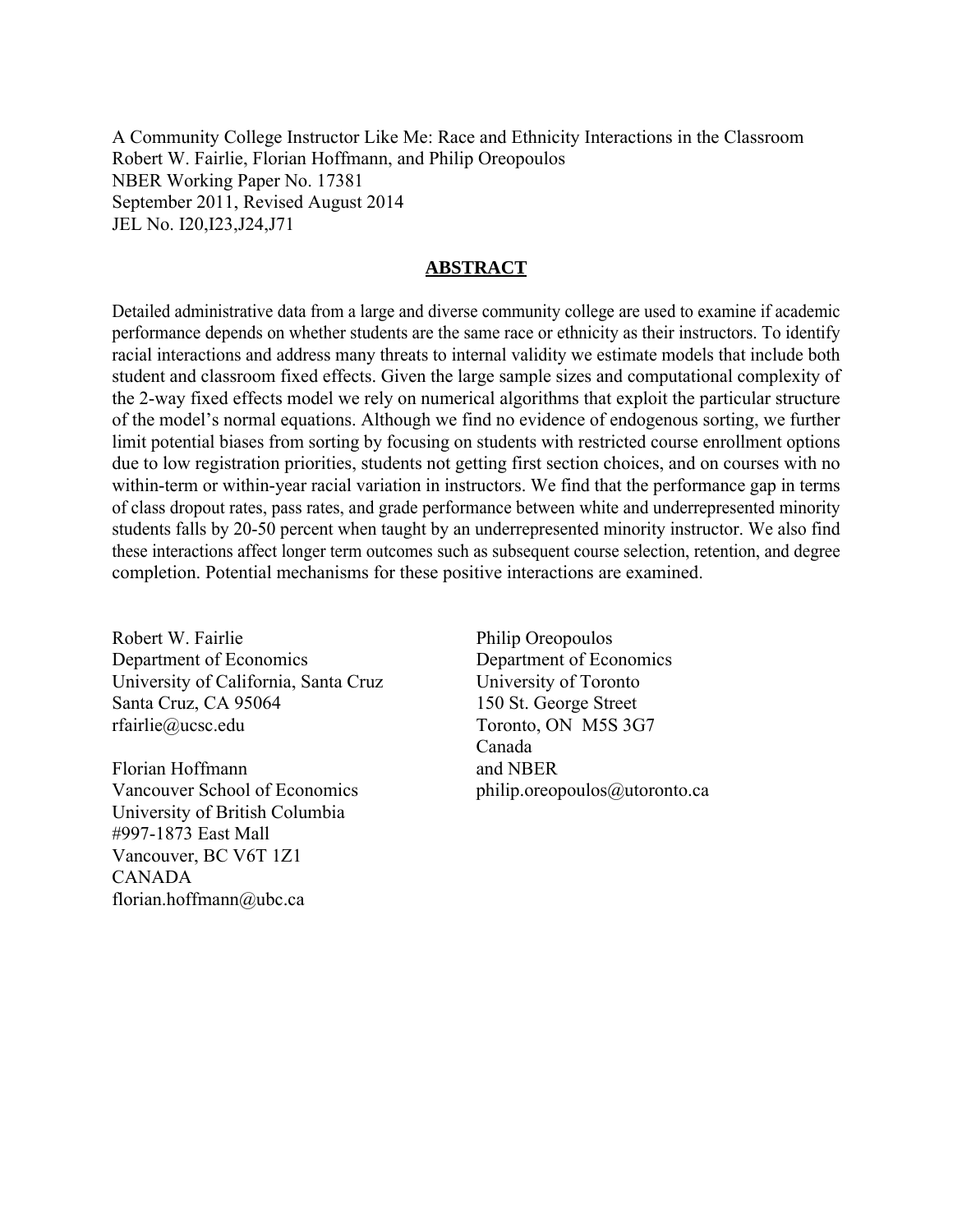## **1. Introduction**

The achievement gap between historically underrepresented minority students and non-minority students is one of the most persistent and vexing problems of the educational system in the United States. African-American, Latino and Native-American students have substantially lower test scores, grades, high school completion rates, college attendance rates, and college graduation rates than non-minority students.<sup>1</sup> Fryer and Levitt (2006)and Fryer (2011) document that, for African-Americans, achievement gaps start to appear in elementary school and persist throughout primary and secondary education, while Reardon and Galindo (2009)find that, for Hispanics-, achievement gaps are already substantial at the start of kindergarten.<sup>2</sup> The empirical evidence presented by Fry (2002) and Arcidiacono et al. (2011) suggests that similar gaps exist at postsecondary institutions. Ultimately these gaps translate into substantially lower completion rates for African-Americans and Latinos compared to non-minorities. A major concern is that, in spite of substantial publicity and some affirmative action, the gap has not shrunk over the last two decades, which contrasts sharply with trends in other educational disparities such as the gender gap.<sup>3</sup> Such persistent disparities in educational attainment may have major implications for income and wealth inequality across racial and ethnic

 $<sup>1</sup>$  See U.S. Department of Education (2010).</sup>

<sup>&</sup>lt;sup>2</sup> Fryer and Levitt (2013) find no black/white gap in cognitive abilities at age 8 to 12 months. An extensive literature examines the underlying causes of the black/white achievement gap among children and its persistence even after controlling for a wide range of individual and family characteristics (e.g., see Jencks and Phillips 1998). A few examples of recent explanations with empirical support include segregation (Card and Rothstein 2007), attending schools with higher black enrollment shares and less teacher experience (Hanushek and Rivkin 2008), permanent income disparities (Rothstein and Wozny 2011), lower school quality (Fryer and Levitt 2004), and differences in social norms (Austen-Smith and Fryer, 2005). For Hispanics, Reardon and Galindo (2009) find that the gaps in reading and math skills are largest for Hispanic children where English is not spoken at home, but that these children also show the greatest relative gains in the early years of schooling.

<sup>&</sup>lt;sup>3</sup> See e.g. Fryer and Levitt (2006).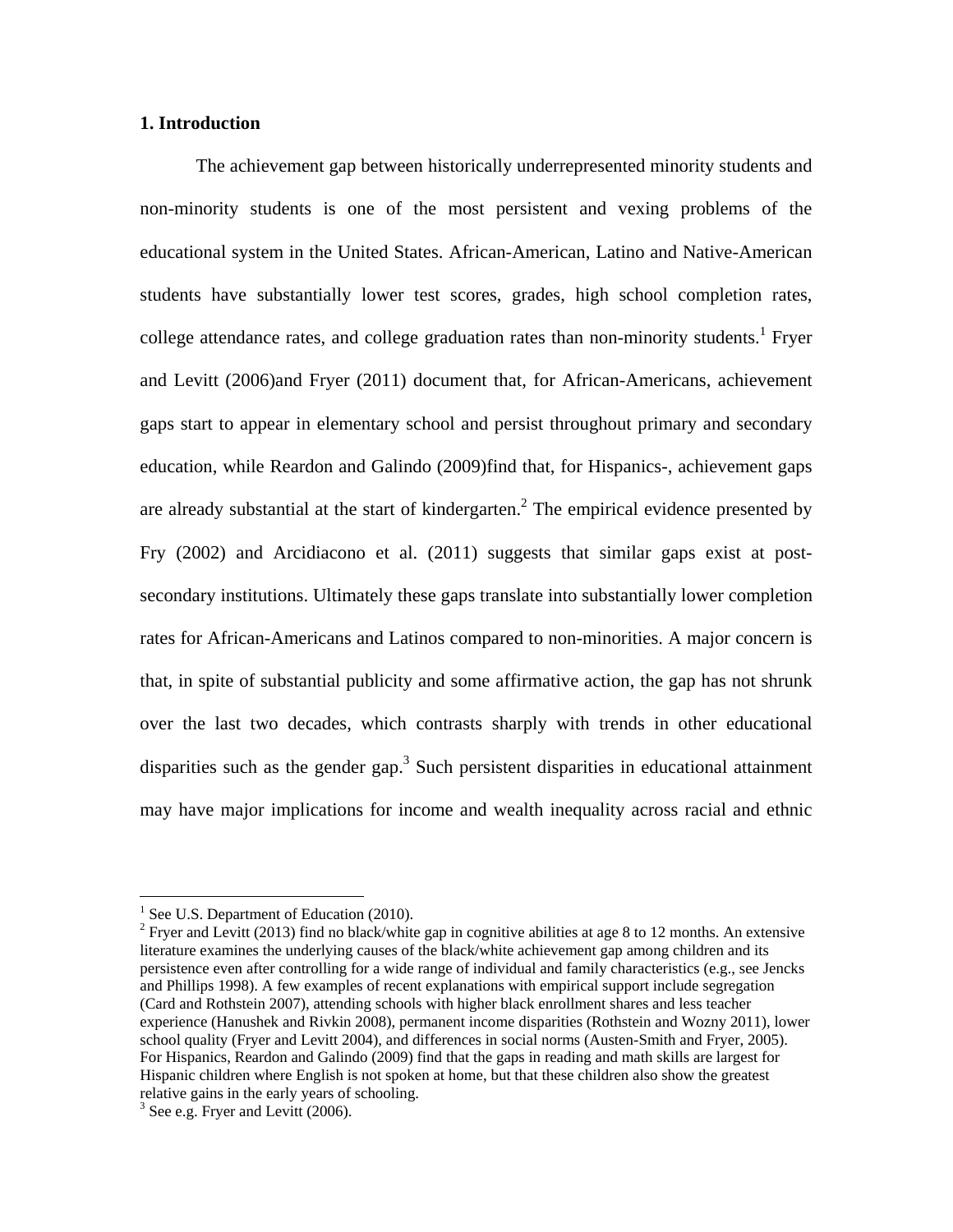groups.<sup>4</sup> It is therefore imperative to study the sources of the racial achievement gap and to evaluate the effectiveness of potential policy interventions.

A common, though hotly debated, policy prescription is to expand the representation of minority instructors at all levels of the educational system. Indeed, there is a general lack of minority instructors, especially at the post-secondary level: only 9.6 percent of all full-time instructional faculty at U.S. colleges are black, Latino or Native American, while these groups comprise one-third of the college-age population and an even higher percentage of children.<sup>5</sup> As argued by many social scientists, this imposes severe limits on the availability of role models, increases the likelihood of "stereotype threats" and discrimination against minority students, and restricts exposure to instructors with similar cultures and languages.

In this paper we offer the first systematic empirical study of minority interactions between students and instructors at the post-secondary education level. We test whether underrepresented minority students experience significant achievement gains from being taught by an underrepresented minority professor. "Underrepresented minority", which we use interchangeably with "minority" below, includes African-Americans, Hispanics, and Native Americans/Pacific Islanders, but not Asian-Americans.<sup>6</sup> These questions are examined using a novel and unique administrative dataset with detailed demographic information on instructors as well as students from a large and ethnically diverse community college. Our data contain comprehensive background information on instructors and students for each class, students' course-level academic outcomes, and long-term outcomes such as majors, retention, degree completion, and transfers to 4-year

<sup>&</sup>lt;sup>4</sup> Such arguments are made in e.g. Altonji and Blank (1999), Card (1999), and Jencks and Phillips (1998).

 $<sup>5</sup>$  See U.S. Department of Education (2010).</sup>

<sup>&</sup>lt;sup>6</sup> This is the common definition used for "underrepresented minority" in California public higher education.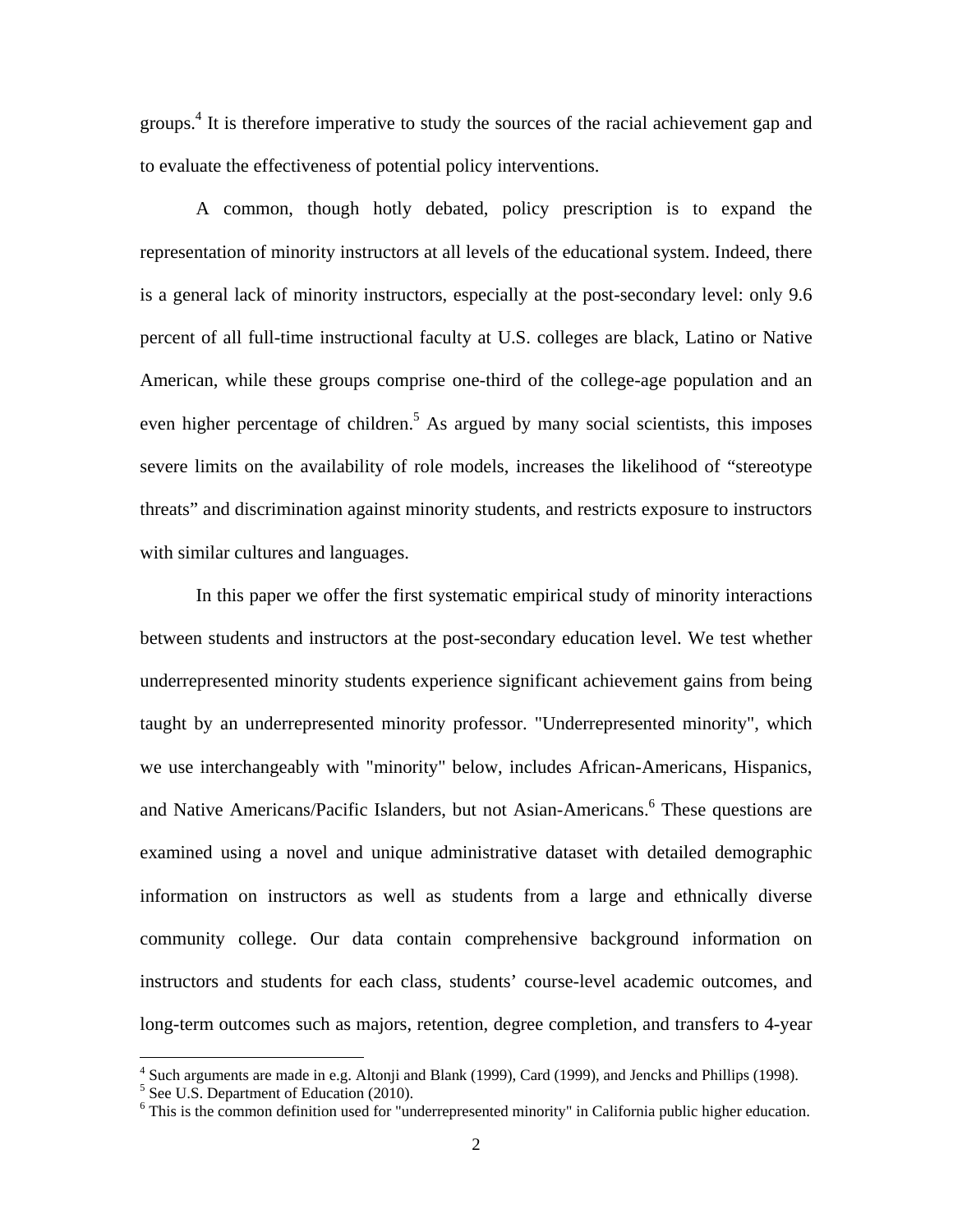colleges. We are also able to match student-course-level data to administrative data on all registration attempts and waitlists by students at the college, allowing us to examine whether students get their first choice among sections.

In addition to providing general evidence on the importance of social interactions by race and ethnicity, our study is also the first to focus on the community college system. The lack of previous research using data from community colleges is somewhat surprising given that they enroll nearly half of all students attending public universities. Since community colleges, in addition to providing workforce training, serve as an important gateway to 4-year colleges, they can be seen as a crucial part of the postsecondary educational system in the United States. In fact, in some states, including California, nearly half of all students attending a 4-year college previously attended a community college.<sup>7</sup> With recent calls for major expansions in enrollments and provision of 4-year transfer courses, one can expect that community colleges will gain further importance.<sup>8</sup> Policy interventions targeting community colleges are therefore likely to have major effects on the educational system as a whole.

It is well known that random assignment of students to classes does not occur at community colleges or 4-year universities outside of the military post-secondary educational system.<sup>9</sup> We therefore employ several empirical strategies to rule out the possibility that the estimates are driven by omitted variable biases, to explore the external validity of our results, and to investigate the channels through which our estimated

<sup>&</sup>lt;sup>7</sup> See U.S. Department of Education (2010); CCCCO (2009); Sengupta and Jepsen (2006).

<sup>&</sup>lt;sup>8</sup> For example, President Obama has proposed an unprecedented funding increase for community colleges that aims to boost graduates by 5 million students by 2020. In California, transfers from community colleges to the California State University (CSU) system are projected to increase by 25 percent over the next decade (California Postsecondary Education Commission 2010).

<sup>&</sup>lt;sup>9</sup> Random assignment takes place at the U.S. Air Force Academy that provides undergraduate education for officers in the U.S. Air Force (Carrell, Page, and West 2010).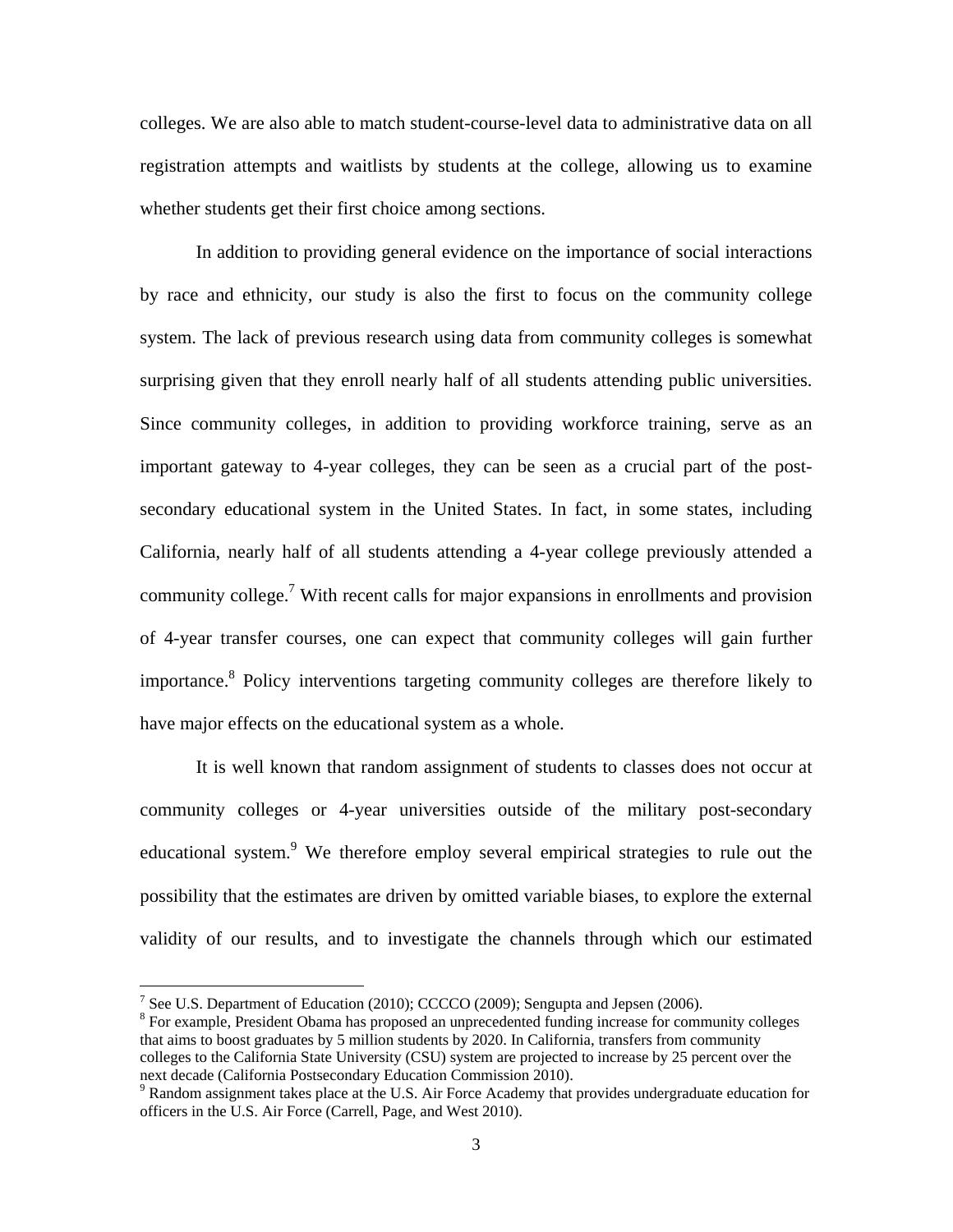reduced-form effects operate. Our basic empirical approach is built on a regression model in which the parameter of interest is the differential effect between minority and nonminority students of being assigned to a minority-instructor in the same class. This answers the question of whether minority students experience gains relative to nonminority students from being taught by minority instructors. The focus on estimation of these interaction effects from panel data such as ours permits tremendous flexibility in the types of specifications one can estimate. In particular, the explanatory variable of interest varies both within student and within classroom, allowing us to estimate models that simultaneously include student and classroom fixed effects. This eliminates biases coming from student specific differences common across courses and classroom specific differences common across classmates.<sup>10</sup> Including classroom fixed effects leads to standardizing grade outcomes, since we are only using within-classroom differences among students who complete the same assignments, take the same exams, and are subject to the same grading policies. Furthermore, our two-way fixed effects specification with individual and class fixed effects controls for the possibility that minority and nonminority students enroll in courses or subjects with more lenient grading policies. Given the sample size – we observe over 30,000 students in nearly 21,000 classes – estimation of this model by conventional algorithms is computationally infeasible. To address this problem, we conduct the first application of an algorithm that has been applied to the estimation of firm and worker fixed effects with large administrative data to the estimation of student and teacher fixed effects.<sup>11</sup>

 $10$  Here and subsequently we use the term "class" or "classroom" to refer to a particular offering or section of a course with a specific instructor during some term, such as "Principle of Microeconomics: ECON-

<sup>100&</sup>quot;. Hence, a "class" or "classroom" is uniquely defined by course title, section, and term.<br><sup>11</sup> See for example Abowd, Kramarz, and Margolis (1999) and Abowd, Creecy, and Kramarz (2002).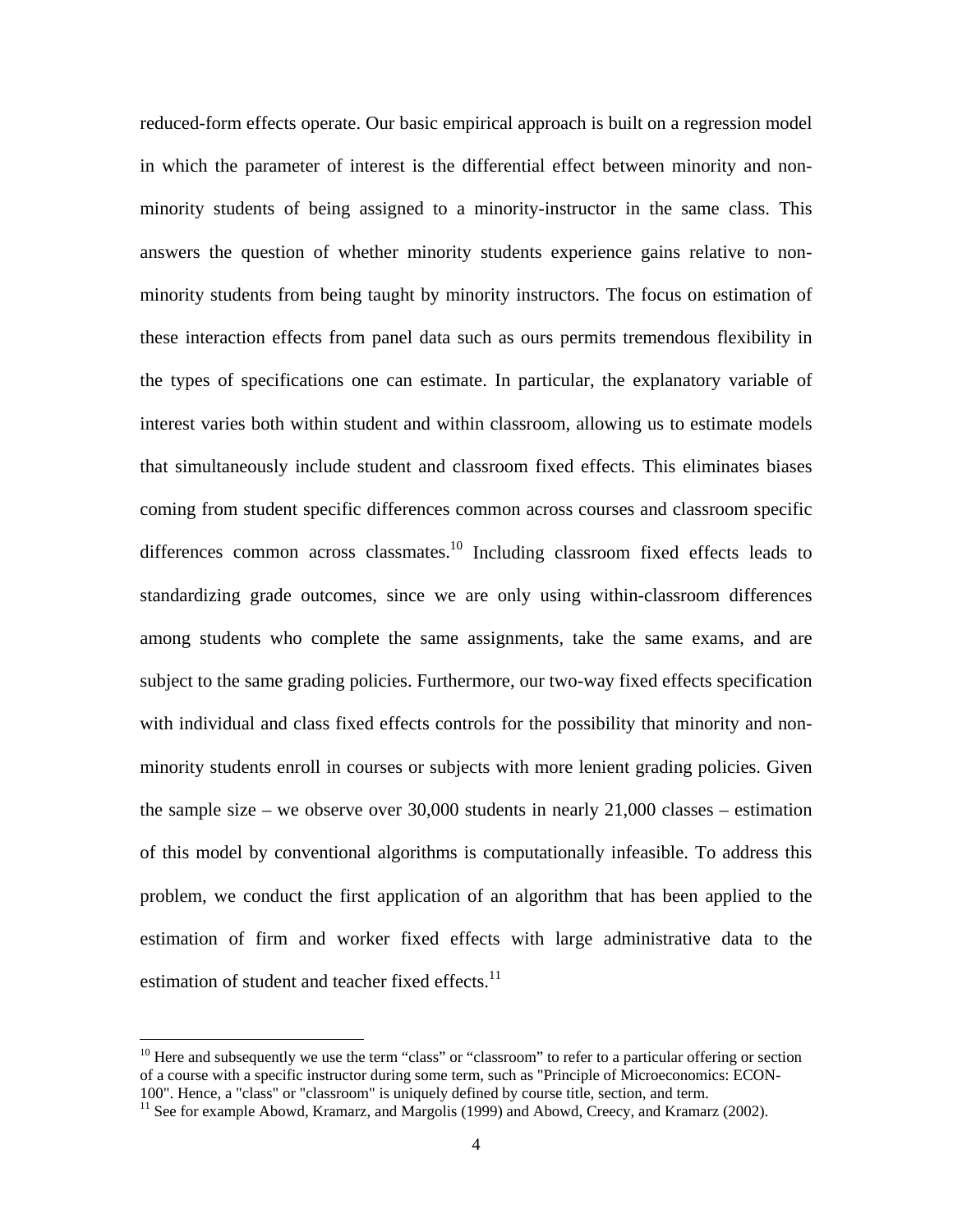While our empirical model addresses many of the potential threats to internal validity, we cannot directly control for differential sorting across minority student groups that may arise if, for example, highly motivated minority students systematically sort into minority-taught classes while highly motivated non-minority students do not. However, with an appropriate set of observable variables that is highly correlated with unobserved student abilities, such as a student's past academic performance, this hypothesis of differential sorting is testable. Implementation of such a test using a rich set of observables does not uncover any evidence of differential sorting. Nevertheless, we exploit the institutional features at our community college to generate samples of students in which the incidence of endogenous sorting of students to instructors is minimized. We take advantage of the registration priority system at the community college and focus on students with limited class enrollment choices. Given the intense competition for classes created by negligible tuition, absence of admissions requirements, and desirable location of the college, students with the lowest registration priority status have severely restricted class enrollment choices. Registration attempt data confirm the limited choices of these students (only 55 percent get their first section choice) and allow us to further refine the sample. We also estimate our model from a sample of courses in which students have no choice over instructor's race within a term or even academic year, thus ruling out the possibility of sorting within that term or year by construction.

We find that the minority achievement gap is smaller in classes taken with minority instructors for several course outcome measures. Minority students obtain better grades, are less likely to drop a course, are more likely to pass a course, and are more likely to have a grade of at least a B. These gaps are reduced by 20-50percent with a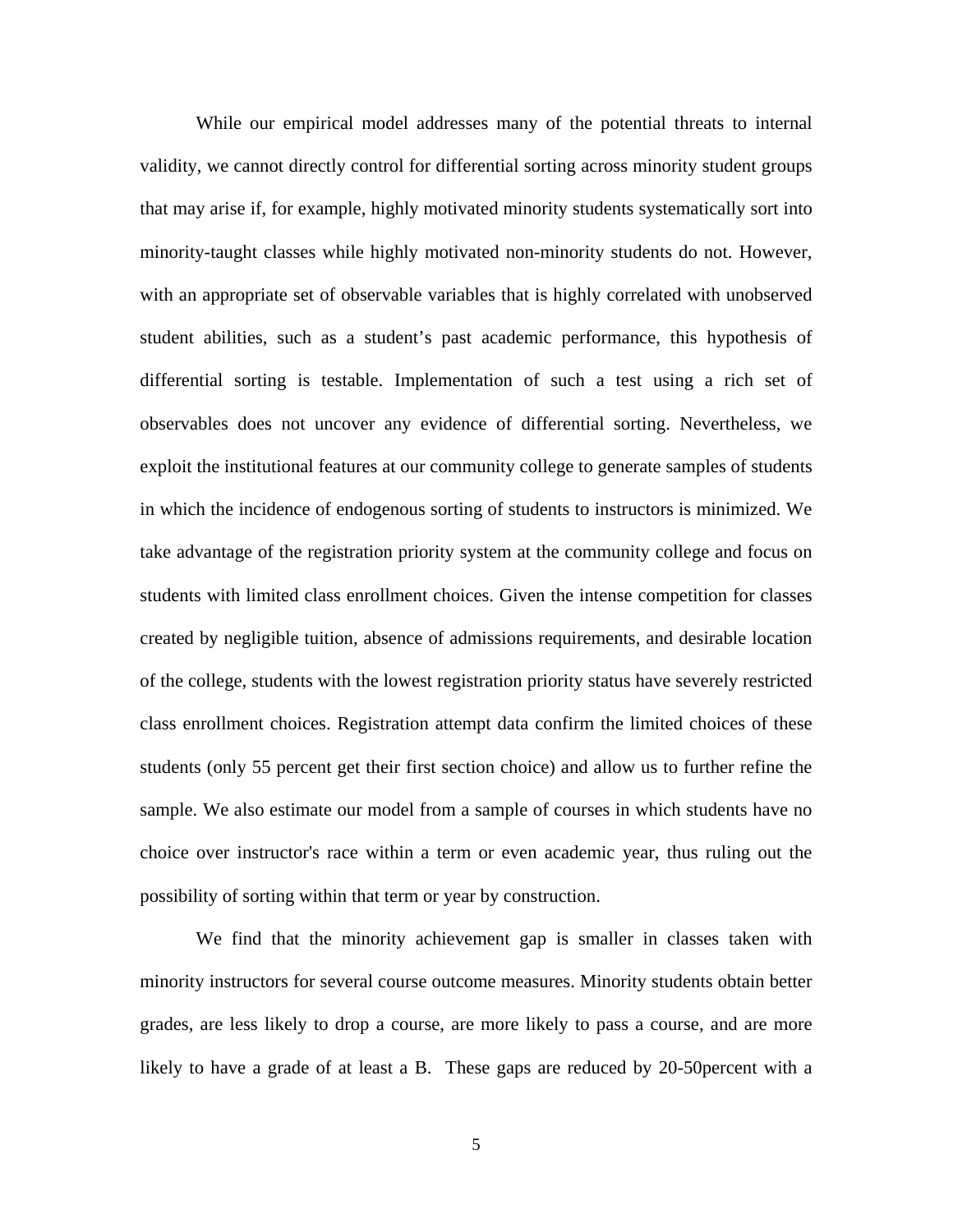minority instructor and translate into longer-run impacts on taking additional courses in subjects, major choice, retention, and degrees. Effects on dropping a course in the first few weeks, long-term outcomes, and performance in more objectively graded courses such as those commonly using multiple-choice exams and math courses, suggest that students are reacting to the race and ethnicity of the instructor rather than the other way around. We find evidence of both positive role model effects, with minority students performing better with minority instructors, and negative influences, with non-minority students doing worse with minority instructors.

Our paper is related to a number of studies, most notably Dee (2004, 2005, 2007) and Ehrenberg, Goldhaber and Brewer (1995), that use data from the elementary and  $8<sup>th</sup>$ grade educational levels to estimate race and ethnicity interactions between students and teachers. They find some evidence of positive student-teacher interactions by race and gender. Our paper is also related to a small, but growing literature that focuses on gender interactions between students and instructors at the post-secondary level. Similar to our work, these studies rely increasingly on high-quality administrative student panel data that can be matched to instructor-level data. They tend to conclude that female students perform relatively better when matched to female instructors (e.g. Bettinger and Long 2005; Hoffmann and Oreopoulos 2009).<sup>12</sup> A recent study by Carrell, Page, and West (2010), which takes advantage of the random assignment of students to classrooms at the U.S. Air Force Academy, also finds that female students perform better in math and science courses with female instructors. None of these previous studies, however,

 $12$  A larger literature studies gender interactions at the primary or secondary school level. The findings are generally mixed (see for example, Nixon and Robinson 1999, Ehrenberg, Goldhaber, and Brewer 1995, Dee 2007, Holmlund and Sund 2005, Carrington, Tymms and Merrel 2008, Lahelma 2000, and Lavy and Schlosser 2007).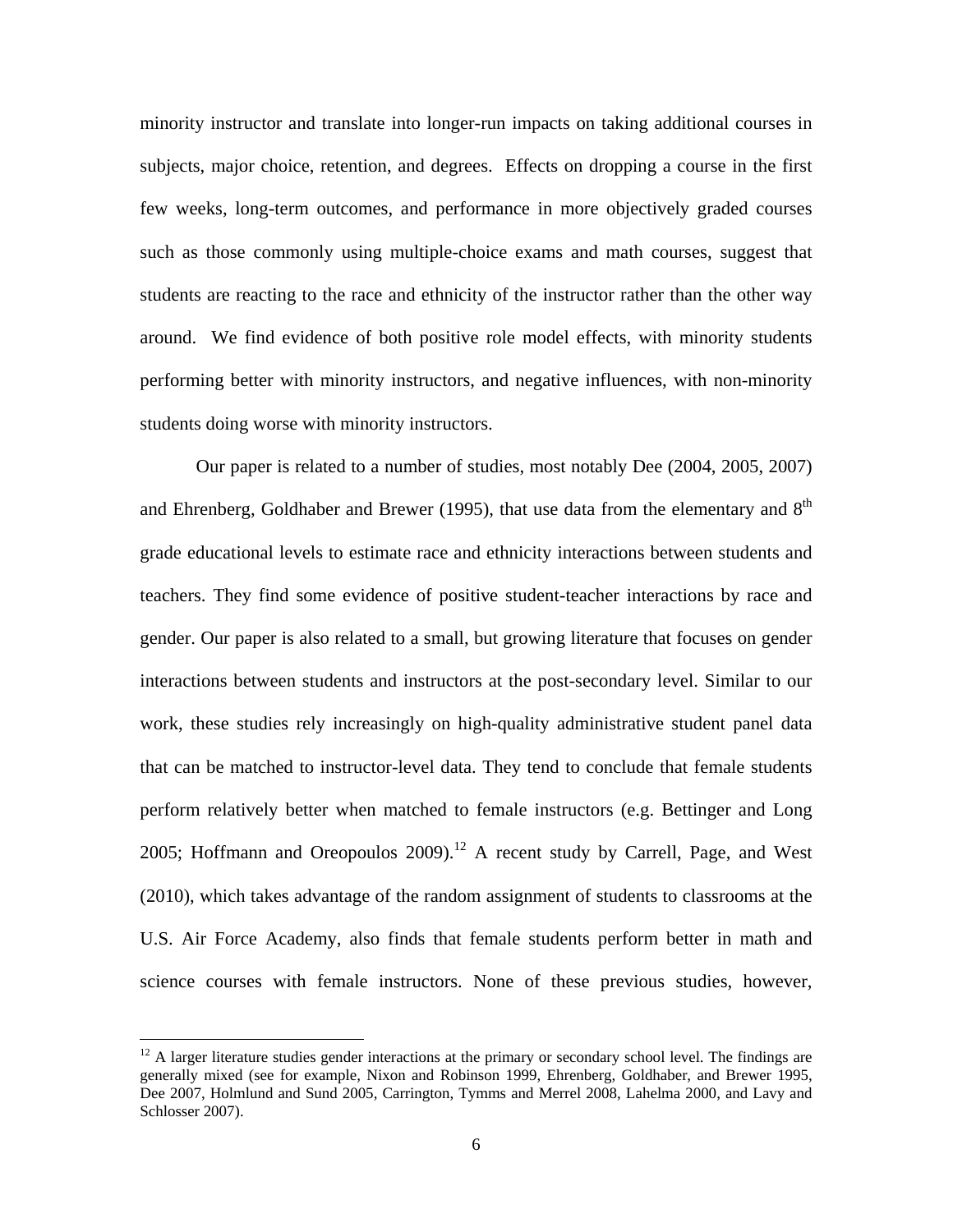examine the impact of an instructor's minority status, race or ethnicity on student outcomes at the post-secondary education level, due to not being able to obtain race information on instructors and the lack of underrepresented minority faculty at more selective colleges. This might be an important omission in the literature, as the effects of minority faculty on minority students may be larger due to the sizeable racial achievement gap and similarities in culture, language and economic backgrounds. In addition, measures of racial inequality in education, income and other outcomes have not decreased over the last two decades, in sharp contrast to corresponding measures of gender inequality. Our data also allow us to explore interaction effects on a more comprehensive set of course-level and long-term outcomes compared to previous studies.

The rest of the paper proceeds as follows: Section 2 starts by providing some institutional background, and then describes and summarizes the data. The next section introduces our econometric framework. Section 4 presents evidence on student sorting and the main results on racial interactions in educational outcomes. The final section concludes.

#### **2. Data**

#### *2.1 Institutional Background*

Our analysis is based on administrative data from De Anza College, a large community college that is located in the San Francisco Bay Area. It is part of the California Community College system, which is the largest higher educational system in the United States with 110 colleges and 2.9 million students per year. De Anza College has an average total enrolment of 22,000 students per year. It has a larger share of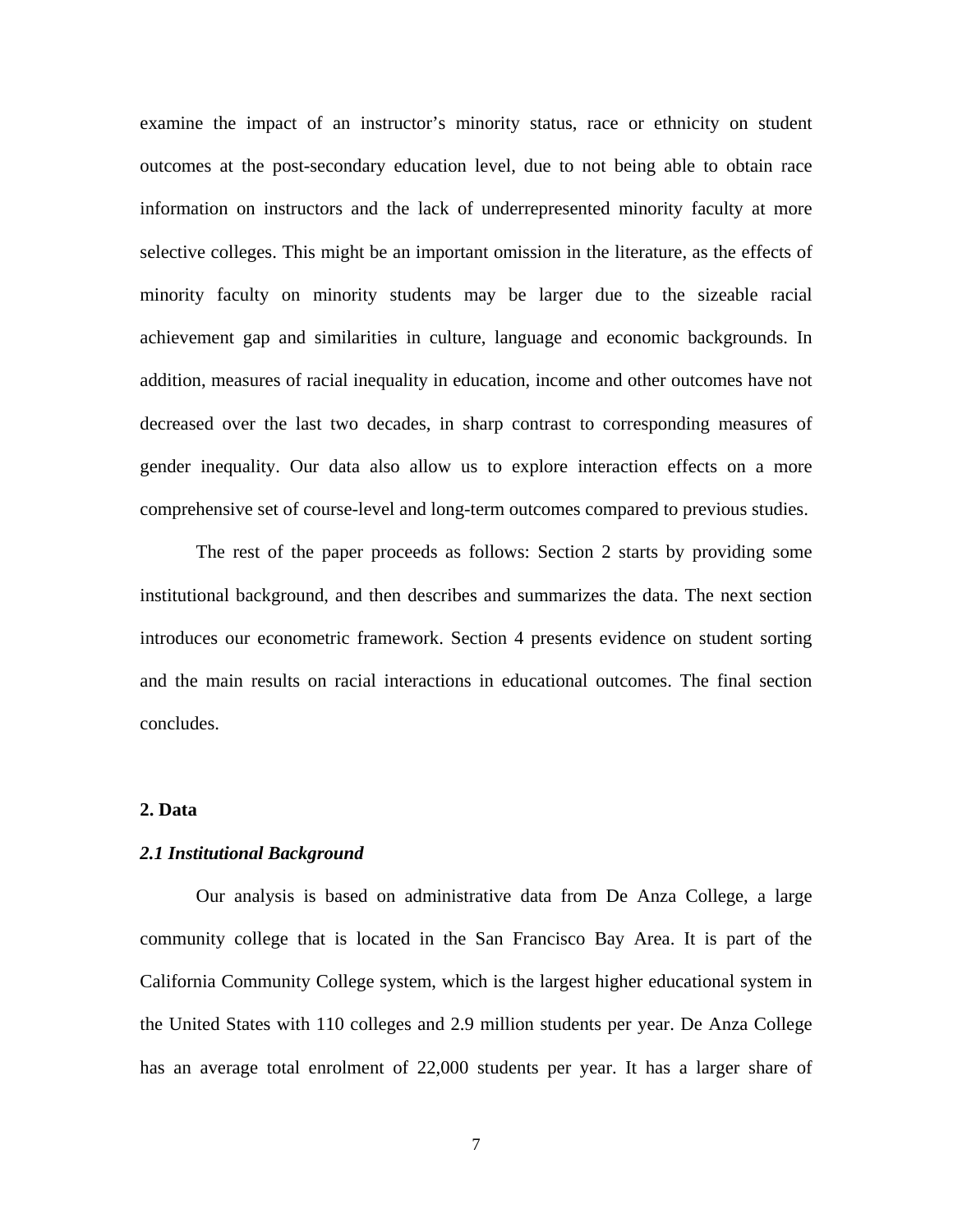minority students than the nationally representative community college, reflecting the diversity of Northern California. The College is on the quarter system, and the majority of classes are restricted to 50 or fewer students. The tuition at De Anza College is \$17 per unit (roughly \$850 per year in tuition and fees) with a large percentage of students receiving fee waivers because of financial need. Similar to all community colleges in California it has open enrolment – anyone with a high school diploma or equivalent is automatically admitted.

#### *2.2 Registration Priority System*

1

Open enrolment, very low tuition costs, mandated small class sizes, and its location in the San Francisco Bay Area create intense competition for courses at De Anza College. Because of the general excess demand for courses, the College has established a strictly enforced registration priority system which determines the day on which students are allowed to register over an eight-day period. Registration priority is determined by whether the student is new, returning or continuing, the number of cumulative units earned at De Anza College, and enrolment in special programs.<sup>13</sup> It does not depend on past academic performance. Incoming students and students who have taken a break away from the college have the lowest priority status. Priority status improves for continuing students by cumulative unit blocks.

<sup>&</sup>lt;sup>13</sup> We remove students enrolled in special and often minority-student focused programs, such as SLAM, STARS, and SSRC. These students receive special registration priority status even if they are new or returning students.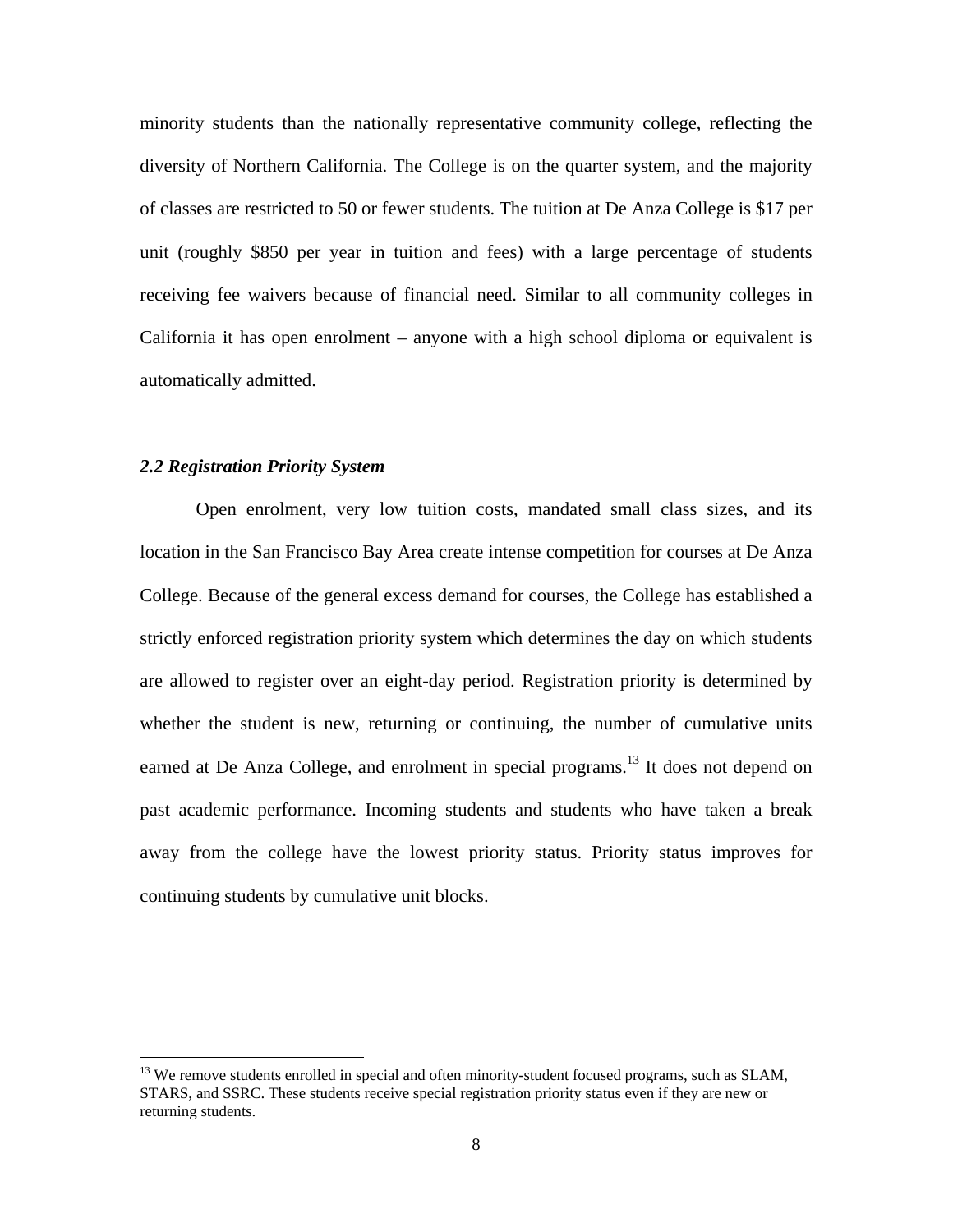A student's registration priority has a large impact on his or her choice of classes.<sup>14</sup> Conversations with college administrators revealed that students with a low ranking on course-priority lists have severely limited choices in instructors. As a consequence, for a particular course that has multiple class offerings these students should be expected to have little control over the instructor with whom they are matched. We confirm this anecdotal evidence by analyzing detailed registration attempt and waitlist data from the college. We find that among students with a low registration priority, only 54.9 percent of the course sections in which students first attempt to register result in an actual enrolment, compared with approximately 74.5 percent for students with a higher registration priority We also find higher probabilities of being placed on wait lists for first registration attempts among low-registration priority students compared to students with higher registration priorities (7.2 percent compared with 3.4 percent).

## *2.3 Data Set*

 $\overline{a}$ 

Matching several administrative datasets from the college, National Student Clearinghouse data, and data from other sources, we are able to examine an extensive set of course and long-term outcomes as well as detailed demographic characteristics for every student registered at the community college from fall quarter of 2002 to spring quarter of 2007. The data on course outcomes record grades, course credits, and course dropout behaviour for every class offered by De Anza College over the five-year period. We are able to match them to detailed data on demographic characteristics of instructors, such as race, ethnicity, age, and gender for every class. To our knowledge, this is the first

<sup>&</sup>lt;sup>14</sup> In personal conversations with college administrators we have learned that students often register for classes as soon as they are allowed to through the system because of the intense competition for courses.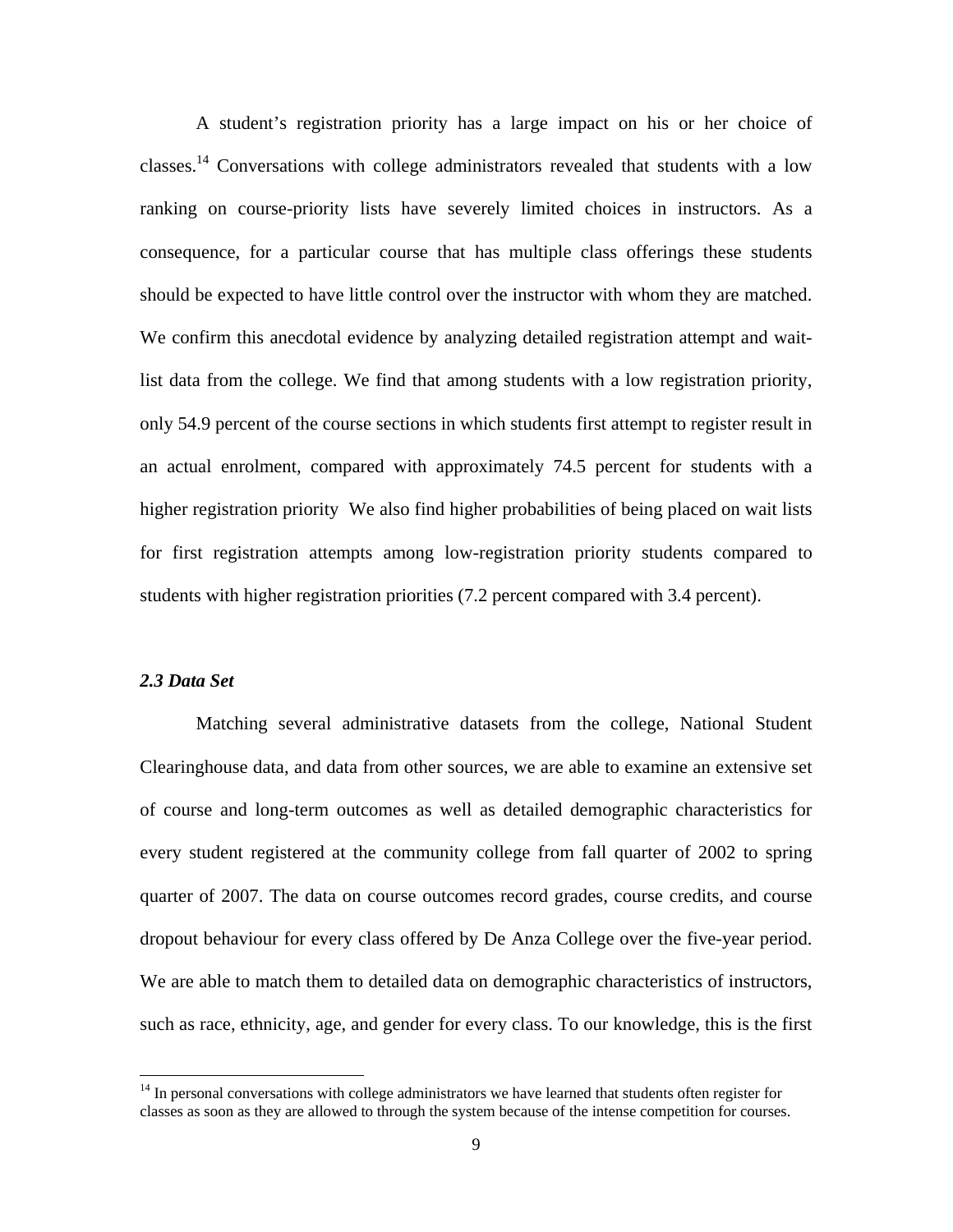dataset that contains detailed information about instructors' race together with student class outcomes on the post-secondary education level. A student's registration priority together with any of her registration attempts is recorded at the beginning of each quarter.<sup>15</sup> Hence, the course-level dataset allows us to match students to classes that students enrolled in before their first day of the term, regardless of whether they completed the class or not.

Administrative data from the college provide information on majors together with all associate and vocational degrees received through summer 2010 for each student enrolled over the five-year period. We obtain data on an additional long-term outcome – transfers to 4-year colleges – by linking National Student Clearinghouse data through summer 2012 to all of the students enrolled during the five-year period.

### *2.4 Sample Restrictions and Summary Statistics*

 $\overline{a}$ 

We first exclude recreational courses, such as cooking, sports and photography, orientation courses, and summer courses from our analysis. In the main sample we also exclude courses that have an average enrolment per session of less than 15 students and small academic departments to minimize computation without losing identification power. To remove concerns about local community residents taking classes for recreational purposes and to focus on the general college-age population, we exclude students who are over 35 years old in the main sample. Only 2.4 percent of all studentclass observations are for small courses, 1.2 percent of observations are for courses from

<sup>&</sup>lt;sup>15</sup> The registration attempt data record the exact date and time the registration attempt was made together with the outcome, such as whether the attempt was successful or ended on a waitlist.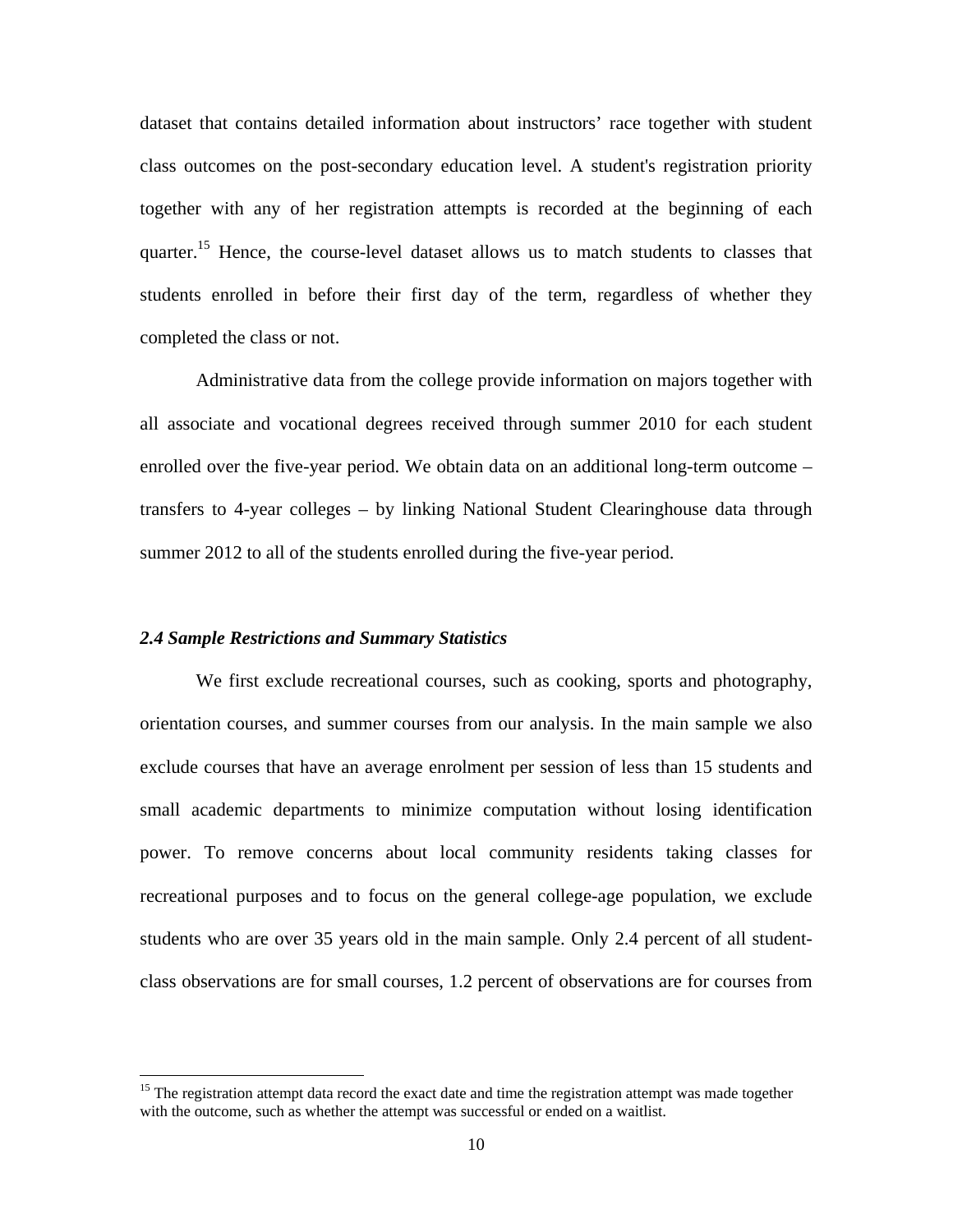a small academic department, and 9.2 percent of observations are for older students. The resulting sample consists of 446,239 student-class observations.

Of the main sample, 29 percent of observations are from students with low registration priority status and 10 percent of student/class observations are from entering students (Panel A, Table 1). Another method of restricting choice among students is to include course-term or course-year combinations for which different sections are taught by different instructors, all of which share a particular minority status. Sixty-one percent of student/class observations have no variation in underrepresented minority status within quarters and 52 percent of student/class observations have no variation in underrepresented minority status within academic-years. In terms of types of courses in the main sample, we find that only 3 percent of student/class observations are in language courses and 6 percent are in video-delivered classes. We also find that 26 percent of observations are vocational courses, and 70 percent are courses that are transferable to University of California (UC) or California State University (CSU) campuses, reflecting the reputation of De Anza College of being a more academically oriented community college. We conduct sensitivity analyses with all of these types of courses below.

There are important differences in student outcomes across groups. White and Asian students have the highest average outcomes (Panel B, Table 1). Hispanics, African-American, and Native American, Pacific Islander and other non-white students are more likely to drop classes, are less likely to pass classes, receive lower average grades, and are less likely to receive a good grade (B or higher).<sup>16</sup> For most outcomes, these differences

<u>.</u>

<sup>&</sup>lt;sup>16</sup> Students have to drop a class by the end of the second week of the quarter to avoid paying for the class and by the end of the third week to avoid getting a record of a grade. A GPA equivalent to a letter grade of a B is commonly used as a minimum threshold for qualification for admission to the University of California.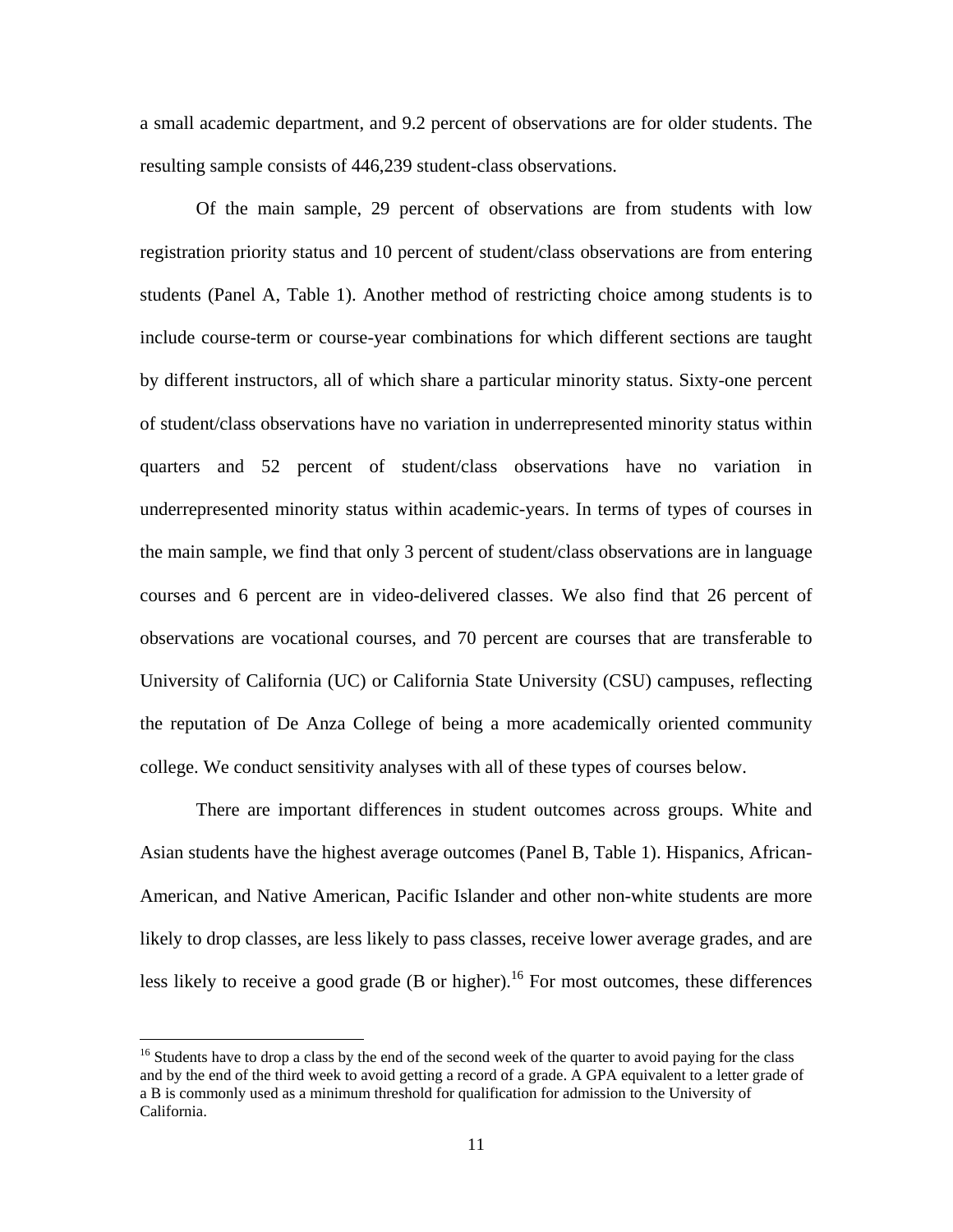are large and statistically significant, documenting that the largest differences in academic outcomes take place along the underrepresented minority-non-underrepresented minority margin rather than along less aggregated measures of differences in race and ethnicity. Aggregating up these statistics for the underrepresented minority group yields a dropout rate of 28 percent. The average GPA is 2.6 (where 4.0 is equivalent to an A), and 57 percent of classes taken by students for letter grades receive a grade of B or higher. Of all underrepresented minority students who finish classes, the total pass rate is 83.5 percent. There also exist racial and ethnic differences in long-term outcomes. African-American, Latino and other underrepresented students have substantially lower retention rates, are less likely to obtain a degree from the community college, and are less likely to transfer to a 4-year college.

Panel C of Table 1 displays the racial and ethnic composition of the student body and instructors. White students comprise 28 percent of all students and Asians comprise 51 percent of students. Hispanic students represent the largest underrepresented minority group with 14 percent of all students. African-American students comprise 4 percent of students and Native American, Pacific Islanders, and other non-white students comprise 3 percent of students. Underrepresented minorities comprise 21 percent of the total student body. The racial distribution of instructors at the college differs substantially from the student distribution. 70 percent of instructors are white. In contrast, only 14 percent of instructors are Asian and 6 percent of instructors are Hispanic. Interestingly, the percentage of African-American instructors and Native American, Pacific Islander and other non-white instructors are slightly higher than their representation in the student body. The lack of minority instructors at De Anza College does not differ from the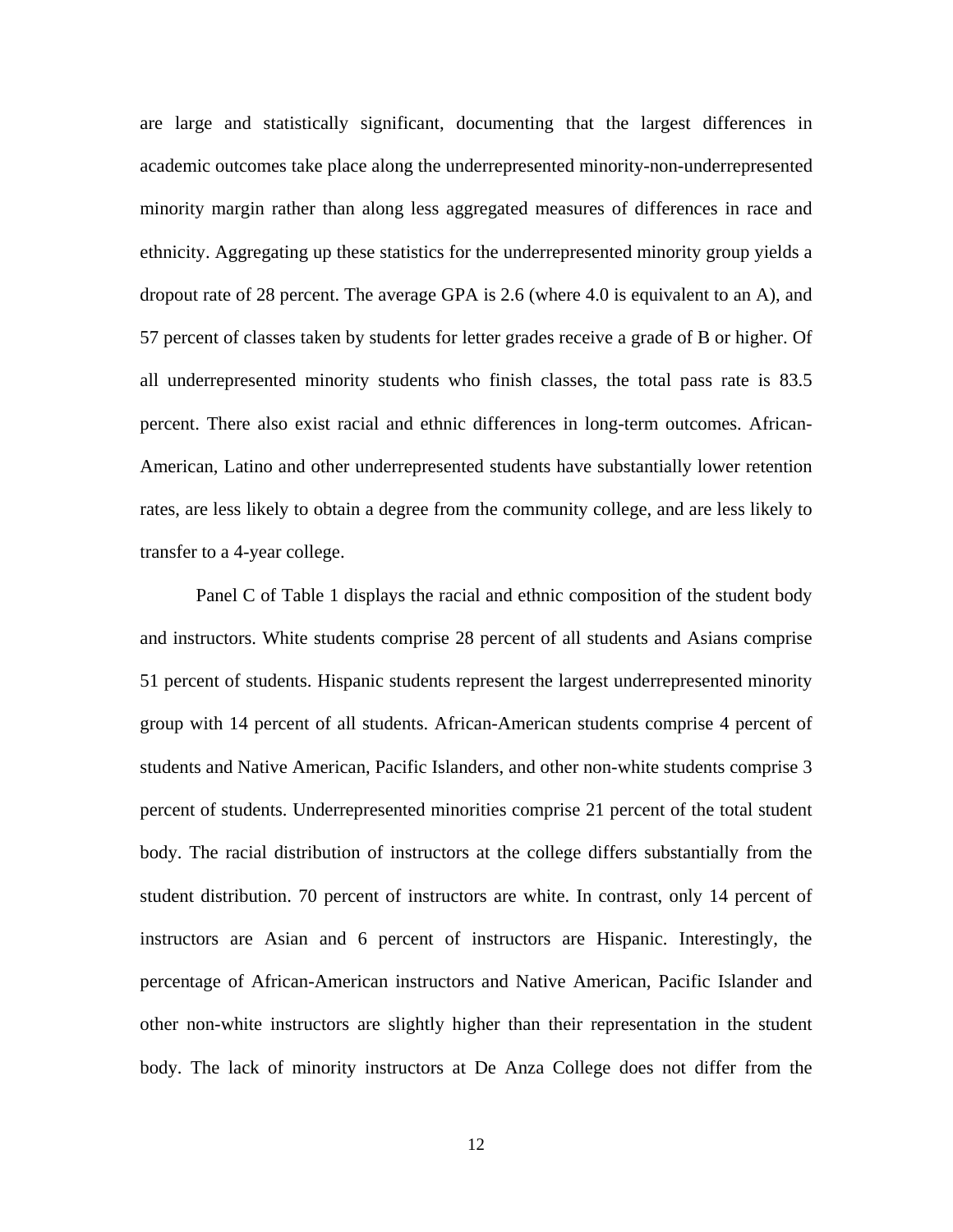national pattern for all colleges. Roughly 10 percent of all college instructors are from underrepresented minority groups (U.S. Department of Education 2010). At De Anza College, 16 percent of instructors are from underrepresented minority groups.

#### **3. Statistical Methodology**

### *3.1 Basic Econometric Model*

We now turn to the description of the econometric models for the student outcome variables,  $y_{ijkst}$ , such as course dropout behaviour and grade. We index students by *i*, instructors by  $j$ , courses by  $k$ , sections by  $s$ , and term (i.e. quarter) by  $t$ . Let  $min\_stud_i$ and  $min\_inst$  *j* be indicator variables that are equal to one if student *i* and instructor *j* belong to an underrepresented minority group, respectively, and let  $X_{ijkst}$  and  $u_{ijkst}$  be vectors of observable and unobservable variables affecting outcomes. To test whether minority students gain from being taught by a minority instructor, a natural starting point is to consider the regression:

(1) 
$$
y_{ijkst} = \alpha_0 + \alpha_1 * min\_inst_{j} + X'_{ijkst} \beta + u_{ijkst}.
$$

for a sample of only minority students. It is not our preferred specification because average teaching abilities and grading standards of minority and non-minority instructors in the sample may not be the same, and it is therefore helpful to specify an empirical model that is estimated on the full sample which can allow for classroom fixed effects. We thus estimate the relative student-instructor interaction effect,  $\alpha_3$ , from the regression:

(2) 
$$
y_{ijkst} = \alpha_0 + \alpha_1 * min\_inst_j + \alpha_2 * min\_stud_j
$$

$$
+ \alpha_3 * min\_inst_j * min\_stud_j + X'_{ijkst} \beta + u_{ijkst}.
$$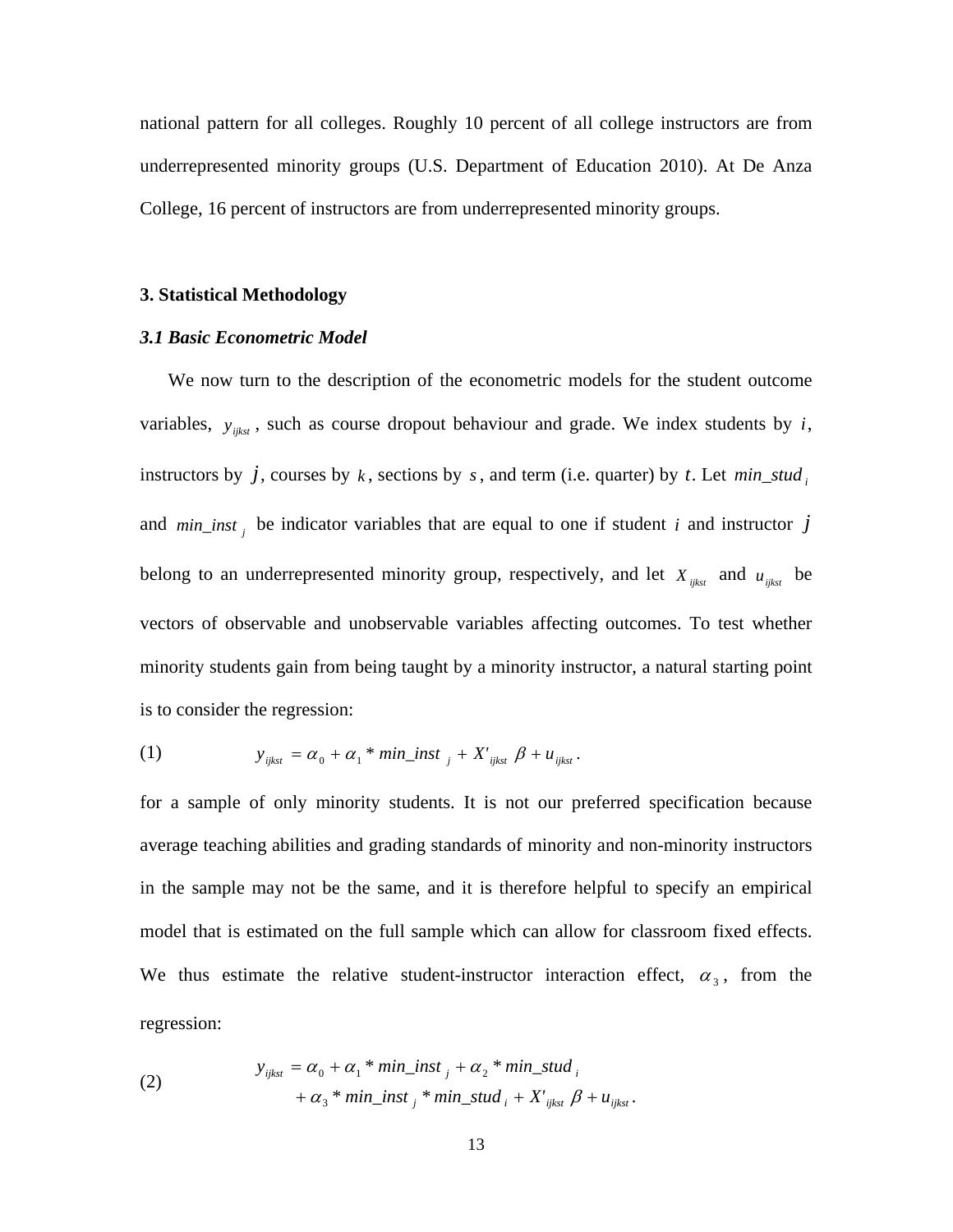The parameter of interest is  $\alpha_3$  and determines the difference in the minority-instructor effect between minority and non-minority students. It thus measures the extent to which minority gaps in the outcome variables depend on whether the students are assigned to a minority or a non-minority instructor. The parameter,  $\alpha_3$ , is consistently estimated if  $\text{cov}\left(u_{ijkst}^{\text{interact}}\right) = 0$ , where *interact*<sub>ij</sub> = *min\_inst*<sub>i</sub><sup>\*</sup> *min\_stud*<sub>i</sub>. Correlations between the interaction term and the unobserved component, however, may be caused by several factors we discuss below. We therefore impose the following structure on the error  $u_{iikst}$ :

(3) 
$$
u_{ijkst} = \gamma_i + \phi_{kst} + \varepsilon_{ijkst}.
$$

where  $\gamma_i$  and  $\phi_{kst}$  are student and classroom fixed effects, respectively. Dropping student- and class-level variables from equation (2) that are multicollinear with either of the fixed effects, we obtain our preferred empirical model:

(4) 
$$
y_{ic} = \alpha_3 * min\_stud_i * min\_inst_c + \gamma_i + \phi_c + u_{ic}
$$

where we have replaced the combination of the indices  $k$ ,  $s$ ,  $t$  by a classroom index  $c$ and where we have indexed the minority-instructor dummy by *c* rather than *j*.

The focus on the interaction term of students' and instructors' minority status allows us to identify individual and classroom fixed effects, thereby overcoming many threats to the internal validity of estimates that have plagued the literature on student-teacher interactions. Importantly, our specification implicitly controls for instructor fixed effects and minority-specific course fixed effects since a student can enrol only in one section per course, and since each class is taught by exactly one instructor. The former controls for the possibility that minority students take courses from instructors who have systematically different grading policies from other instructors, while the latter controls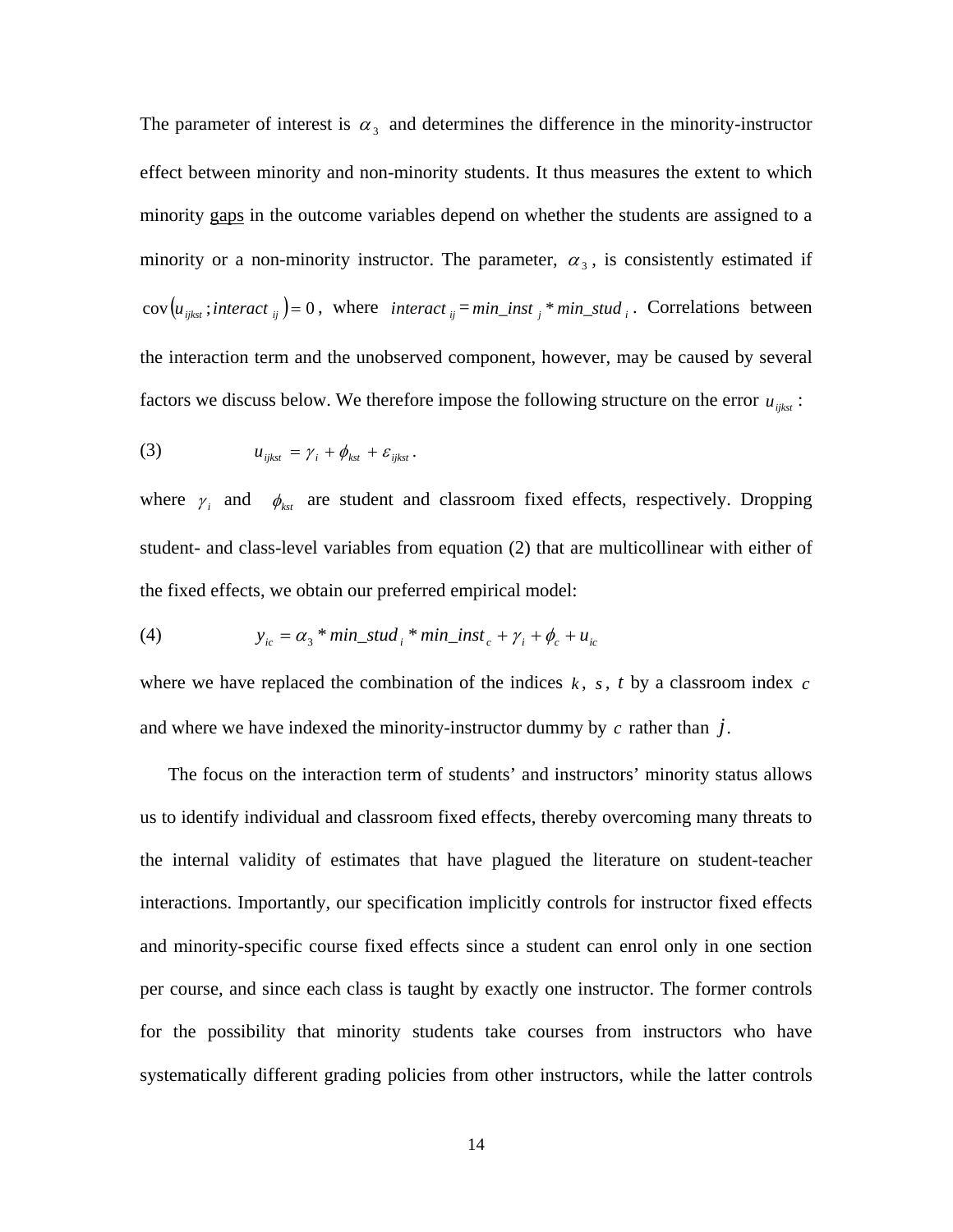for selection by comparative advantage where minority students are drawn to courses that are a particularly good match or in which minority instructors are relatively overrepresented. A further advantage of including classroom fixed effects is that they avoid the need to rely on data with standardized testing procedures across classrooms since within the same classroom students are taking exactly the same tests. Unless instructors discriminate against certain groups of students, consciously or subconsciously, students within a class are subject to identical grading criteria.<sup>17</sup> These issues are specific examples of classroom level shocks (i.e. factors that are unobserved by the econometrician, that vary at the classroom level, and that affect student performance). It is therefore essential to only compare academic performances of minority and nonminority students who enrol in the same class, which subjects them to the same classlevel shocks such as an instructor's teaching performance or philosophy, the time of day, or external disruptions. Finally, we include individual fixed effects  $\gamma_i$  in our regressions to control for absolute sorting that takes place if students taking classes from minority instructors are systematically different from those who do not, irrespective of their minority background.

 While our specification addresses many of the potential threats to internal validity, we cannot directly control for differential sorting across minority student groups that may arise due to correlations between the unobserved component  $u_{ic}$  and the interaction term. Such correlations exist if for example highly motivated minority students systematically sort into minority-taught classes, while highly motivated non-

1

 $17$  The possibility that student-instructor interactions may exist because instructors react to students rather than vice versa is explored in detail in section 4.6. This issue may arise, however, even if tests are standardized and if students are randomly assigned to instructors. It is thus not a matter of omitted variable bias, but a matter of interpreting the reduced-form coefficient  $\alpha_3$  correctly.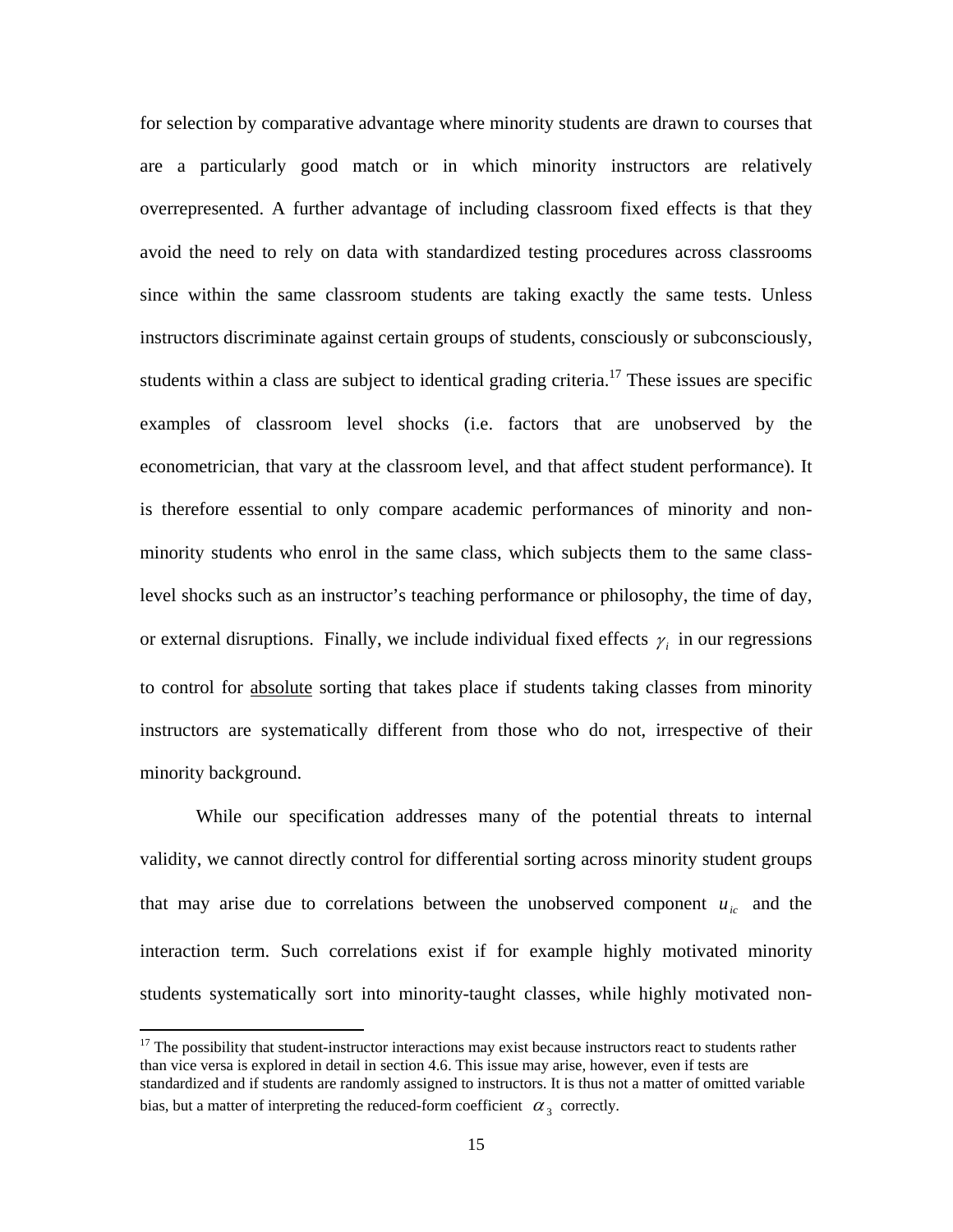minority students systematically sort into non-minority-taught classes. In this case the following inequality will apply:

$$
\begin{aligned} \text{(5)} \qquad E\big[u_{ic} \mid \min\_stud_i = 1, \min\_inst_c = 1\big] - E\big[u_{ic} \mid \min\_stud_i = 0, \min\_inst_c = 1\big] \\ &\neq E\big[u_{ic} \mid \min\_stud_i = 1, \min\_inst_c = 0\big] - E\big[u_{ic} \mid \min\_stud_i = 0, \min\_inst_c = 0\big]. \end{aligned}
$$

The differences on each side of the inequality are "minority gaps" in unobserved components. The inequality can be replaced by an equality only if these gaps do not depend on the minority status of the instructor, which is the case if there are minority gaps that persist across all classes, independent of instructor characteristics. This type of gap is implicitly controlled for in our empirical model through the inclusion of individual fixed effects and the estimation of what is essentially a difference-in-difference.

 The hypothesis of differential sorting is testable if one has access to some measurable characteristics,  $x_{ic}$ , that are highly correlated with  $u_{ic}$ . Consider minorityspecific classroom averages of  $x_{ic}$ , denoted  $\overline{X_{mc}}$ , where  $m \in \{0,1\}$  is an index equal to one if the average is computed for minority-students and zero if it is computed for nonminority students. Since a classroom is associated with exactly one instructor minority status, these averages are the empirical counterparts of the conditional expectations in equation (5). We can then test for differential sorting by estimating a difference-indifference model:

(6) 
$$
X_{mc} = \delta_1 * min\_inst_c + \delta_2 * I_m + \delta_3 * min\_inst_c * I_m + \nu_{mc}.
$$

where  $I_m$  is a dummy variable equal to one if  $m=1$  and zero otherwise, and  $\delta_3$  is an empirical estimate of the difference-in-difference in equation (5), with the observable measure,  $x_{ic}$ , replacing the unobserved component,  $u_{ic}$ . Hence,  $\delta_3$  quantifies the extent to which minority gaps in an observable variable,  $x_{ic}$ , vary across classes that are taught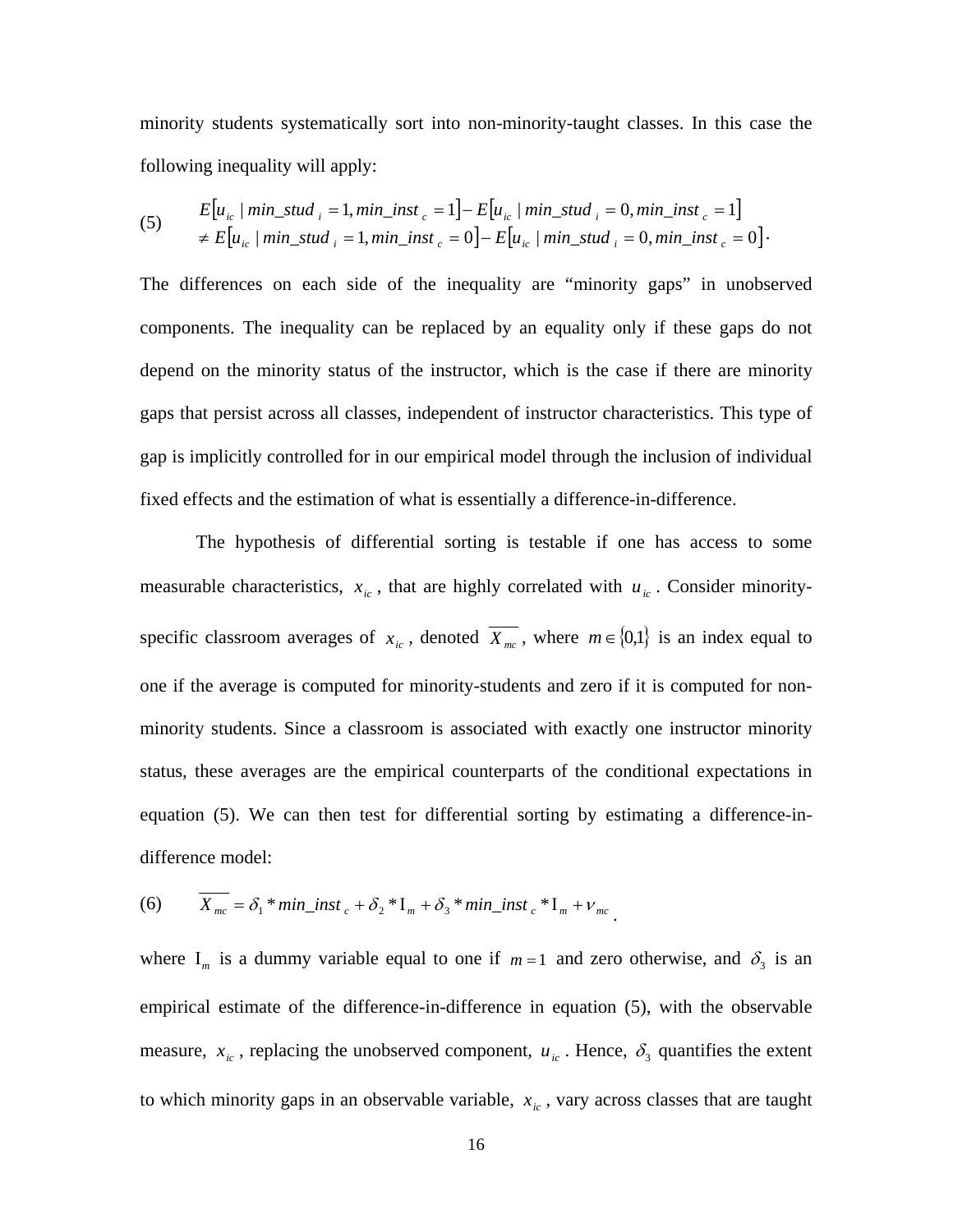by instructors of different minority groups. Clearly, an estimate of  $\delta_3$  is only helpful in testing for differential sorting if  $x_{ic}$  is strongly related to  $u_{ic}$ . Given the richness of our data, we are able to use several variables, such as past academic performance, age and gender, as measureable characteristics to estimate a large set of "sorting regressions" such as equation (6).

By including classroom fixed effects we implicitly control for systematic differences in subject or course choices and associated grading differences between minority and non-minority students. Differential sorting thus is an issue if it takes place across class offerings of a course, which may happen if there is unrestricted student choice of classes and multiple sections offered for the same course in the same term. To address these remaining concerns we estimate specifications in which the sample of students and courses is chosen to minimize the possibility of differential sorting across classes. We estimate equation (4) using a sample of students who have the lowest registration priority status, samples that rule out variation in instructors' minority status across classes within course-term or course-year, and a sample of students who do not obtain their first section of choice identified by the registration attempt data.

 We estimate this model for five different student course outcome variables. The first four are a dummy variable for whether a student drops the course by the first three weeks of the quarter, a dummy variable for whether a student passes the course conditional on finishing it, a course grade variable that is normalized to have mean zero and unit standard deviation within a course, and a dummy variable for whether the student has a grade above a B-. All of these outcomes relate to a student's academic achievement in a particular course. Our data also allow an exploration of whether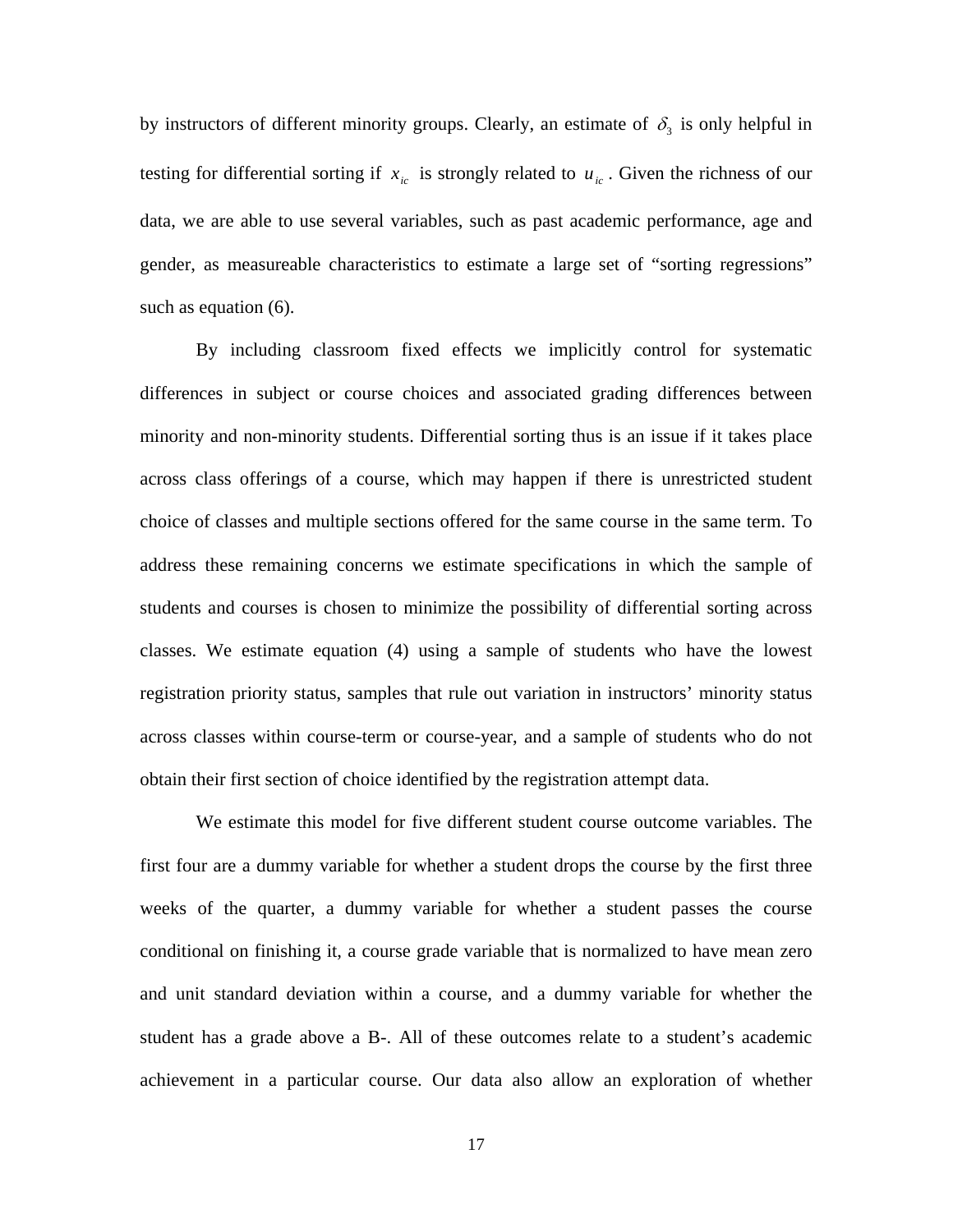minority interactions are relevant for a student's future curriculum. We therefore generate a fifth outcome variable that records whether a student takes another course in the same subject in the next quarter, which cannot be directly influenced by the instructor.

 In the main specifications, we identify the relative effect of an underrepresented minority student being assigned to an underrepresented minority instructor (i.e. African-American, Hispanic, Native American, Pacific Islander, or other non-white). This specification implicitly assumes that underrepresented minority students are influenced by any underrepresented minority instructor (e.g. Hispanics react equally whether matched to a Hispanic or black instructor) and by a similar amount. The alternative case of interaction effects only when a student is matched with a same race/ethnicity instructor takes us in the other direction, assuming 1) no effect across minority types (e.g. no interaction effect for Hispanic students matched to Black instructors or vice versa), and 2) the performance gap from white and black students being assigned to a black instructor is the same as that for Hispanic and black students assigned to a black instructor. As discussed below, when we estimate a full set of interactions for each student type and each instructor type we find evidence against both these assumptions, and therefore estimate interaction effects with any minority instructor for our baseline results. Similar results are obtained with the alternative specification and are displayed in Appendix Table 3.

### *3.2 Estimation of Two-Way Fixed Effect Model for Course Outcomes*

 Estimation of two-way fixed effects models with unbalanced panel data becomes computationally infeasible with large data sets. With more than 30,000 students and over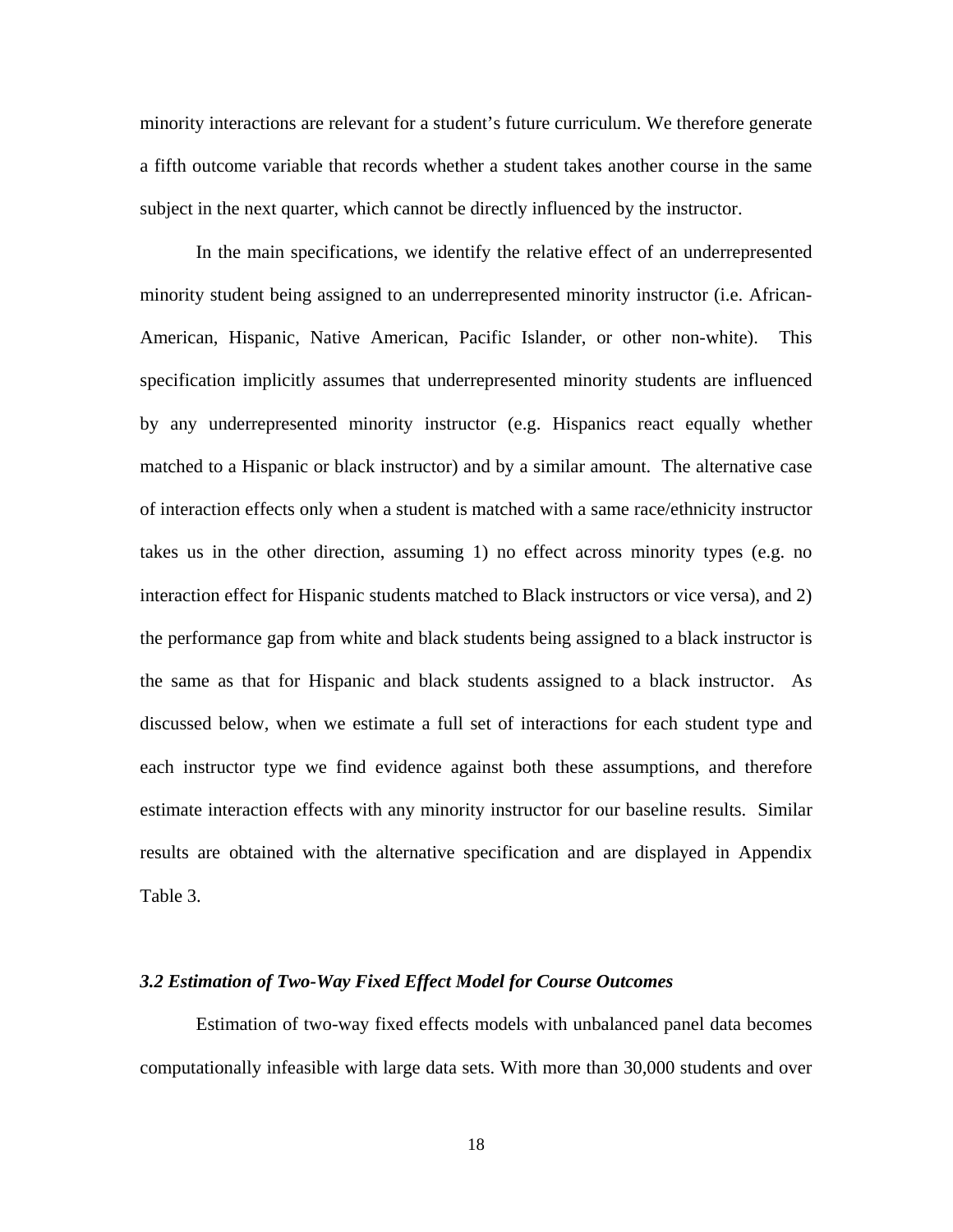20,000 classrooms in our data, model parameters cannot be estimated directly by OLS. Since our data set is a non-balanced panel, conventional within transformations are not possible, either. We thus rely on recent advances in the estimation of firm-and worker fixed effects from administrative data. The computational algorithms used to estimate two-way fixed effects models with high-dimensional sets of dummy variables generally rely on the fact that each individual only contributes to the identification of a subset of the fixed effects.<sup>18</sup> In our example, each student only contributes to the identification of the classrooms she or he visits at one point. This implies that normal equations involve block-diagonal ("sparse") matrices whose inversion is much less difficult than the inversion of non-sparse matrices. In practice, one performs a within-transformation in a first step to eliminate individual fixed effects, and then solves the remaining normal equations using matrix-inversion schemes that exploit the block-diagonal structure of the remaining matrices.<sup>19</sup>

## *3.3 Bounds on Grades*

 $\overline{a}$ 

Estimation of the econometric models for grade outcomes is possible only for the sample of students who complete the course. The propensity to finish a course might be affected by the variable of interest – the minority-status interactions between students and instructors within classrooms - as well. This creates a potential sample selection problem, formally described by the following set of equations:

<sup>&</sup>lt;sup>18</sup> The seminal paper in this literature is Abowd, Kramarz and Margolis (1999). Refinements have been developed by Abowd, Creezy and Kramarz (2002) and Andrews et al (2008). Cornelissen (2008) has written a Stata-routine based on these algorithms.

<sup>&</sup>lt;sup>19</sup> The literature estimating firm-and worker fixed effects also utilizes the fact that many workers never change firms, thus not contributing to identification of any of the firm fixed effects. This can further increase the speed of computation. In our example, we cannot apply this method since nearly all students take more than one class in the data and thus contribute to the identification of at least some classroom fixed effects.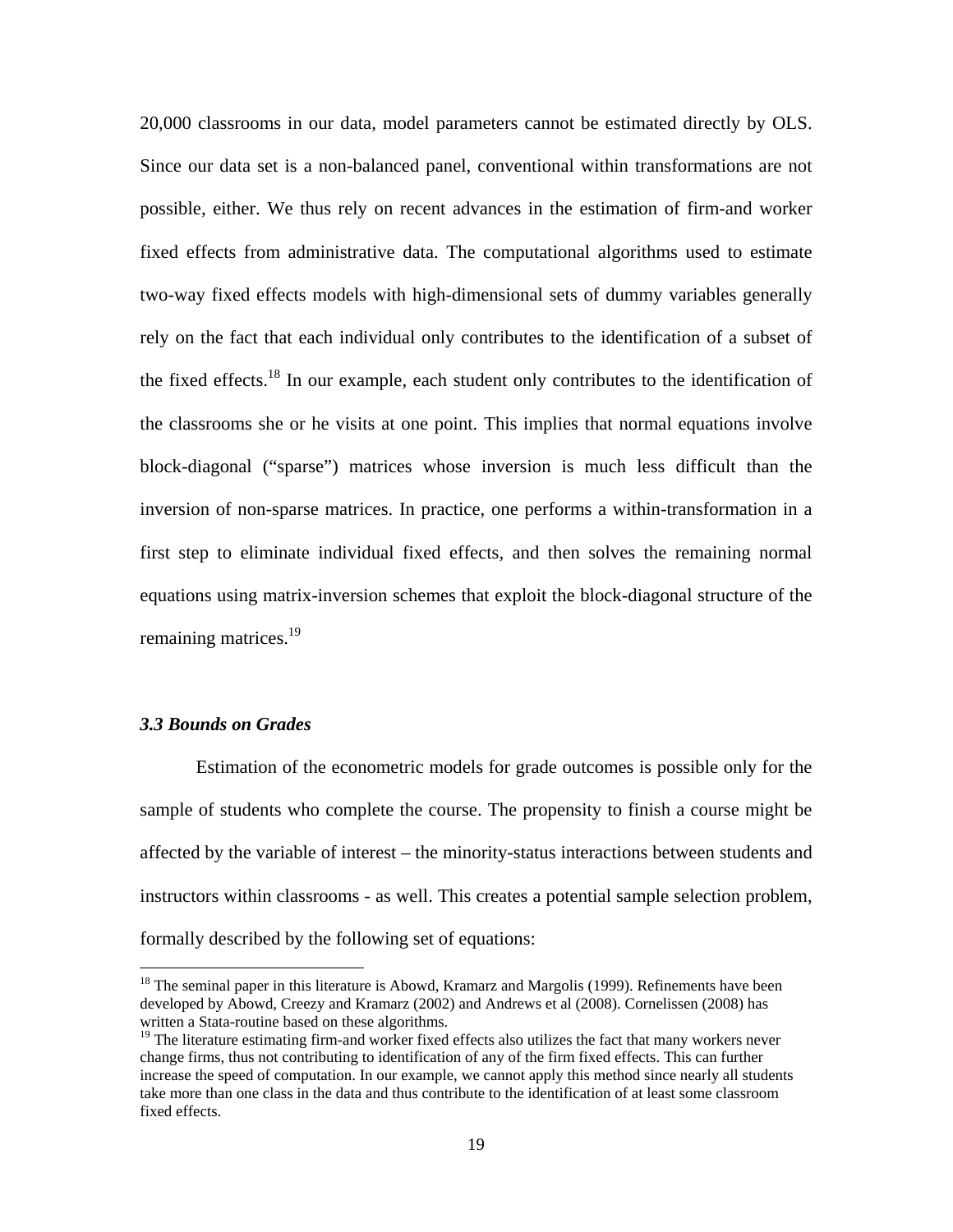(7) 
$$
grade_{ic} = \alpha_1^{grade} * min\_stud_i * min\_inst_c + \gamma_i^{grade} + \phi_c^{grade} + u_{ic}^{grade}
$$

(8) dropped 
$$
_{ic} = \alpha_1^{dropped} * min\_stud_i * min\_inst_c + \gamma_i^{dropped} + \phi_c^{dropped} + u_{ic}^{dropped}
$$

(9) 
$$
grade_{ic} = (1 - dropped_{ic}) * grade_{ic}^*.
$$

 $\overline{a}$ 

Equations (7) and (8) replicate equation (4) for the grade-outcome and the dropoutvariable, while equation (9) accounts for the potential selection bias. OLS-estimates of the parameter of interest,  $\alpha_1^{\text{grade}}$ , are biased conditionally on individual fixed effects if  $\alpha_1^{dropped}$  is significantly different from zero. Correcting for sample selection using a Heckman-selection model is difficult in our case since any variable affecting dropout behavior arguably also affects potential grades limiting our ability to find an exclusion restriction. Furthermore, with the inclusion of classroom- and student fixed effects, estimates from reduced-form Probit equations required for a Heckit-procedure are biased. We thus estimate non-parametric bounds of  $\alpha_1^{grade}$  following Lee (2009).<sup>20</sup>

 In general, OLS-estimates are biased downward if minority students are less likely to drop the course when the instructor belongs to the minority group as well, and if the marginal students induced to stay come from the left tail of the grade distribution. The estimates are instead biased upward if the marginal students come from the right tail of the grade distribution. We can therefore estimate an upper (lower) bound of  $\alpha_1^{\text{grade}}$  when applying OLS to a sample without the  $(\alpha_1^{dropped} * 100)$ -percent worst (best) minority students in classes taught by a minority instructor.

 We therefore apply the following procedure: In the first step we estimate equation (8) for the dropout-variable. This provides us with an estimate of  $\alpha_1^{dropped}$ , the "minority"

 $20$  See also Krueger and Whitmore (2002) and Hoffmann and Oreopoulos (2009) for a related application.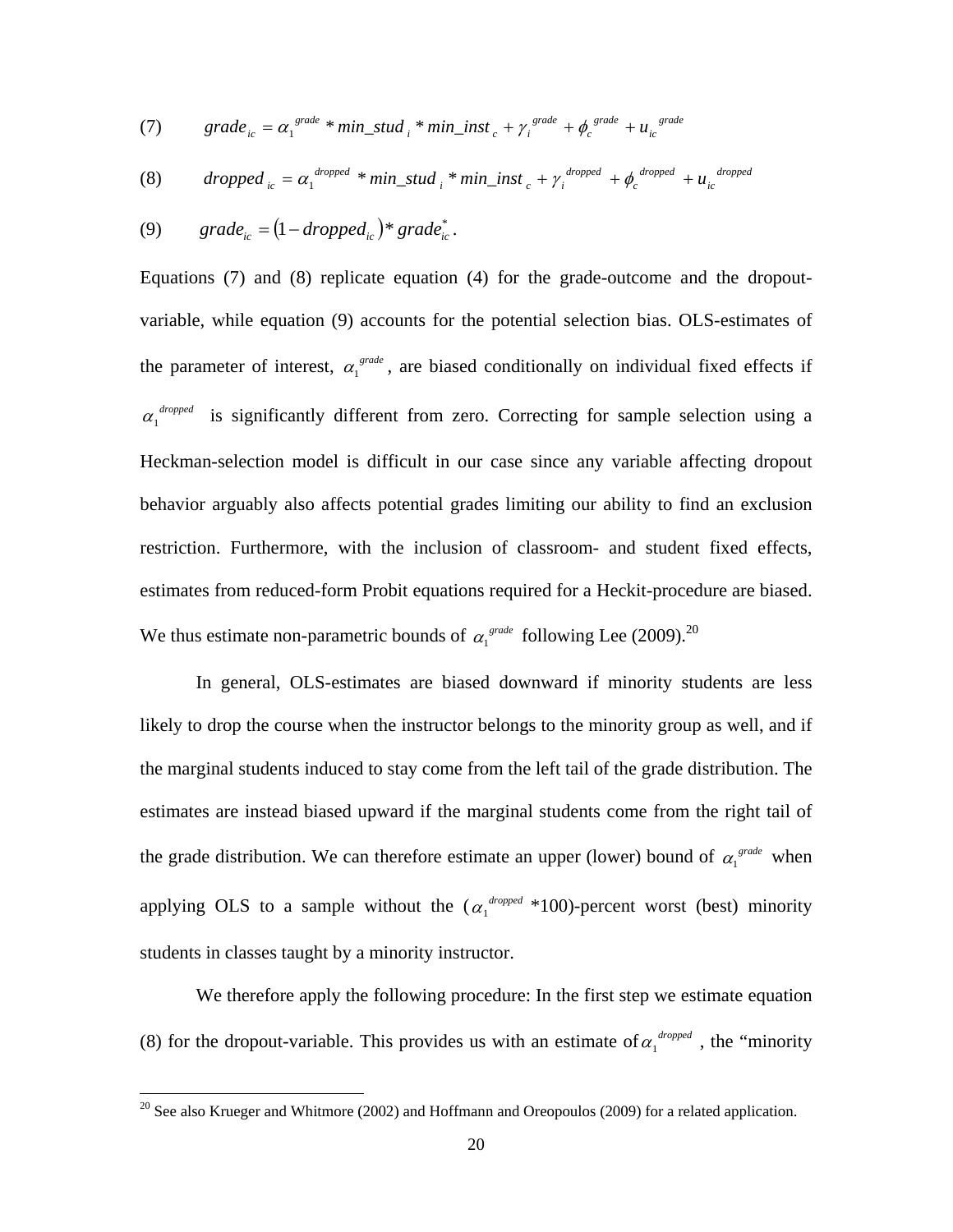gap" in dropout behavior when the class is taught by a minority instructor. We then calculate the  $(\alpha_1^{dropped} * 100)$  percentile  $([1 - \alpha_1^{dropped}) * 100$  percentile) of the minoritystudent grade distribution for every class taught by a minority instructor and drop all minority students with a final grade lower (higher) than this percentile. Since we are focusing on selection due to the *relative* difference from having a minority instructor between minority and non-minority students, we do not need to trim marginal nonminority students. In the second step we use this restricted sample to estimate the same equation as in the first step, but with final grade replacing the dropout variable as the outcome. We also perform this algorithm by running the dropout-regressions course-bycourse, therefore providing us with course-specific estimates of  $\alpha_1^{dropped}$ . As Lee (2009) shows, this procedure yields the tightest bounds on the parameter of interest if the outcome variable is continuous. We thus compute the bounds only for the grade variable, which is our only continuous outcome variable, while leaving the results for the discrete outcome "Passed Course" uncorrected.<sup>21</sup>

 We interpret these bounds results as a robustness check rather than as the main part of our analysis. By the logic of minority instructors serving as role-models, one may expect that it is the lower-achieving minority students rather than the best students who are at the margin of dropping a class and who are induced not to do so because they share the minority status with their instructor. We test this assumption by estimating a version of equation (4) for the course dropout variable that allows for an interaction between the

 $21$  Strictly speaking, this variable is not continuous, either. For our application, this can be problematic because the grade distribution has mass-points at the lower and upper tail. Hence, if we trim the distribution at the x%-percentile, we might drop more than x% of the student/grade observations. We solve this problem by randomly drawing from the student/grade observations clustered at the mass-points in such a way that exactly x% of the distribution is trimmed.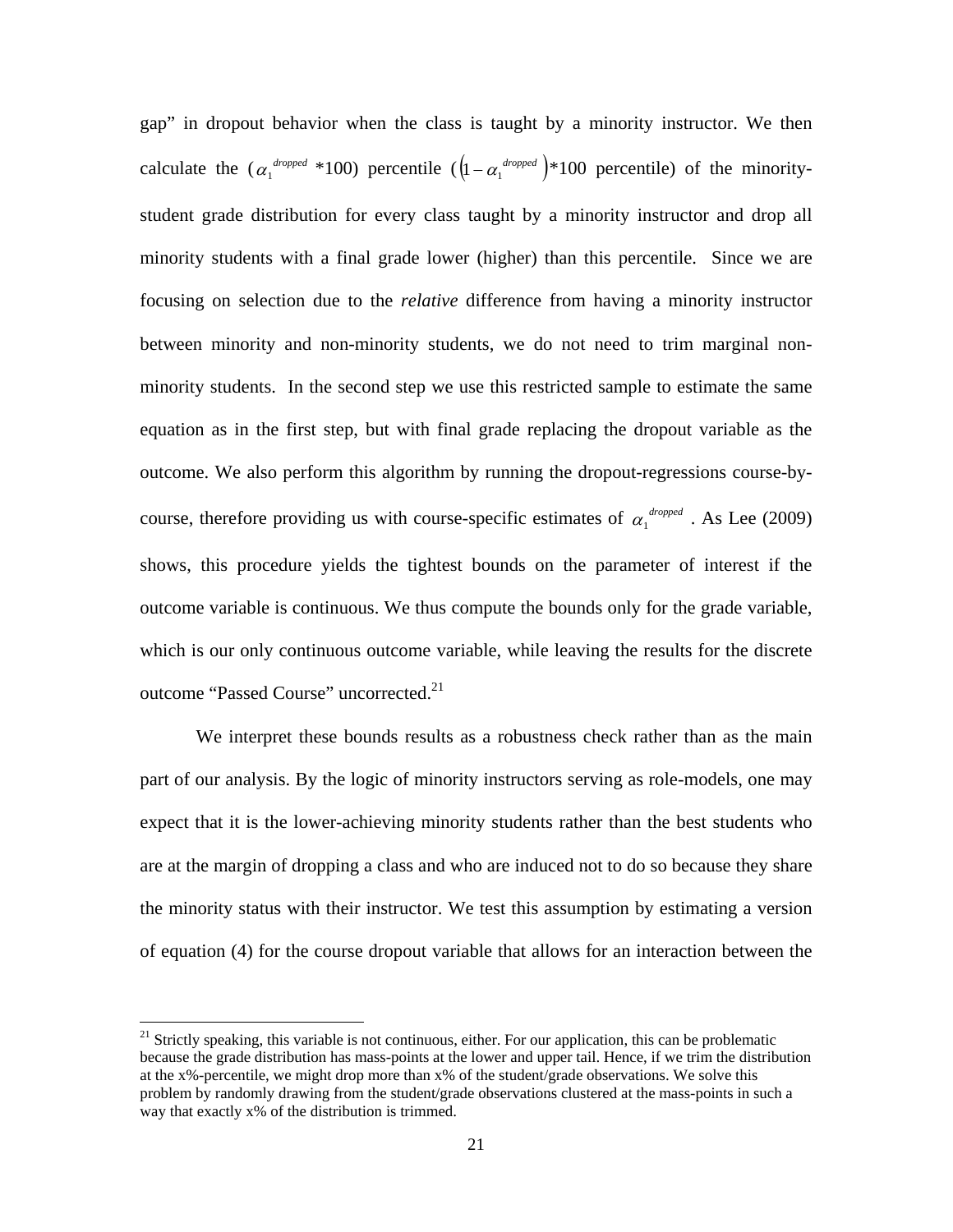minority interaction and prior GPA and reject the hypothesis that the minority interaction is stronger for those with a higher prior GPA.

## *3.4 Long-Term Outcome Models*

1

 In addition to estimating minority instructor-student interactions effects on subsequent subject course selection, we also examine effects on more aggregated performance indicators: Retention at the community college, obtaining an associates or vocational degree, and transferring to a 4-year college. As a consequence of aggregation that generates only one observation per student we cannot include either classroom or student fixed effects. Instead, we start with estimating a regression model for long-term outcomes that includes a rich set of controls for student and instructor, year dummies for the first term of enrolment, and the number of courses taken in the first term.<sup>22</sup> This specification is of the form of equation (2). In all regressions for aggregate outcomes we focus on the student-instructor interactions for entering students, mainly because they are automatically assigned to the lowest level on the registration priority list and have limited information their first term, but also because results would be confounded by dynamic accumulation effects otherwise.

 To further address endogeneity concerns, we estimate two additional models. In the spirit of matching estimators, the first of these models include a set of fixed effects for each set of courses taken in the first term. Since students taking the exact same set of courses in their first term are assigned the same fixed effect we compare individuals that "look very similar" with respect to their behaviour at college entry. Variation in having a

<sup>&</sup>lt;sup>22</sup> We use age, gender, financial aid receipt, educational goals at the time of application, free and reduced lunch rate of high school and private high school attendance as controls for student characteristics, and instructor's full- vs. part-time status, gender and age as controls for instructor characteristics.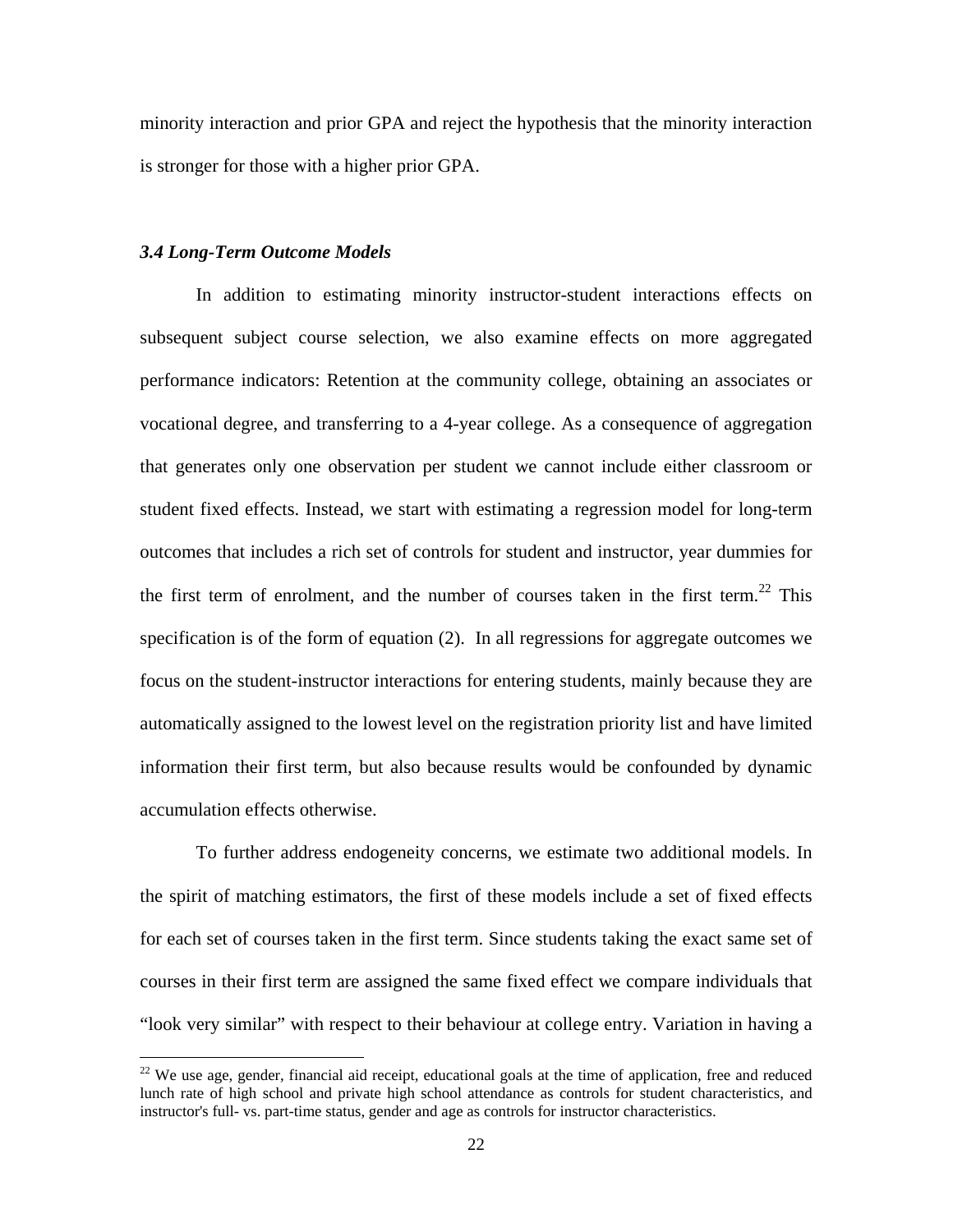minority instructor would result from students taking these courses in different terms or in some cases different sections.

 The second approach follows Bettinger and Long (2005) and uses the average deviation in minority instructor shares from steady-state minority instructor shares by department as an instrumental variable. This instrument is arguably driven by exogenous variation from term to term (i.e. caused by sabbatical leaves, new hires, variability in the temporary lecturer pool, retirements, and variability in the number of section offerings). This variation is averaged across a student's course set and then used as an instrument for whether the student has a minority instructor in the first term.<sup>23</sup> We present estimates for the three specifications for all long-term outcomes.

#### **4. Results**

 $\overline{a}$ 

### *4.1 Evidence against Sorting*

 We use several strategies to rule out the possibility that our results are being driven by unobserved classroom-specific selection. With the inclusion of classroom and student fixed effects, the primary threat to validity arises from the possibility that classes where minority students perform better relative to non-minority students than usual are also classes with a minority instructor and that this effect is not due to the interaction itself. We first investigate whether there is evidence of non-random sorting by minority status using equation (6) for various background variables that are likely to be correlated with the unobserved ability term. We focus on the interaction coefficient,  $\delta_3$ , measuring

 $^{23}$  The instrumental variable is equal to the difference between the minority share of instructors in that term and department and the minority share of instructors in that department over all years (i.e. the steady-state minority instructor share for that department). For additional variation we follow Bettinger and Long (2005) and define separate steady-state minority instructor shares for fall, winter and spring quarters.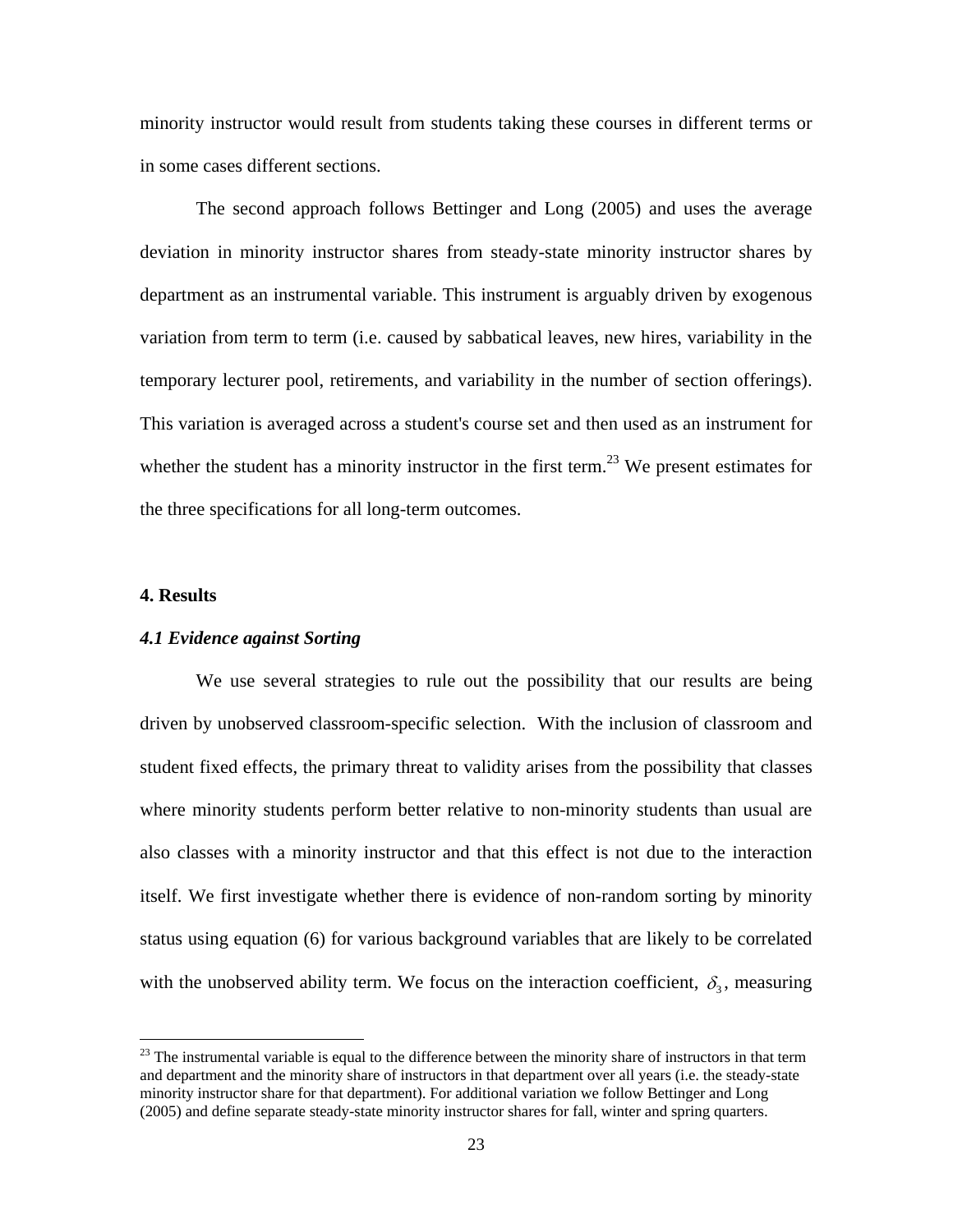the extent to which the minority-gap in the outcomes varies across classes taught by minority and non-minority instructors and is thus an estimate of differential sorting.

Results using several different student background variables are presented in Table 2. Standard errors are clustered at the course-term-minority level.<sup>24</sup> We use the following four outcome variables, corresponding to the variable  $\overline{X_{mc}}$  in equation (6): student age, gender, the cumulated number of courses, and the cumulated GPA prior to enrolment. As past GPA and present GPA are highly correlated, we view the last variable as a particularly good measure of a potential unobserved student component that might be related to differential selection. In particular, if the minority-non-minority gap of accumulated GPA prior to enrolment in the current course is different in classes that are taught by minority instructors, our assumption of no differential sorting is most likely violated.

 We do not find evidence of sorting: None of the estimates are statistically significant at any conventional level. Furthermore, this insignificance is not driven by the imprecision of our estimates. Rather, point estimates fluctuate considerably as we explore the robustness of our estimates across sub-samples, indicating that we cannot detect any systematic or robust sorting patterns in the data.<sup>25</sup> Most importantly, minority gaps in accumulated GPA prior to course enrolment – a variable that is most likely to be highly correlated with unobserved student traits – do not depend on instructor race. In other words, we do not find evidence that high ability minority students are more likely to take

 $24$  We obtain similar results when standard errors are instead clustered at the instructor level (see Appendix Table 1). .

<sup>&</sup>lt;sup>25</sup> We find that these results are robust with respect to the regression specification, the sample, and the type of variation in instructor minority status across different class offerings of a course. See Fairlie, Hoffmann and Oreopoulos (2011) for results.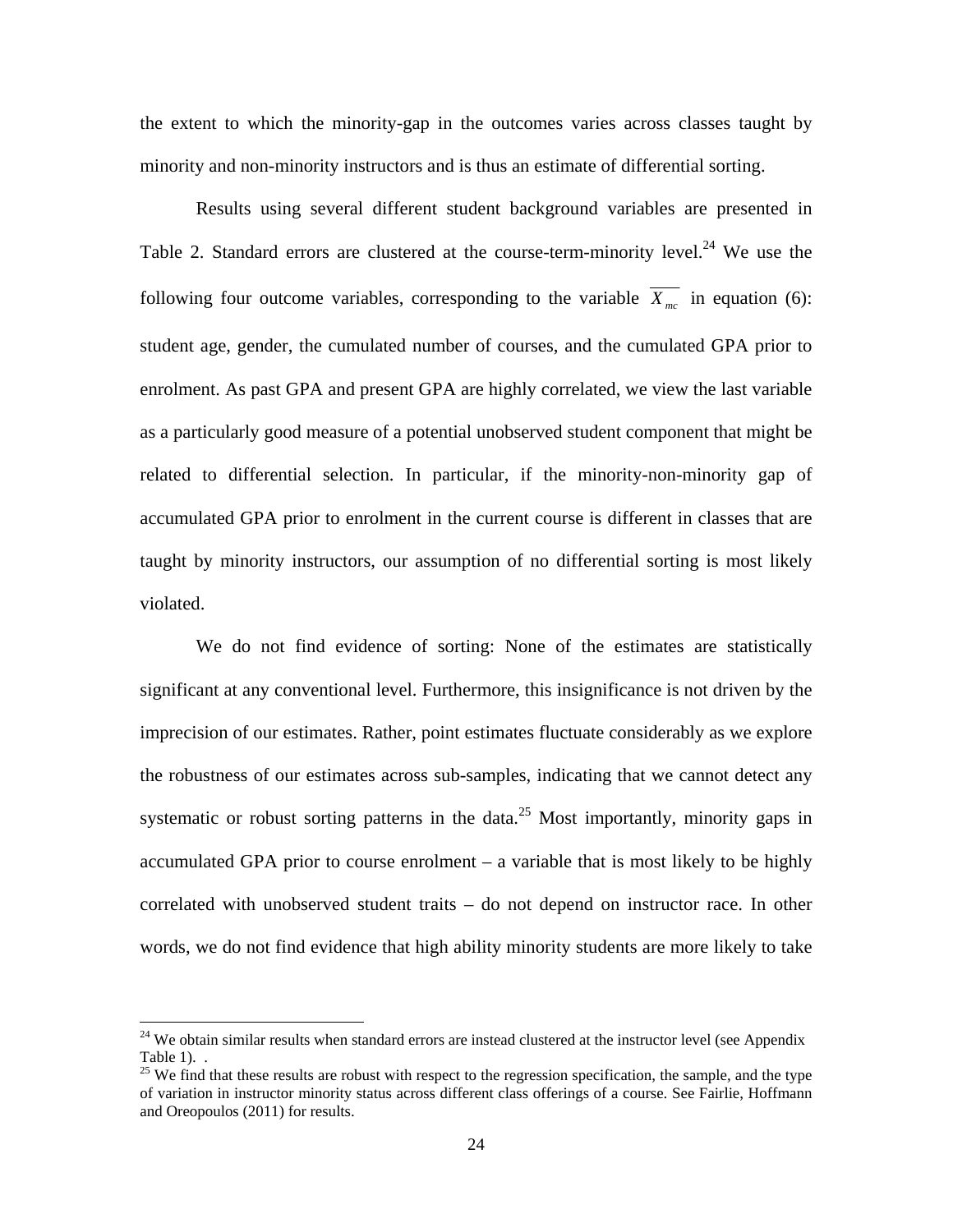minority-taught classes compared with high ability non-minority students. We interpret this as strong evidence in favour of our working hypothesis of no differential sorting.

## *4.2 Main Results*

 $\overline{a}$ 

Estimates of the minority interactions between students and instructors for all five course outcomes using the full sample and a subsample of students who are low on the registration priority list are reported in Table 3. We also explore the sensitivity of results with respect to the set of fixed effects included in the econometric models. As we move along the columns, we increasingly restrict the variation used to identify our parameter of interest. Results from our preferred specification described in equation (4) which includes both student and classroom fixed effects are displayed in column (8) of the table. The other specifications considered in the table include minority-specific time fixed effects and a set of student and instructor controls (column 1), a specification that adds minorityspecific course fixed effects (column 2), a specification with minority-specific coursetime fixed effects (column 3), and specifications with student, classroom and instructor fixed effects (columns 4 to 7, respectively). Standard errors are clustered by instructor.<sup>26</sup>

There are significant minority interaction effects on student dropout behaviour and grade performance that are robust with respect to the sample used and the set of fixed effects included. Our main estimates indicate a reduction of the minority gap in course

 $^{26}$  We follow Cameron and Miller's (2013) suggestion of adapting a conservative strategy by choosing larger clusters. A natural choice is to cluster on the instructor level since this is the level of the treatment variation in our interaction analysis. However, a potential problem with this strategy is that the majority of the instructors in our sample teach multiple classes. As a consequence, standard errors clustered at the instructor level depend directly on classroom fixed effects which are estimated with (small-sample) bias. It is therefore plausible to assume that our standard errors are inflated. We have also estimated all specifications with clustering standard errors at the classroom level. This reduces standard error estimates slightly, but does not affect overall conclusions. We report these alternative results for our main specifications in Appendix Table 2.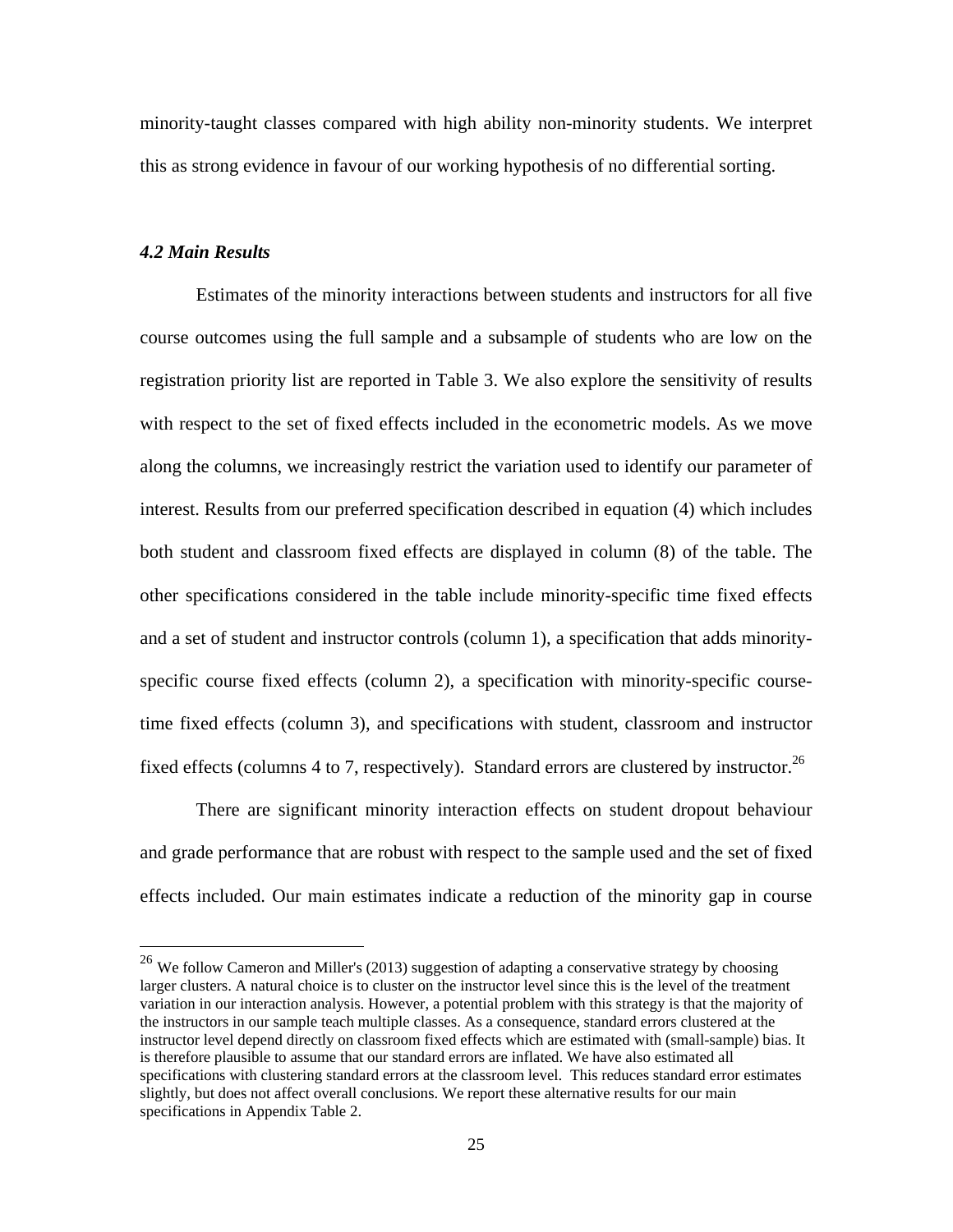dropout behaviour when taught by a minority instructor by 2 to 3 percentage points and in student grades by 5 percent of a standard deviation. These results are robust when including instructor or classroom fixed effects or when using minority-course fixed effects, implying that they are not being driven by grading differences across classes or student sorting by comparative advantage into subjects and courses.<sup>27</sup> Our baseline model with both class and student fixed effects also indicates strong minority interaction effects on the probability of passing a course among students and the probability of receiving a grade of B or higher. All of these estimates imply large effects relative to the minority base rates and the white-minority gaps in outcomes. Underrepresented minority students are 1.2-2.8 percentage points more likely to pass classes relative to a minority base of 83 percent percent, 2.0-2.9 percent less likely to drop out of classes relative to minority base of 29 percent, and 2.4-3.2 percentage points more likely to get a grade of B or higher relative to a minority base of 55 percent in classes with underrepresented instructors. Our evidence of interaction effects at the extensive margin, like remaining in a course, and at the intensive margin, like grades within a course, suggests that students are influenced in multiple ways from instructors' racial and ethnic composition. .

The minority gap in the probability of continuing a subject in the following quarter is significantly affected by the minority status of the instructor as well.<sup>28</sup> This is

<sup>&</sup>lt;sup>27</sup> The inclusion of course-minority fixed effects also helps condition out for possible minority interactions from students having a comparative advantage in some subjects. Minority students may be better at some of the subjects that minority instructors tend to teach. The inclusion of course-minority fixed effects control for this possibility. Examining performance by subject directly, we find that minority students perform at a lower level than non-minority students in all subjects. We also estimated the minority-non-minority grade gap by the concentration of minority instructors in that subject and found no relationship (see Appendix Figure 1).

 $28$  We investigate this further by estimating three sets of regression specifications related to choosing college majors using the different sources of variation for identification discussed in Section 3.2. We examine the minority instructor effect on 1) the first course/s taken in a subject, 2) choosing to major in that subject and 3) taking any additional courses in that subject. We find evidence of positive effects of minority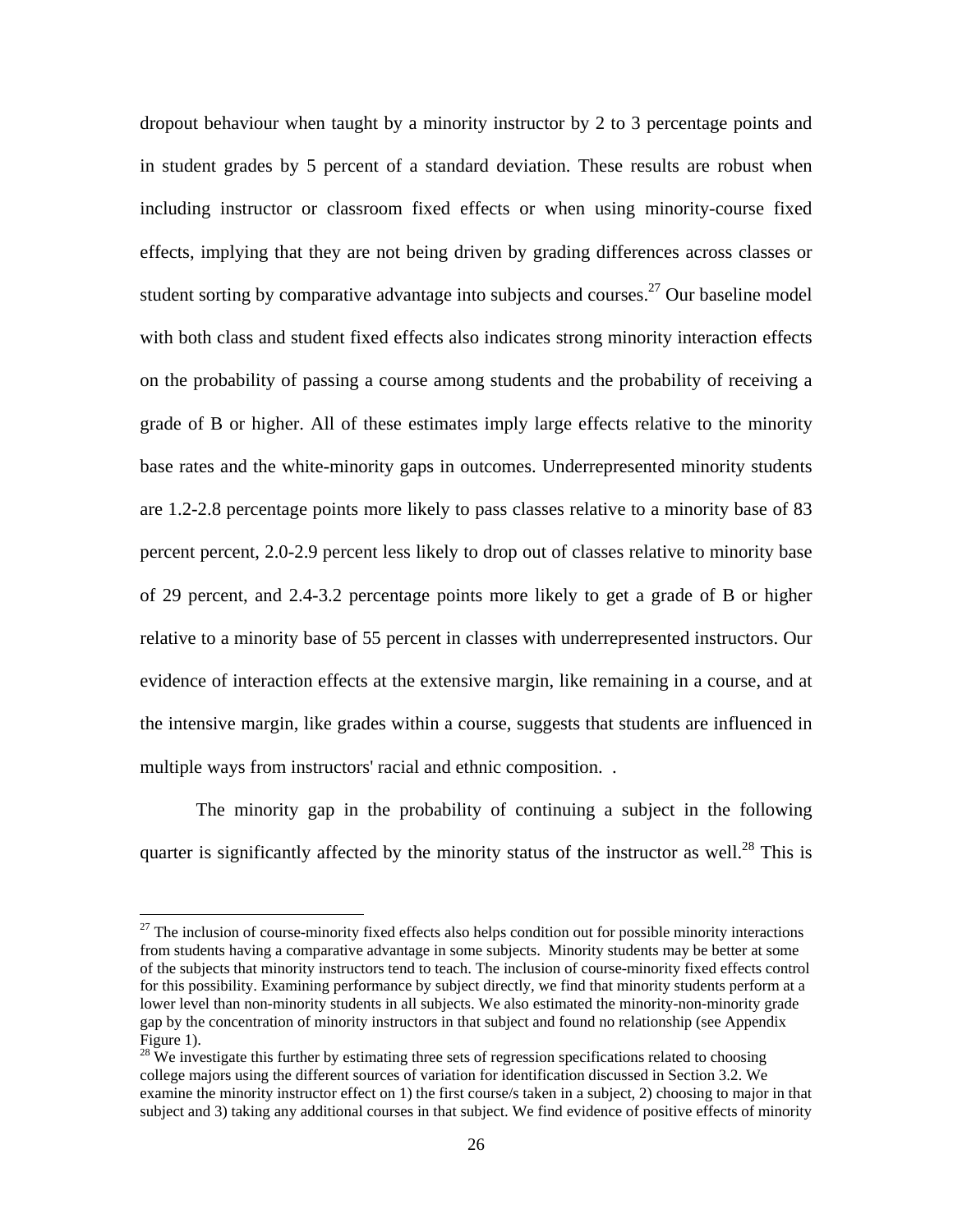an important outcome of interest because it cannot be directly manipulated by the instructor and is thus more consistent with students reacting to instructors through, for example, role model effects than through preferential grading (which we investigate in more detail in Section 5).

Estimates vary across columns somewhat more when we use the restricted sample of low-registration priority students, however, estimates for all outcomes in our preferred specification reported in column 8 indicate significant minority interactions at least at the 10 percent significance level (the only exception is that we lose statistical significance for grades although the point estimate is very similar to the full sample). The lack of sensitivity of estimates to the low-registration priority students provides further evidence that is consistent with the lack of racial sorting across course offerings noted above. We continue to report estimates from both samples throughout because of the trade-off between restricting the sample to lessen concerns about potential sorting and using the full sample to increase precision.

Table 4 shows these results to hold generally when estimating our model for detailed races rather than the aggregated minority group. While student fixed effects absorb the interaction for one of the student groups – in our case "whites" - the classroom fixed effects absorb the interaction for one of the instructor groups – again "whites". Thus, only 9 of the 16 race and ethnicity interactions are identified and all estimated interaction effects are relative to outcomes for white students with alternative instructor types. We present the P-value from F-tests for two hypotheses of major interest, namely for the presence of an own-race interaction and for the presence of any race interaction.

instructors on minority students in majoring in that subject, taking any additional courses in that subject, and the total number of additional courses in that subject. These results confirm the course-level results for continuing a subject in the following quarter.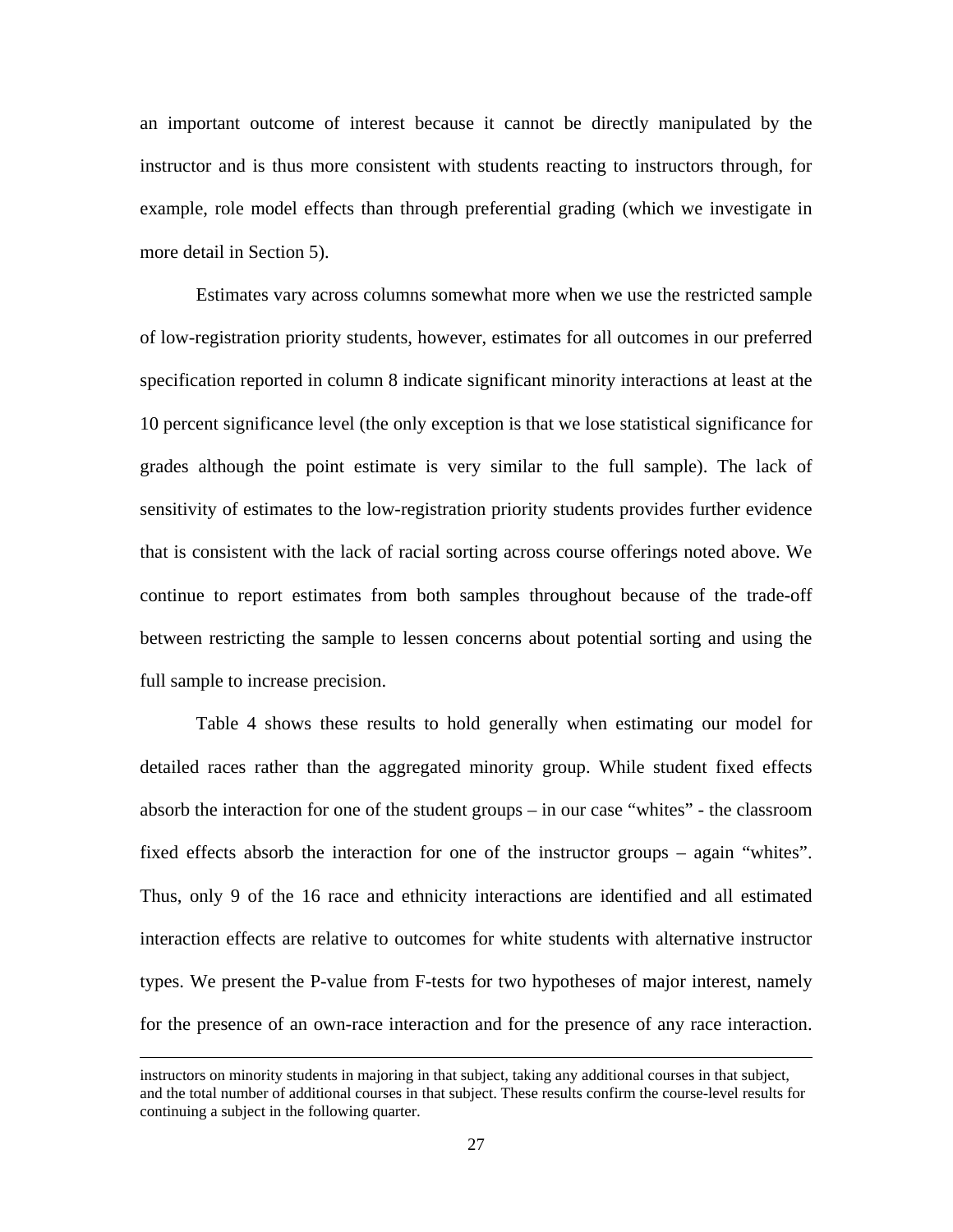We find strong and robust evidence for own-race interactions. The positive interaction estimates are not overly sensitive to whether we use the full sample or limit the sample to low-registration priority students. We find positive interactions for all major racial groups with African-American students experiencing particularly large and robust relative gains from being taught by a same-race instructor. This is particularly noteworthy given that African-American students and instructors account for only 4 percent and 6 percent of the sample, respectively. We also find evidence that Hispanic student academic performance improves from assignment to Black instructors, rather than a White instructors (but not vice versa).

#### *4.3 Robustness Checks and External Validity*

Although there is robust evidence against differential sorting, the fixed effects control for most problems with selection, and limiting the sample to low-registration priority students restricts choice, we address remaining concerns that unobserved differences in student traits between minority and non-minority students vary across classes based on the minority-status of the instructor. We experiment with three specifications that further restrict the variation in instructor minority status within coursetime and across classrooms. Results for various subsamples are shown in Table 5, with individual and class fixed effects included in all specifications.

First we consider a specification that drops observations for which courses in the same quarter are taught by both minority and non-minority instructors. Identification of minority student-instructor interactions therefore comes only from across quarter variation in instructor ethnicity or race. In the second of this set of regressions we further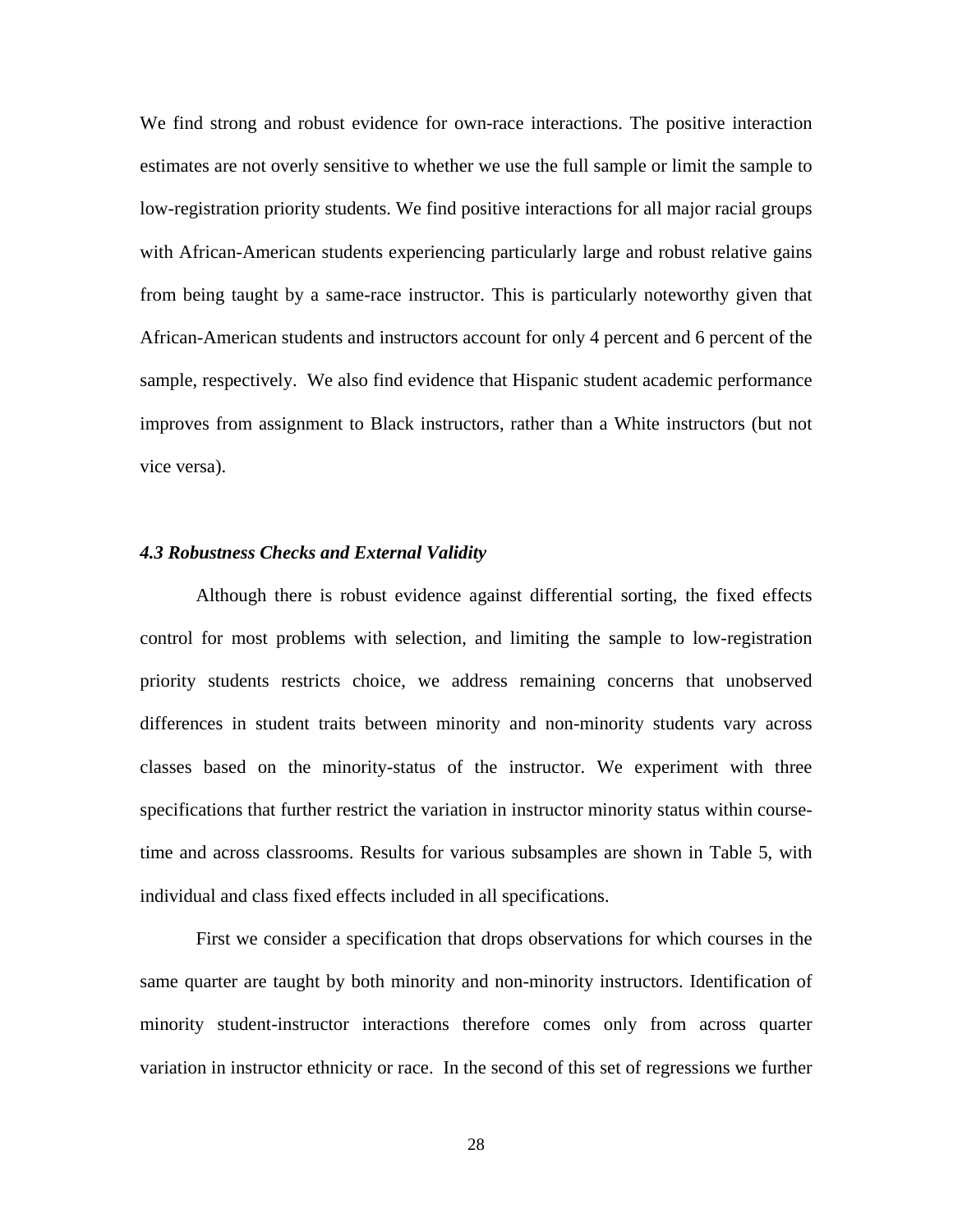restrict the sample to exclude variation in instructor minority status within an academic year for a given course. In this case, students would have to postpone taking a course for an entire academic year to satisfy a potential racial preference in their instructor, which may be very difficult given the required sequencing of courses and two-year enrolment goals. The third specification focuses on a sample of students who failed to enrol in the course section of their first choice. We construct this sample from our unique administrative dataset that records all registration attempts by students and their order for *any* section within a course in which a student attempts to enrol. As noted above, we find that only 54.9 percent of low-registration priority students enrol in their first section choice.

We find a consistent pattern of significant minority interactions when using all students which are similar to the estimates from the main sample. When relying on the sample of students with a low registration priority our point estimates are consistent with the evidence presented above. Although the estimates are imprecise for this sample, their confidence intervals mostly contain the estimates from the full sample.

Further robustness exercises that are estimated on other subgroups by type of student and type of course are shown in Appendix Table 4. To summarize, first, we do not find evidence that the minority interactions are gender specific. Both male and female minority students perform relatively better with minority instructors compared to nonminority instructors. Second, results are robust to the exclusion of language courses or video-delivered courses.

Panel B of Appendix Table 4 displays results that explore whether our findings are driven by particular institutional features of community colleges relative to 4-year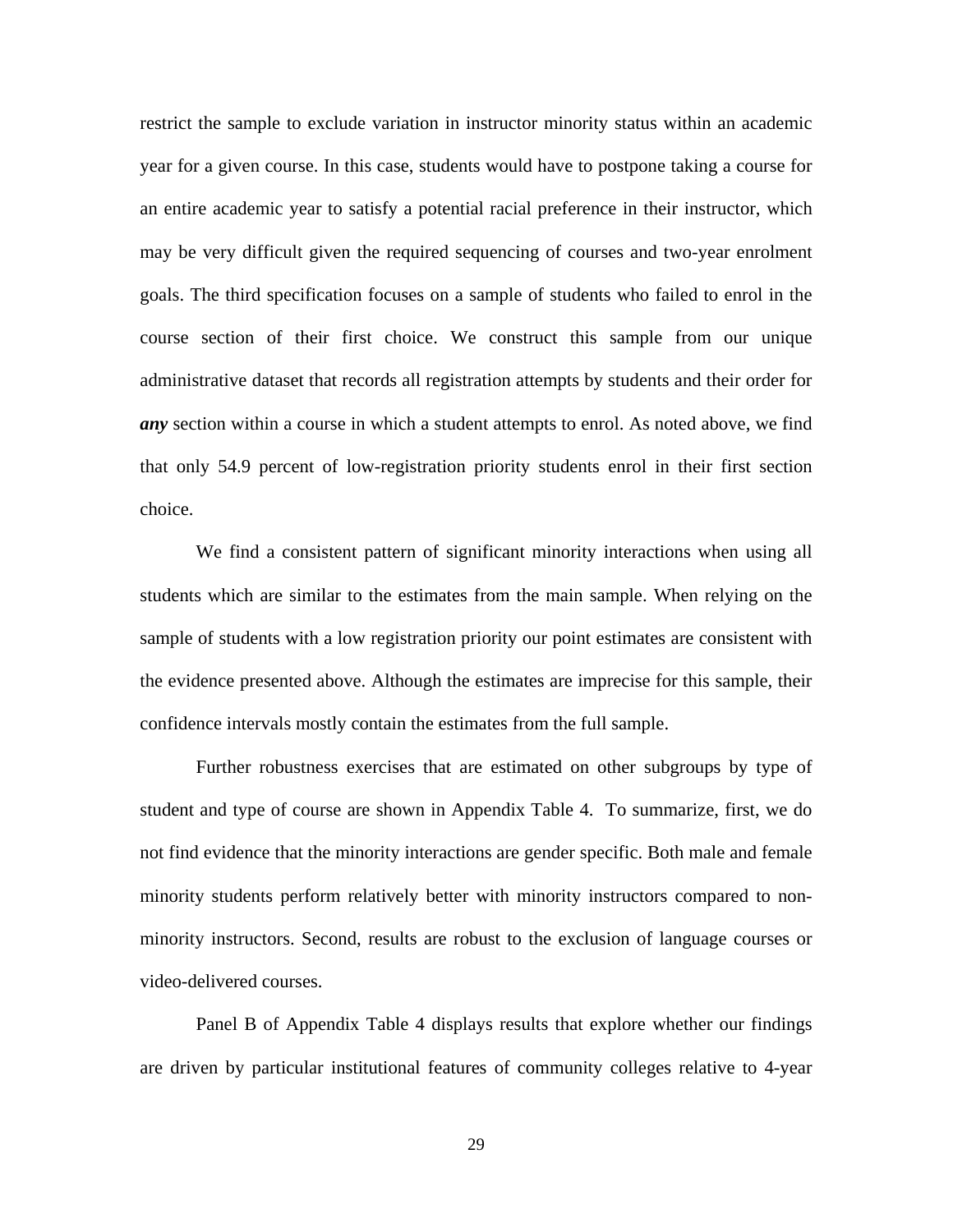colleges. A first potential concern is students who have an "unstable" academic career and periodically enrol in courses at community college. We therefore limit our sample of students who are lowest on the registration priority list to those who enrol at the College for the first time. This yields point estimates that are nearly identical to those obtained from a sample of all low registration priority students, suggesting that our results are not driven by more senior students who are frequently leaving and returning to the college. The smaller sample size, however, leads to insignificance of our estimates.

 A second concern regarding external validity arises due to the types of courses that are offered at community colleges. We therefore allow parameters to depend on whether courses are vocational or not and whether they can be transferred to the University of California and California State University systems. If anything we find that transferable courses and non-vocational courses have larger minority interaction effects for most outcomes.

## *4.4 Bounds analysis of interaction effects on grades*

Table 6 displays lower and upper bounds of the minority interaction effects when using standardized grade outcomes as the dependent variable. We compute these bounds following the procedure described in Section 3.3 and interpret them as a robustness exercise. When using the full sample, estimates are bounded between 3.9 percent and 7.7 percent of a standard deviation in the course grade. The estimated lower and upper bounds are all statistically significant at conventional levels. When using the sample of low-priority students instead, the sample sizes decrease and the bounds widen. The bounds are 2.7 percent and 8.2 percent of a standard deviation in the course grade.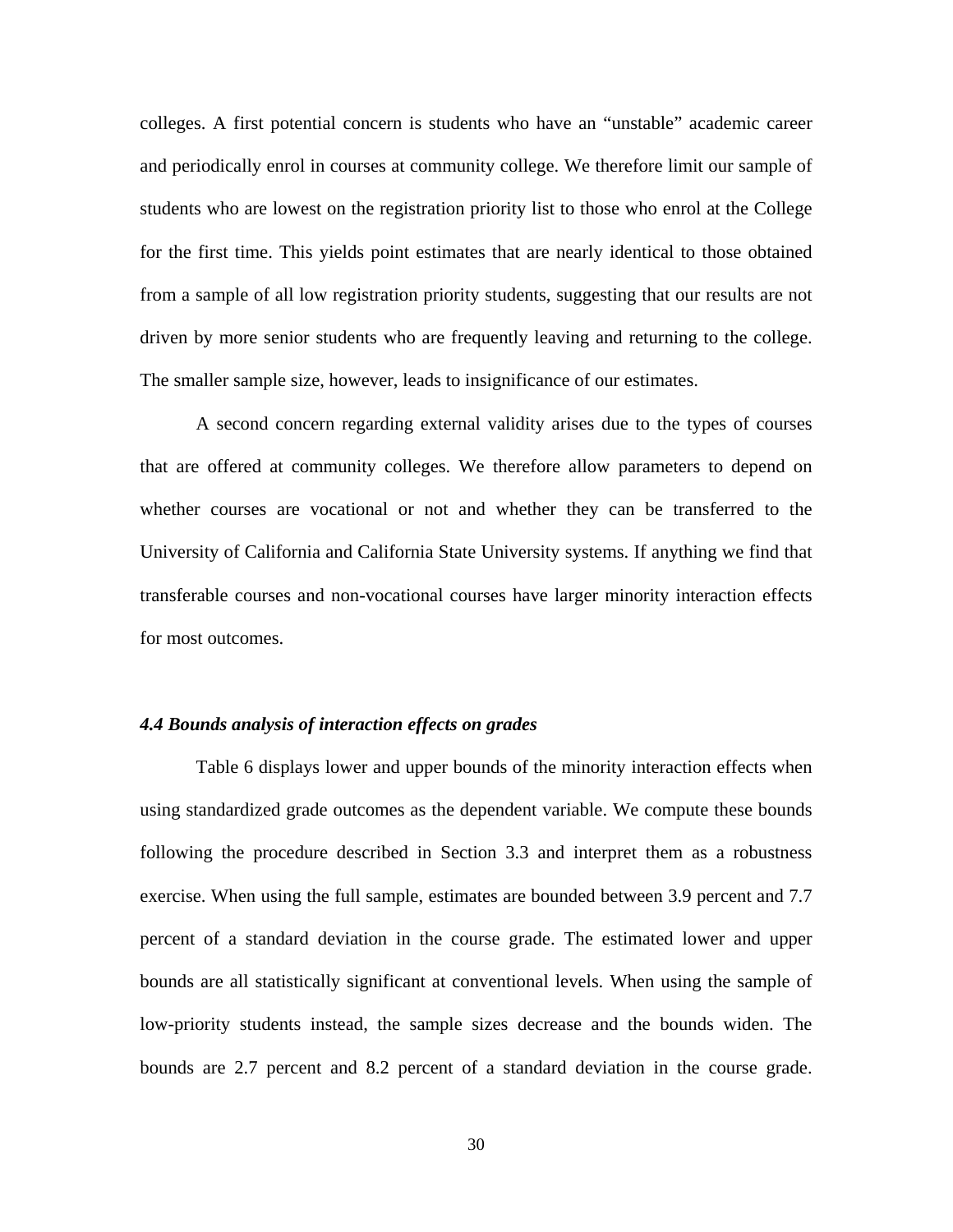Standard errors increase by a factor 2, but the upper bounds are statistically significant. Taken together, these results provide further evidence of a robust and quite substantial minority interaction effect on grades, in addition to a substantial effect on the probability of dropping a class.

 As argued above, we interpret our uncorrected estimates as representing a lower bound of minority interactions, since those who are at the margin of dropping a class and who are induced not to do so because they share the minority status with their instructor are more likely to be from the lower part of the student ability distribution. This monotonicity assumption can be tested by estimating a version of model (4) for the course dropout variable that allows for an interaction between the minority interaction and prior GPA. It is violated if the minority-interaction is stronger for those with a higher prior GPA. The estimated minority-interactions are -0.023 (s.e. 0.015) and -0.037 (s.e. 0.025) for the full sample and the sample of low registration priority students, respectively, while the corresponding triple-interactions with prior GPA are 0.0007 (s.e. 0.005) and 0.004 (s.e. 0.009) respectively. Since the minority effects are estimated to be negative, their positive interactions with prior GPA thus are in accordance with our hypothesis. However, these estimates are not significant, suggesting that differential dropout behavior does not depend systematically on a student's academic abilities.

#### *4.5 Long-Term Outcomes*

 Do the social interactions we find at the course level aggregate to affect longerterm outcomes? We have shown that they do for subsequent course selection, but what about other educational outcomes that are more directly correlated with labour market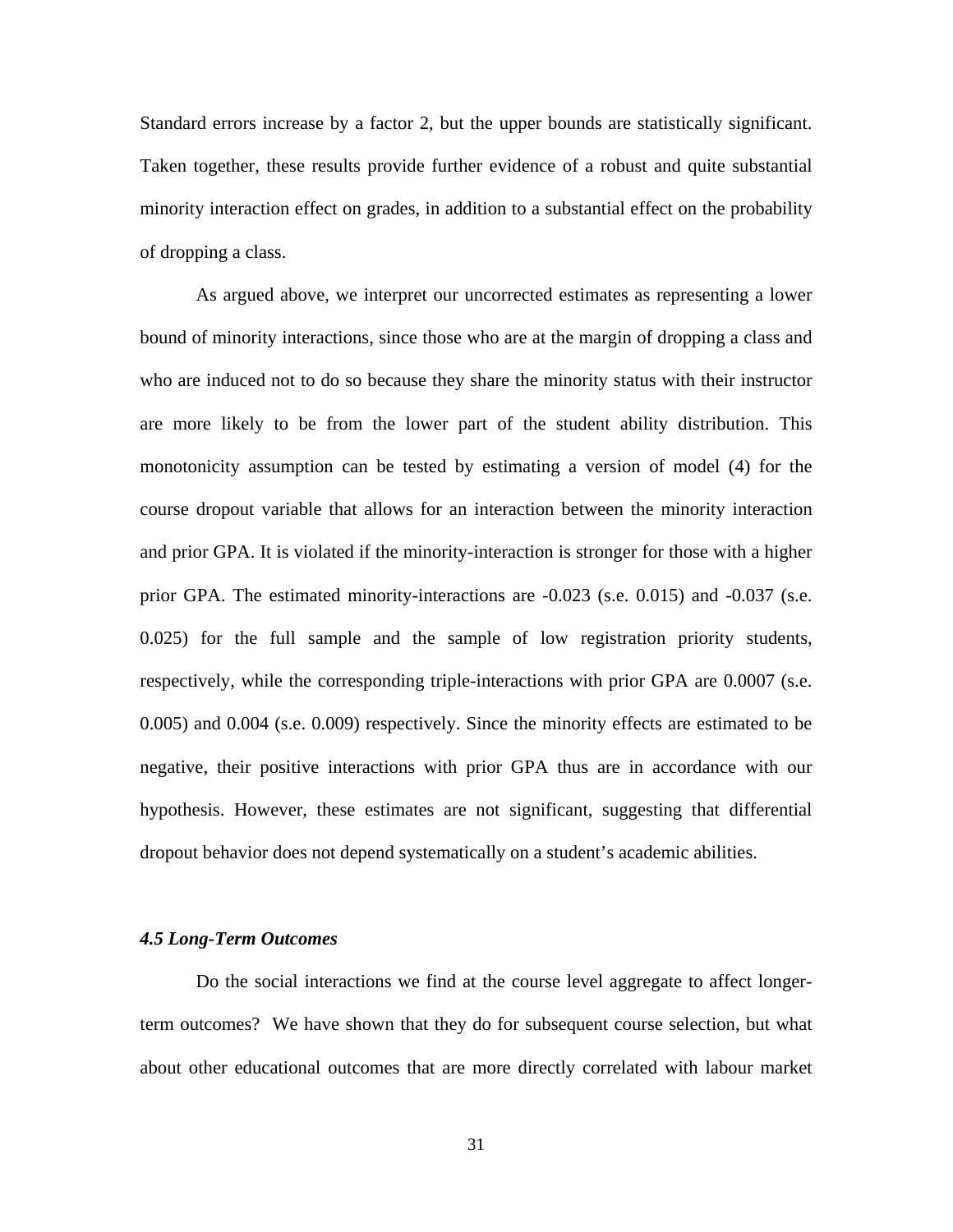outcomes such retention, degree completion, and transferring to 4-year colleges? Table 7 reports estimates from three main regression specifications for these aggregate outcomes that use different sources of identifying variation. We estimate relative effects for minority students on the share of minority instructors in the first term as described in section 3.4.

 Examining longer term outcomes prevents the use of student or classroom fixed effects, but we can condition on students taking the same set of courses in their first term. We can also instrument instructor minority share in first term with deviations from trend in the share of minority instructors teaching for any given course, in any given term. Our earlier baseline results suggest conditioning on observable student background characteristics leads to similar estimates than when using student fixed effects. So perhaps our long-term estimated effects are reasonably unbiased.

 The first outcome examined is an indicator variable for whether the student remains at the college over the next two quarters (a full academic year). The selectionon-observables model reported in Column 1 suggests that raising the share of minority instructors by one standard deviation (0.25) would increase the relative retention rate for minorities by about 2.5 percentage points (relative to a minority base rate of 62 percent). This change would close roughly one third of the white-minority gap in the retention rate. We obtain a similar estimate when adding fixed effects for the set of courses a student takes in the first term. When instrumenting instructor share with deviations from trend we also estimate a statistically significant effect on retention, though larger and less precise. The second outcome examined is whether a student obtains an associates or vocational degree. A one standard deviation increase in the minority instructor share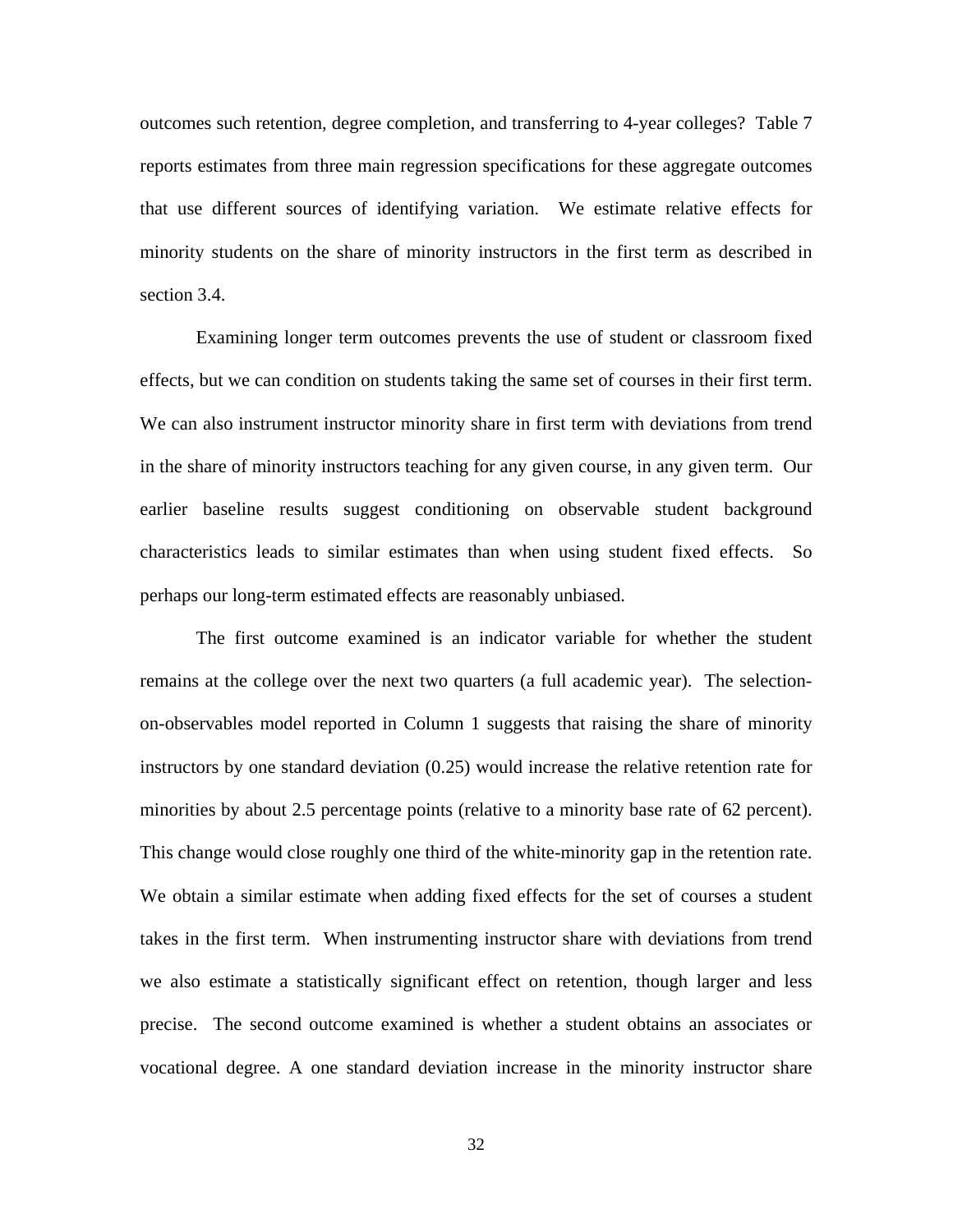leads to roughly a 1.5 percentage point higher relative probability of receiving a degree (relative to a minority base rate of 14 percent). Estimates from the IV model indicate larger, but less precisely estimated effects. The evidence for effects on transferring to a 4 year college, however, is mixed. We find a small and insignificant estimate in column one, but negative and positive estimates in the remaining two specifications. When estimating effects on transferring only to UC or Cal State campuses, we find smaller and less significant estimates. Overall, the race or ethnicity of an instructor appears to exert an important influence on the long-term outcomes of students in addition to short-term effects on grades and other course outcomes.<sup>29</sup>

#### *4.6 Mechanisms*

1

In this section, we further explore the candidate mechanisms driving the social interactions we estimate above. One key question is whether our estimated effects are due to students or instructors behaving differently. An obvious potential source of instructor discrimination is through grading. Several pieces of evidence, however, point against this explanation. First, we identified courses and departments that commonly use multiple choice, true/false, matching and performance tests, and/or math courses over of potentially more "subjective" essay-type tests, reports, presentations and class participation by conducting an extensive examination of course syllabi and web pages, course catalogues, and discussions with administrative staff and instructors. The use of multiple choice, true/false and matching type exams are prevalent at the college, which may be due in part to faculty having heavy teaching loads of 10-15 courses per academic

 $29$  These estimates are robust to alternative measures of the outcomes, having any minority instructor instead of the minority share of instructors, using all courses instead of first term courses, using the first observed term, and the included controls.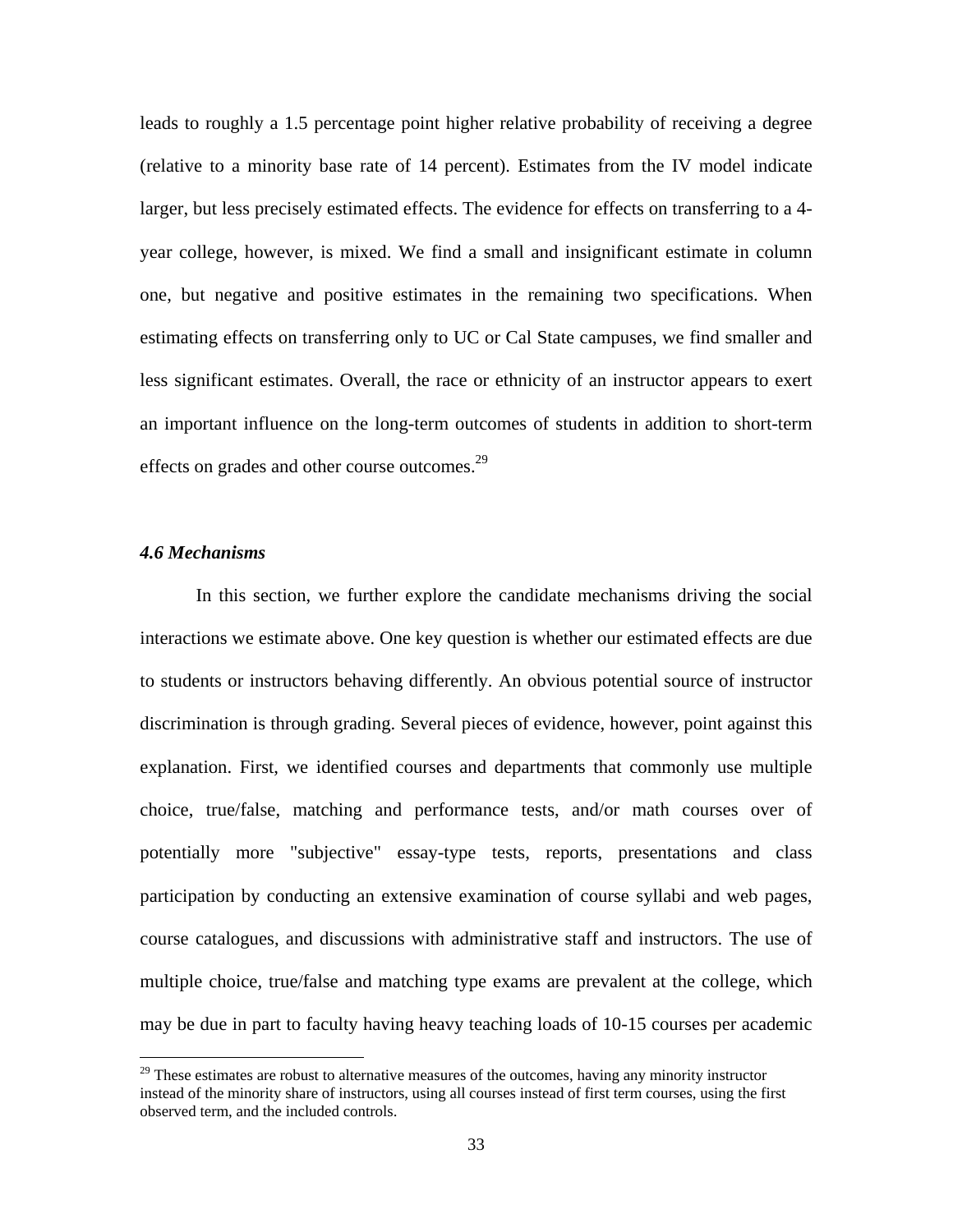year. Appendix Table 5 shows that estimation of our model on this sample yields results that are very similar to those documented above. As these courses are graded more objectively, these results provide evidence in favour of interactions occurring from students reacting to instructors rather than the opposite.

Second, we have documented significant, robust, and sizable minority effects with respect to course dropout behaviour. The minority gap in this outcome decreases by 2 to 3 percentage points if the class is taught by a minority instructor. The decision to drop out of the class is made entirely by the student and must be made in the first three weeks of a term, well before final grades are assigned by instructors. Third, we also find evidence that race/ethnicity interactions affect longer term outcomes, such as taking subsequent courses in the same subject, major choice, retention, and degree receipt. Instructors have no direct effect through grading but possibly serve as role models or generate interest and continuing studies in a subject.<sup>30</sup> Fourth, when allowing minority effects to vary across three age groups we find an absence of interaction effects for older students (Appendix Table 5). This also goes against the theory of instructor-based discrimination on the logic that race or ethnicity based discrimination should not depend significantly on student age. Instead we find that our point estimates are the largest for students who are younger than the median aged student. These results are inconsistent with discrimination affecting all students of a certain race irrespective of age and are more in line with the idea that young students react more to race of the instructor.<sup>31</sup>

<sup>&</sup>lt;sup>30</sup> Estimates of minority-interactions for long-term outcome are not sensitive to controlling for first-term grades suggesting that the indirect effect of obtaining a better grade in a course is not driving the positive estimates.

<sup>&</sup>lt;sup>31</sup> Although we do not find evidence of preferential grading by type of instructor, another explanation for the interaction effects we estimate is that there exists a mechanical relationship whereby instructors' grading distributions are correlated with their minority status. Bar and Zussman (2012) find evidence from 'an elite research university' that grade distributions correlate with instructor voting behavior, which in turn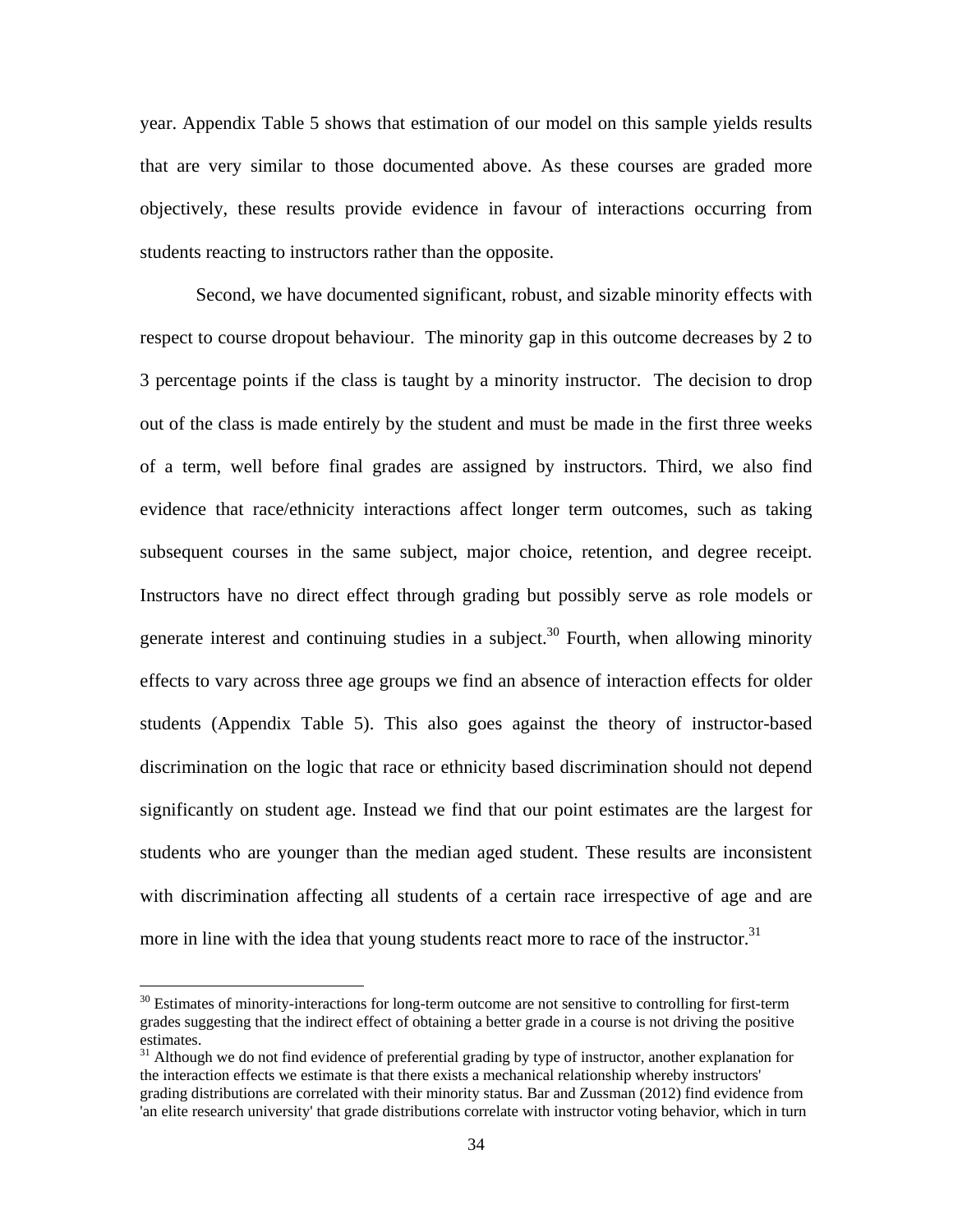The above suggests that our interaction estimates are likely due to students behaving differently in response to instructor type rather than vice versa. Appendix Table 5 explores whether there are particular student groups who may be especially likely to gain from assignment to an instructor with the same minority status. Classifying students by whether they receive financial aid, whether they went to a private school, whether their high school had a high fraction of students who are eligible for a free-lunch program, or whether they grew up in a poor or rich neighbourhood, and estimating separate interactions for these groups, the results suggest that minority effects are fairly homogeneous. While standard errors for some of the interactions are fairly large, particularly those for small sub-populations, the point estimates are remarkably robust across subsamples. In most cases the minority effects are highly significant for the larger student group, and we cannot reject equality of the minority effects across more advantaged and disadvantaged students. Thus, minority students from all economic backgrounds appear to share the relative gains from assignment to a minority instructor.

 An important consideration for understanding these relative gains is whether they occur due to minority students performing better with minority instructors or nonminority students performing worse. The former may arise from instructors serving as role models, inspiring underrepresented students. The latter may arise from group favouritism, where non-minorities, consciously or subconsciously, find it difficult to

may correlate with race or ethnicity. Since minorities tend to score lower grades than non-minorities on average, they systematically benefit from instructors that tend to compress grades towards the upper tail. We tested for this possibility directly and found no evidence of grade distribution differences by minority instructor status. The average grade given by a minority instructor across all courses is 2.86 compared with 2.85 for non-minority instructors. The standard deviation of grades is 1.20 for minority instructors and 1.15 for non-minority instructors. The robustness of our main results to including course-minority fixed effects in regression specifications reported in Table 3 also suggest that this is not the case. Finally we also do not find that minority instructors are clustered in fields in which grades are higher or there is less variance in grades (see Appendix Figures 2 and 3, also see Appendix Table 7 for enrollments and instructor counts by department).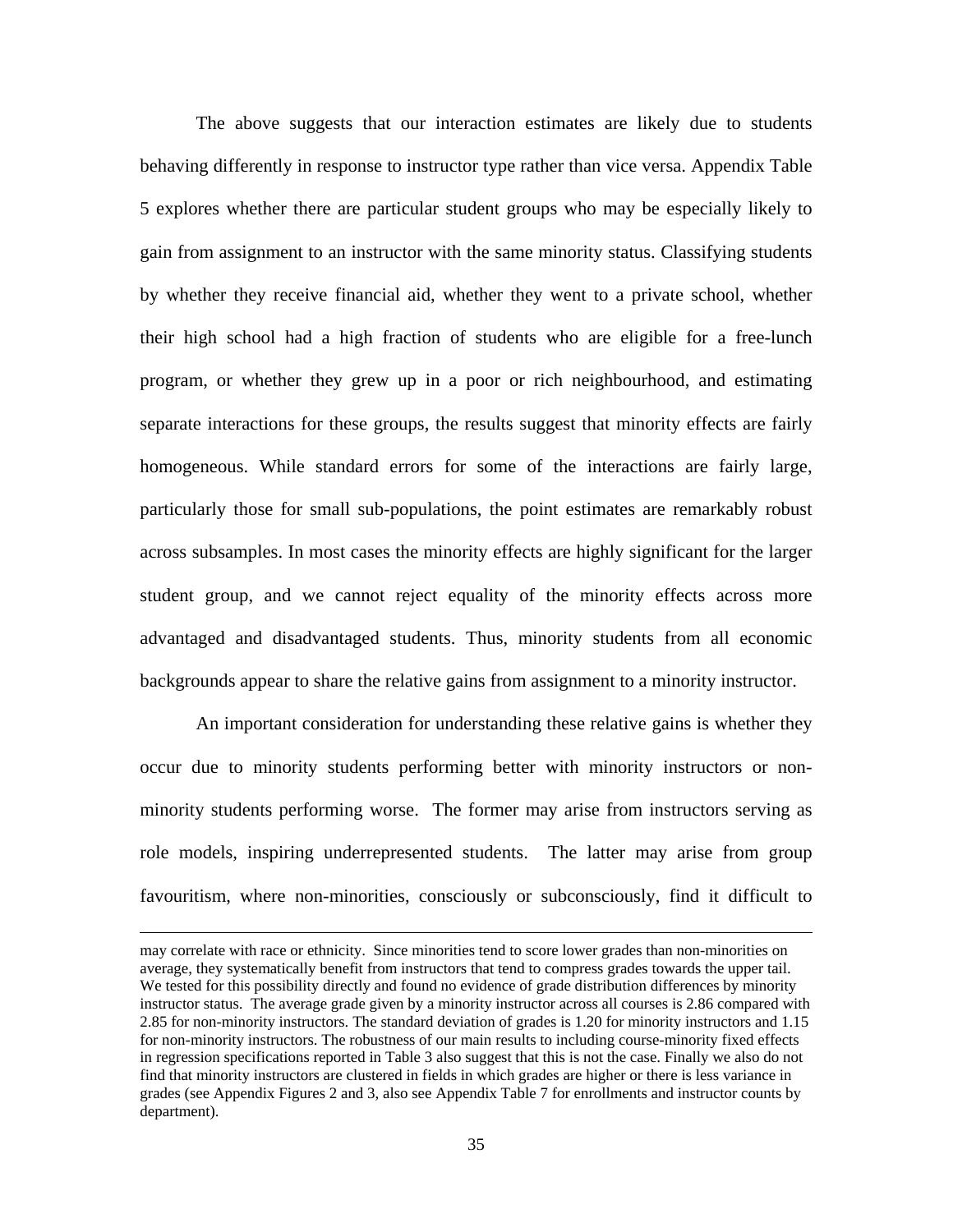learn from a minority instructor. Our baseline results with classroom fixed effects have the advantage of conditioning on differences across classes and teaching styles, but they restrict our analysis to minority interactions that are only *relative* to non-minorities. However, to explore who benefits and who performs worse from different instructor types, we need to estimate student-instructor interactions separately for each student type, thus requiring the exclusion of instructor or classroom fixed effects. We also expand minority status into five groups: white, African-American, Hispanic, Asian, and Native American. Doing so allows us to estimate the full set of race/ethnic interactions to determine which kinds of social interactions matter the most. Appendix Table 6 reports each of these estimates of  $\alpha_i$  in equation (1) after adding student and course fixed effects as well as instructor characteristic controls. The coefficient is the effect from being matched to an instructor of different type to a student's own race/ethnicity relative to being matched to one of the same type.

 Appendix Table 6 shows evidence that students perform better with instructors of the same race/ethnicity, both for minority or non-minority students. For example, white students are 3.8 percentage points less likely to drop a course with a white instructor compared to an African-American instructor, whereas African-American students are 4.6 percentage points less likely to drop with an African-American instructor compared to a white instructor. This finding that whites do relatively worse with black instructors while black students do relatively better with them suggests that the negative effects on whites are not driven by overall instructor quality differences (since we also control for course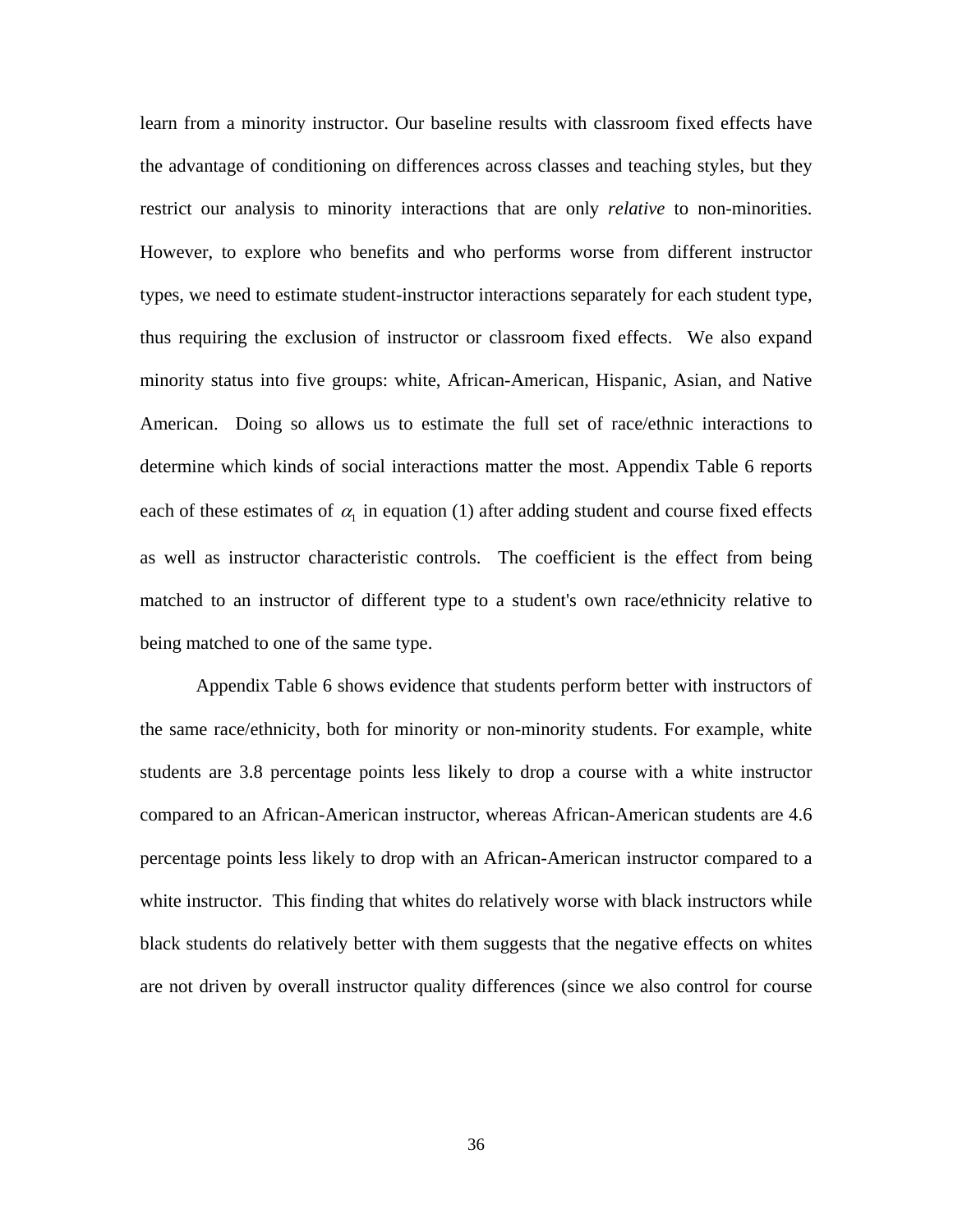fixed effects). The results also highlight challenges in determining a preferred instructor allocation, since alternate allocations generate both student gains and losses. $32$ 

 Interestingly, we find robust negative effects on performance of white students when being matched to non-white instructors for our other academic outcomes. The gains for African-American students of being matched to an African-American instructor are quite robust across samples and outcomes. We find less clear patterns for the other raceand ethnicity groups, including Hispanics. That some ethnic groups appear to respond less favourably when matched to instructors of their own type compared with the strong relative effects for white students deserves mention. Dee (2007) and Hoffmann and Oreopoulos (2009) observe similar patterns with respect to gender. In both studies, male students generally perform worse academically with female instructors while female students do as well with male or female instructors.

 One explanation for this behaviour is that students from high status groups react more strongly to instructors from low-status groups, leading to a kind of self-fulfilling discrimination. Social psychologists often describe social interactions in terms of "ingroup favouritism", where individuals that identify with each other tend to respond more positively because they perceive they have similar beliefs or culture, and respond negatively with others (Tajfel and Turner, 1979). Less attention has been given to the moderating role that social status plays - the greater one's social status, the greater one's tendency to display in-group favouritism (Sidanius et al., 1994). This may explain why white students benefit more from being with white instructors compared to Hispanic students with Hispanic instructors. The theory deserves more attention in future research.

<sup>&</sup>lt;sup>32</sup> Graham, Imbens, and Ridder (2009) provide more discussion on the policy implications of multiple social interactions in the context of student classroom allocation by gender.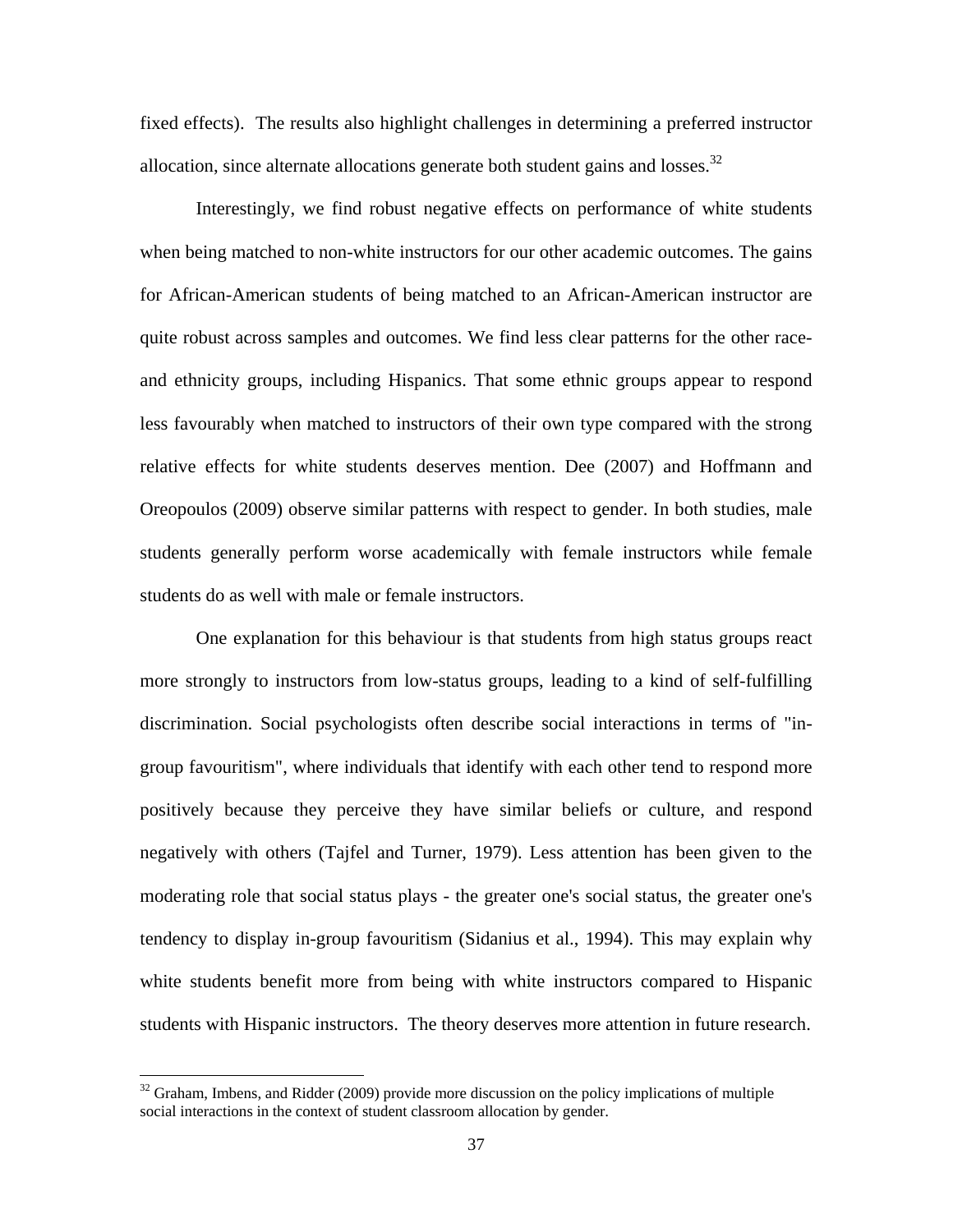### **5. Conclusion**

Using a unique administrative dataset that matches student course outcomes to instructor's race, we estimate for the first time the importance of racial interactions between instructors and students at the college level. The estimation of two-way fixed effect models for a very large number of both students and classrooms over five years addresses most concerns about potential biases in estimating racial interactions. Remaining concerns about the internal validity of our estimates are addressed by taking advantage of the severely restricted class enrolment options among low-registration priority students at a very popular and class-rationed community college, by restricting the variation in instructor minority status across classes within term or year, and by examining students who do not enrol in the course section of first choice based on registration attempt data. We find that minority students perform relatively better in classes when instructors are of the same race or ethnicity. Underrepresented minority students are 1.2-2.8 percentage points more likely to pass classes, 2.0-2.9 percent less likely to drop out of classes, and 2.4-3.2 percentage points more likely to get a grade of B or higher in classes with underrepresented instructors. All of these effects are large relative to the minority base rates and the white-minority gaps. They represent 20- 50percent of the total gaps in classroom outcomes between white and underrepresented minority students at the college. We also find relative effects on grades of roughly 5 percent of a standard deviation from being assigned an instructor of similar minority status. Taken together with the large class dropout interaction effects, these impacts are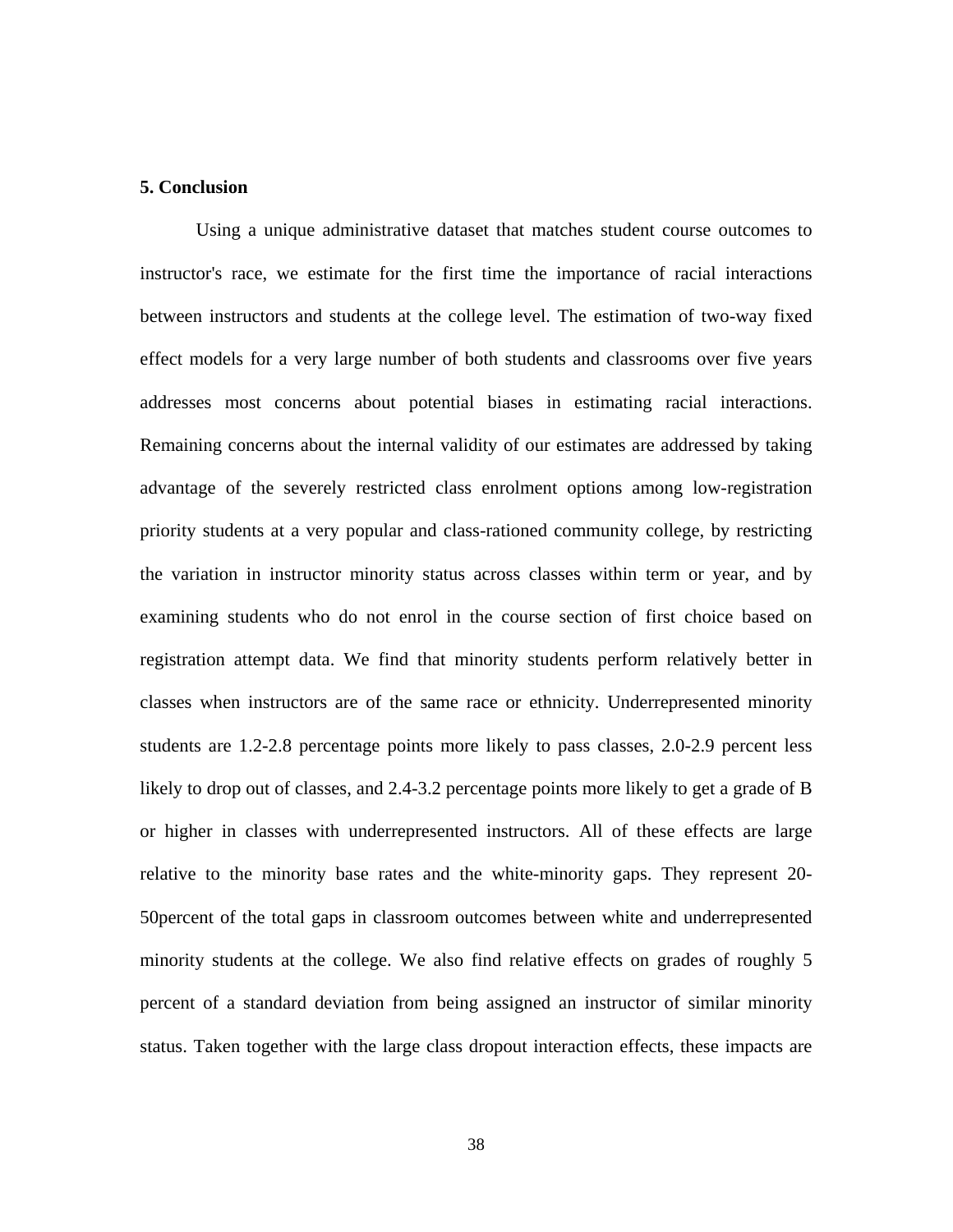notably larger than those found for gender interactions between students and instructors at all levels of schooling.

Using a compilation of data from several administrative sources we also examine minority instructor impacts on long-term outcomes. We find evidence that an instructor's race or ethnicity affects the likelihood of taking subsequent courses in the same subject and majoring in the subject. The share of minority instructors in the first quarter also affects a student's likelihood of retention and degree completion. The finding that our classroom interaction effects appear to translate into consequential impacts on education attainment is also noteworthy in suggesting race and ethnic influences may exist in other settings and cumulatively matter in other ways.

In examining courses that are more objectively graded such as those commonly relying on multiple choice tests and math courses, we find similar estimated effects on course outcomes. Taken together with the positive effects on long-term outcomes, negative effects on drop out behaviour, and similar effects for minority students of all ages, these results provide evidence that our positive estimates of minority interactions are likely due to students reacting to instructors rather than the other way around. Further evidence from the regression results suggests that these estimated positive minority interactions are due to both positive influences, with minority students performing better with minority instructors, and negative influences, with non-minority students doing worse with minority instructors.

Our results suggest that the academic achievement gap between white and underrepresented minority college students would decrease by hiring more underrepresented minority instructors. However, the desirability of this policy is

39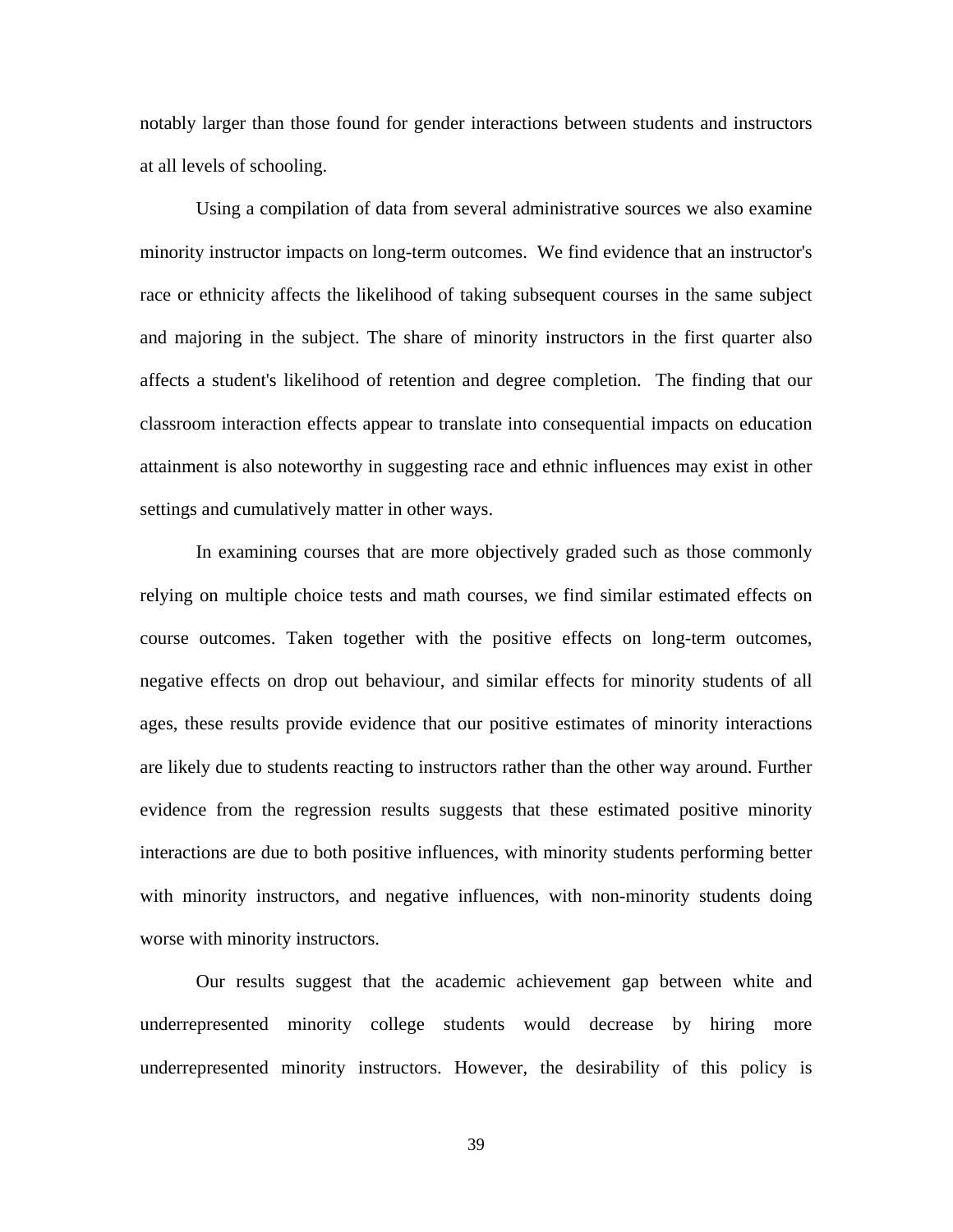complicated by the finding that students appear to react positively when matched to instructors of a similar race or ethnicity but negatively when not. Hiring more instructors of one type may also lead to greater student sorting and changes to classroom composition, which may also impact academic achievement. A more detailed understanding of heterogeneous effects from instructor assignment, therefore, is needed before drawing recommendations for improving overall outcomes. The topic is ripe for further research, especially in light of the recent debates and legislative changes over affirmative action.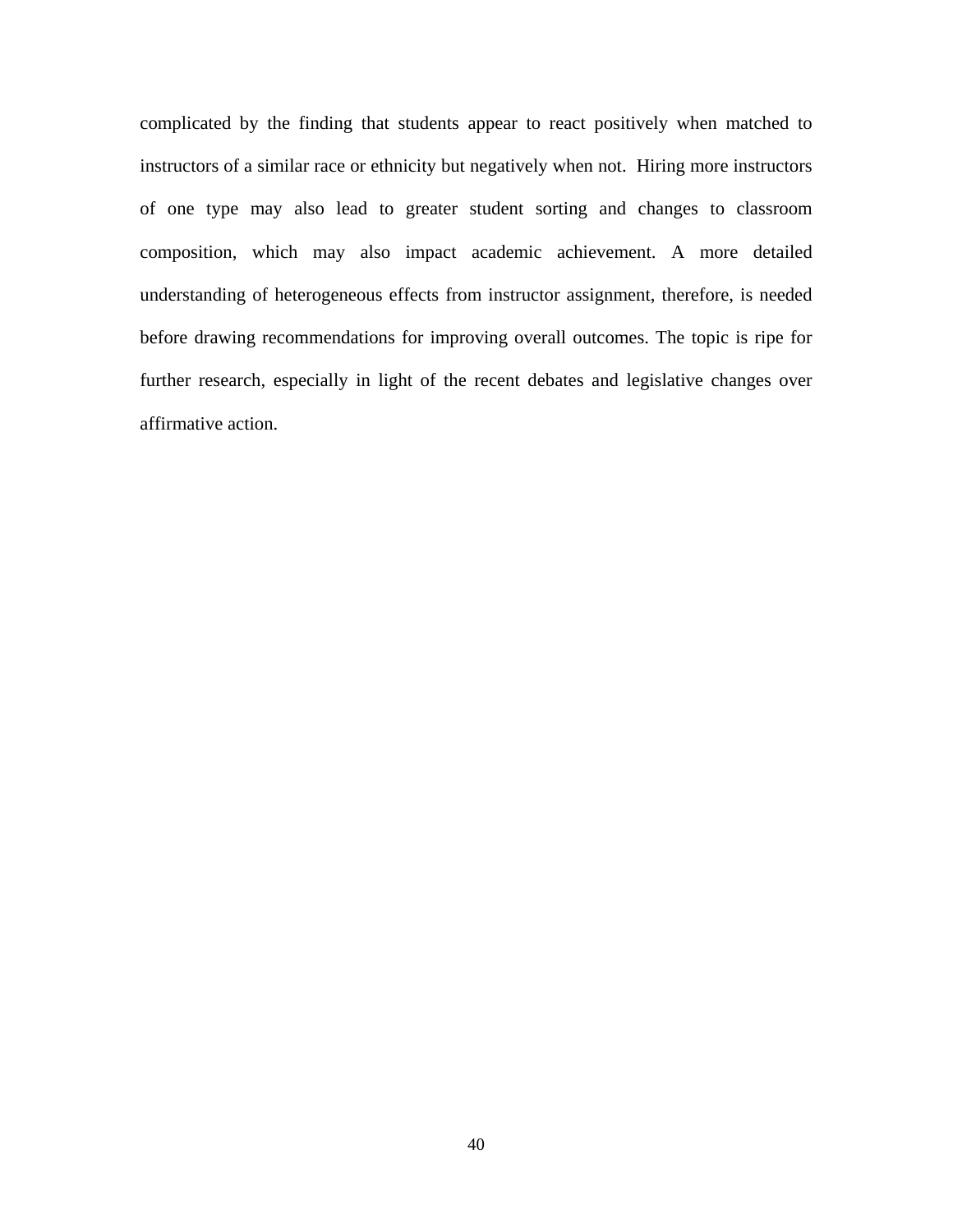### **References**

Abowd, J. M., F. Kramarz, and D. N. Margolis. 1999. "High Wage Workers and High Wage Firms."*Econometrica*. 67(2): 251-333.

Abowd, J., R. Creecy, and F. Kramarz. 2002. "Computing person and firm effects using linked longitudinal employer-employee data." Technical Report 2002-06, U.S. Census Bureau.

Altonji, J. G., and R. M. Blank. 1999. "Race and Gender in the Labor Market." *Handbook of Labor Economics, Volume 3C*, eds. Orley Ashenfelter and David Card, New York: Elsevier

Andrews, M. J., L. Gill, T. Schank, and R. Upward. 2008. "High wage workers and low wage firms: negative assortative matching or limited mobility bias?," *Journal Of The Royal Statistical Society Series A*, vol. 171(3), pp. 673-697.

Arcidiacono, P., E. Aucejo, and K. Spenner. 2011. "What happens after Enrollment? An Analysis of the Time Path of Racial Differences in GPA and Major Choice" mimeo, Duke University.

Austen-Smith, David, and Roland G. Fryer, Jr. (2005). "An economic analysis of 'acting white'," *Quarterly Journal of Economics*, Vol. 120, No. 2 May 2005, pp. 551-583.

Bar, Talia, and Asaf Zussman. 2012. "Partisan Grading, " *American Economic Journal: Applied Economics*, 4(1): 30-48.

Bettinger, E. and B. T. Long. 2005. "Do Faculty Serve as Role Models? The Impact of Instructor Gender on Female Students." *American Economic Review*, vol. 95(2), pp. 152- 157.

California Community Colleges Chancellor's Office. 2009. "Accountability Reporting for the California Community Colleges," A Report to the Legislature, Pursuant to AB 1417 (Pacheco, Stat. 2004, Ch. 581).

California Postsecondary Education Commission. 2010. "Ready or Not, Here They Come: California State University Undergraduate Demand Projections, 2009–2019," Report 10-05.

Cameron, A. Colin, and Douglas L. Miller. 2013. "A Practitioner's Guide to Cluster-Robust Inference," University of California, Davis Working Paper.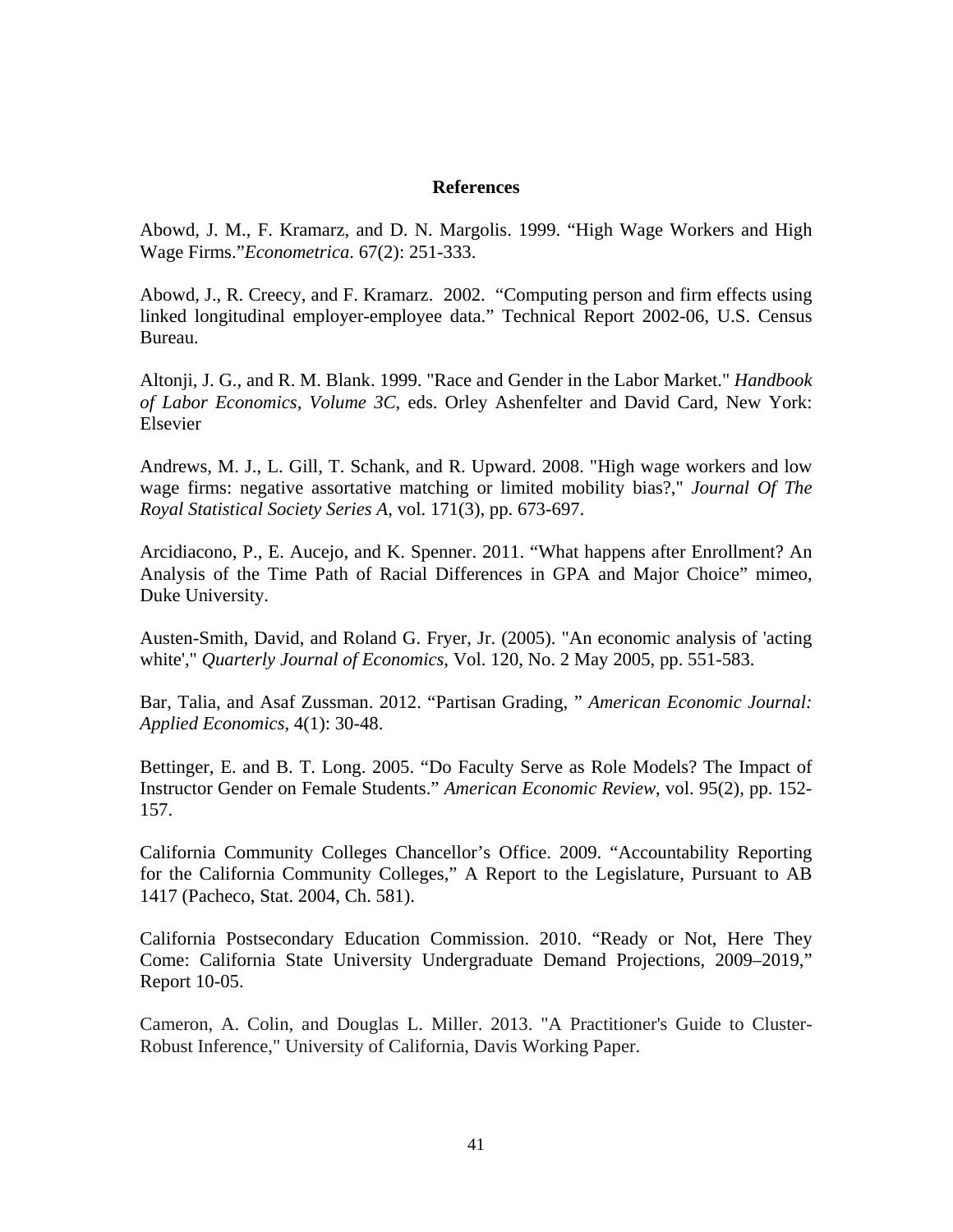Carrington, B., Tymms, P. and C. Merrel. 2008. "Role models, school improvement and the "gender gap" – Do men bring out the best in boys and women the best in girls?", *British Educational Research Journal*, 34(3): 315-327.

Card, D. 1999. "The Causal Effect of Education on Earnings." *Handbook of Labor Economics*, Volume 3A. Ed. Ashenfelter, Orley and David Card. Amsterdam: Elsevier, p.1801-1863.

Card, David, and Jesse Rothstein. 2007. "Racial segregation and the black–white test score gap,"*Journal of Public Economics*, 91(11–12): 2158–2184.

Carrell, S. E., M. E. Page, and J. E. West. 2010. "Sex and Science: How Professor Gender Perpetuates the Gender Gap," *Quarterly Journal of Economics*. 125 (3): 1101- 1144.

Cornelissen, T. 2008. "The Stata command felsdvreg to fit a linear model with two highdimensional fixed effects." *Stata Journal* vol. 8: 170-189.

Dee, Thomas S. 2004. "Teachers, race and student achievement in a randomized experiment" *The Review of Economics and Statistics*, 86(1), pp. 195-210.

Dee, T. S. 2005. "A Teacher Like Me: Does Race, Ethnicity or Gender Matter?" *American Economic Review*, 95(2), pp. 158-165.

Dee, T. S. 2007. "Teachers and the Gender Gaps in Student Achievement," *Journal of Human Resources* 42(3), pp. 528-554.

Ehrenberg, R., D. Goldhaber and D. Brewer. 1995. "Do Teachers' Race, Gender and Ethnicity Matter? Evidence from the National Educational Longitudinal Study of 1988." *Industrial and Labor Relations Review*, 48(3), pp. 547-561.

Fairlie, Robert W., Florian Hoffmann, and Philip Oreopoulos. 2011. "A community college instructor like me: Race and ethnicity interactions in the classroom," NBER Working Paper No. 17381.

Fry, Richard (2002). "Latinos in Higher Education: Many Enroll, Too Few Graduate," Pew Hispanic Center Working Paper.

Fryer, R. 2011. "Racial Inequality in the  $21<sup>st</sup>$  Century: The Declining Significance of Discrimination." *The Handbook of Labor Economics*, Elsevier.

Fryer, R. and S. Levitt. 2006. "The Black-White Test Score Gap Through Third Grade." *American Law and Economics Review*, 8(2), pp. 249-281.

Fryer, Roland G. Jr., and Steven D. Levitt. 2013, "Testing for Racial Differences in the Mental Ability of Young Children," *American Economic Review* (forthcoming).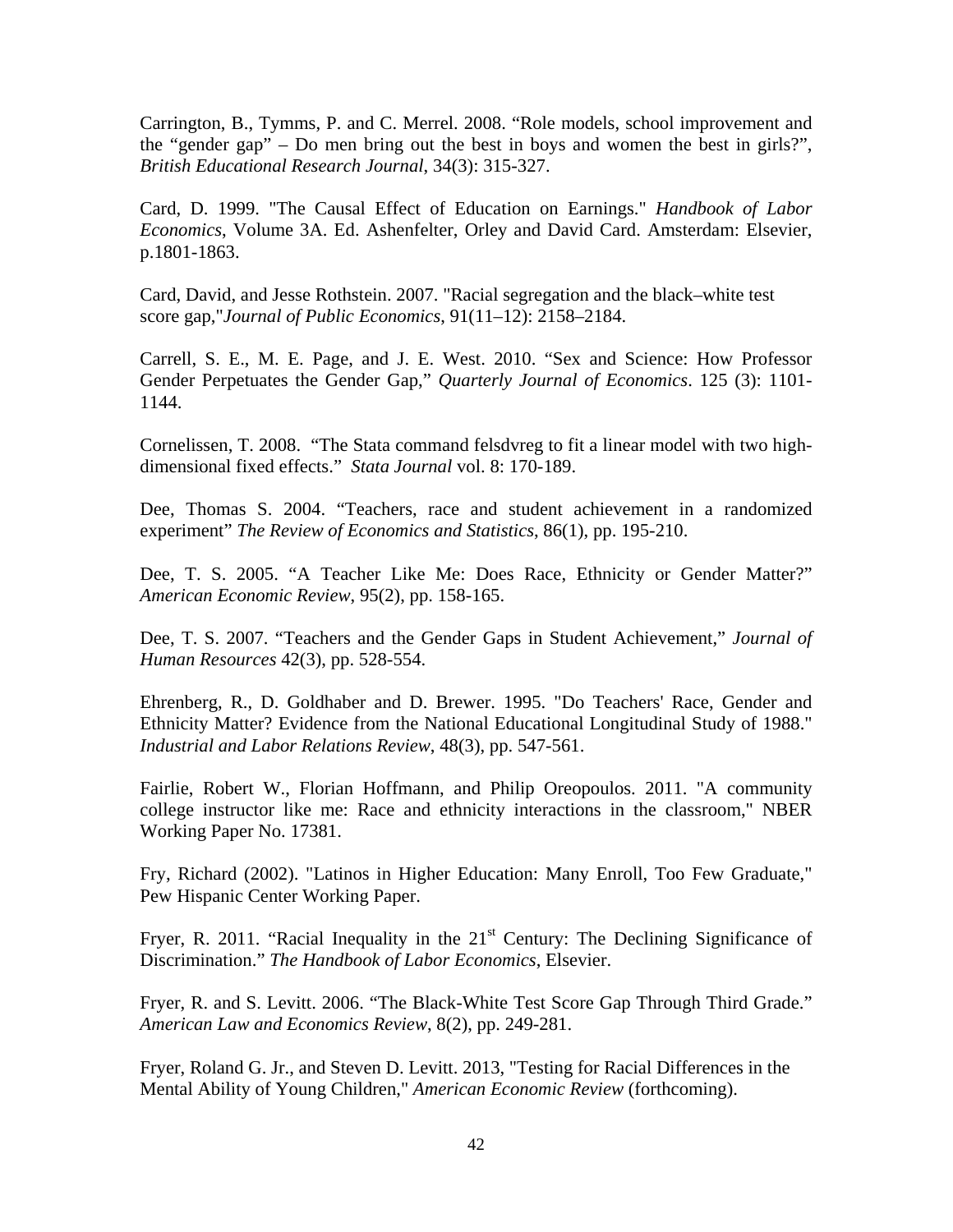Fryer, Roland G. Jr., and Steven D. Levitt. 2004. "Understanding the Black-White Test Score Gap in the First Two Years of School," *The Review of Economics and Statistics*.

Graham, Bryan S., Guido W. Imbens, Geert Ridder (2009). "Complementarity and Aggregate Implications of Assortative Matching: A Nonparametric Analysis," NBER Working Paper No. 14860.

Hanushek, Eric A., and Steven G. Rivkin. 2008. "Harming the Best: How Schools Affect the Black-White Achievement Gap," Working Paper 14211

Hoffmann, F. and P. Oreopoulos. 2009. "A Professor Like Me: The Influence of Instructor Gender on University Achievement." *Journal of Human Resources*, 44(2), pp. 479-494.

Holmlund, H. and K. Sund. 2005. "Is the Gender Gap in School Performance Affected by the Sex of the Teacher?" Swedish Institute for Social Research, Stockholm University Working Paper No. 5, 2005.

Jencks, C. and M. Phillips. 1998. "The Black-White Test Score Gap," Washington, DC: Brookings Institution Press.

Krueger, A. & Whitmore, D. 2002. "Would smaller classes help close the black-white achievement gap?" In J. Chubb and T. Loveless (Eds.), Bridging the achievement gap. Washington, DC: Brookings Institute Press.

Lahelma, E. 2000. "Lack of male teachers: A problem for students or teachers?" *Pedagogy, Culture and Society*, 8(2), pp. 173-86.

Lavy, V. and A. Schlosser. 2007. "Mechanisms and Impacts of Gender Peer Effects at School," mimeo.

Lee, D. 2009. "Training, Wages, and Sample Selection: Estimating Sharp Bounds on Treatment Effects," *Review of Economic Studies*, 76(3), pp. 1071-1102.

Nixon, L. and M. Robinson. 1999. "The educational attainment of young women: Role model effects of female high school faculty," *Demography*, 36(2), 185-194.

Reardon, Sean F., and Claudia Galindo. "The Hispanic-White achievement gap in math and reading in the elementary grades." *American Educational Research Journal* 46, no. 3 (2009): 853-891.

Rothstein, Jesse, and Nathan Wozny. 2011. "Permanent Income and the Black-White Test Score Gap," National Bureau of Economic Research Working Paper No. 17610.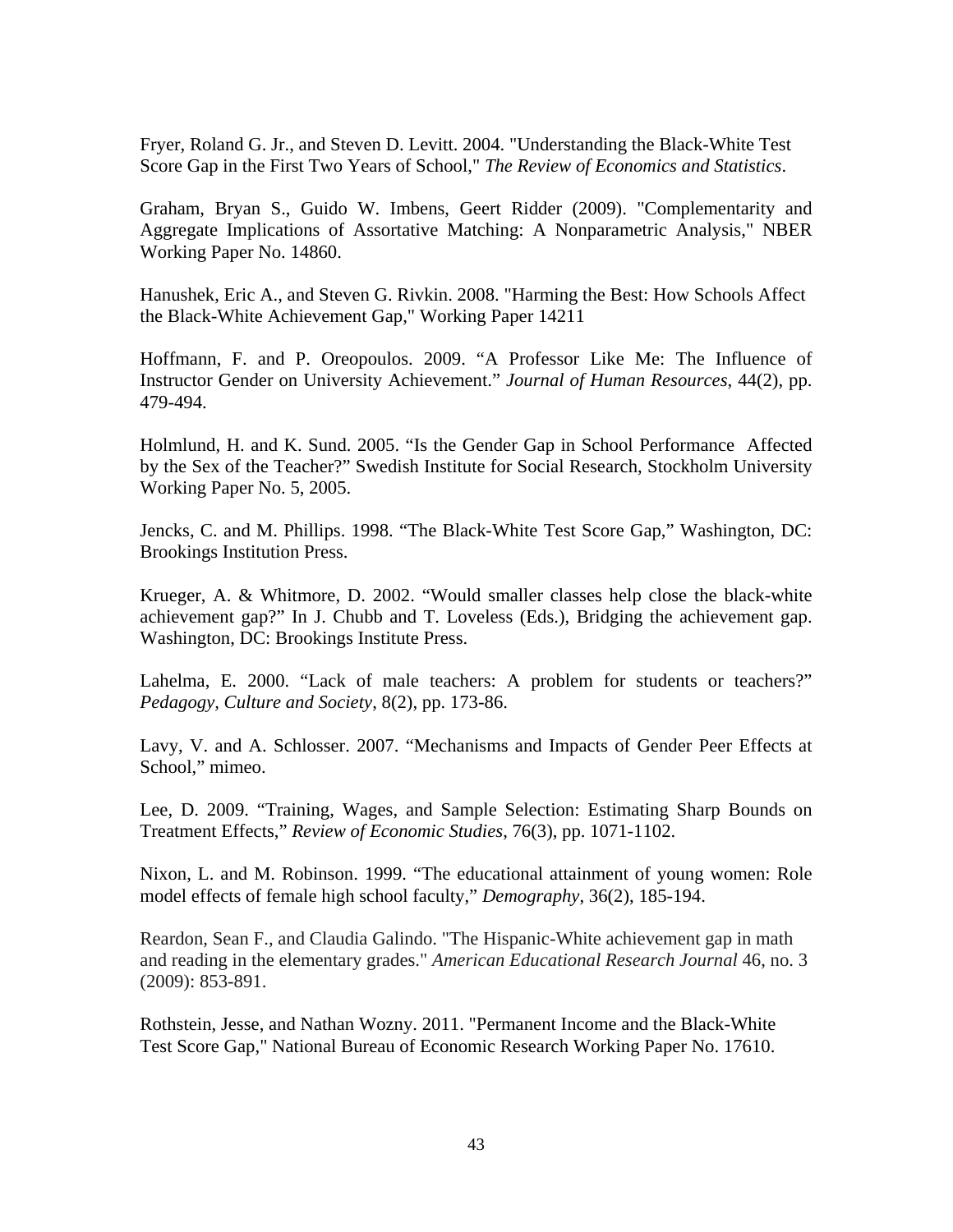Sengupta, Ria, and Christopher Jepsen. 2006. "California's Community College Students," *California Counts: Population Trends and Profiles*, Volume 8, Number 2, Public Policy Institute of California, November 2006.

Sidanius, Jim, Felicia Pratto, and Joshua L. Rabinowitz. (1994). "Gender, Ethnic Status, and Ideological Asymmetry: A Social Dominance Interpretation," Journal of Cross-Cultural Psychology, Vol. 25, No. 2, pp. 194-216.

Tajfel, Henri, and John C. Turner. "An integrative theory of intergroup conflict." *The social psychology of intergroup relations* 33 (1979): 47.

U.S. Department of Education. 2010. Digest of Education Statistics 2009 (NCES 2009- 022). National Center for Education Statistics, Institute of Education Sciences, U.S. Department of Education. Washington, DC.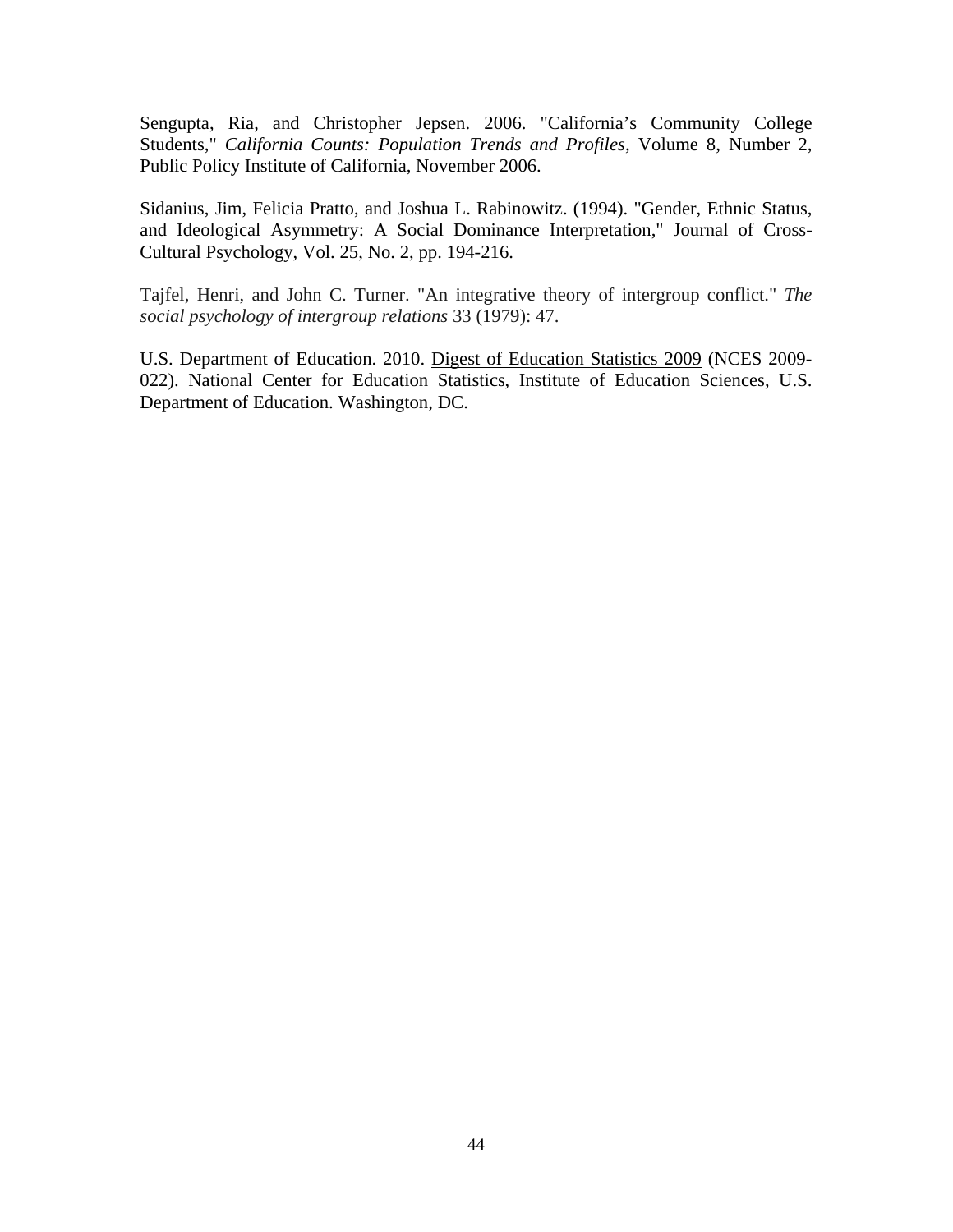#### *PANEL A: Sample Characteristics, Student-Class Level*

|                                                                                                | Mean | Std. Dev. | Total Number of<br>Obs. |
|------------------------------------------------------------------------------------------------|------|-----------|-------------------------|
| Low Registration Priority Student                                                              | 0.29 | 0.46      |                         |
| <b>Entering Student</b>                                                                        | 0.10 | 0.30      | 444,822                 |
| Course has no variation in instructor underrepresented-minority<br>status within quarter       | 0.61 | 0.24      |                         |
| Course has no variation in instructor underrepresented-minority<br>status within academic year | 0.52 | 0.25      |                         |
| Language Course                                                                                | 0.03 | 0.16      | 446.225                 |
| Video-Delivered Course                                                                         | 0.06 | 0.24      |                         |
| Course transferable to UC or CSU Systems                                                       | 0.70 | 0.46      |                         |
| <b>Vocational Course</b>                                                                       | 0.26 | 0.44      | 442.061                 |

#### *PANEL B: Student Outcomes by Race/Ethnicity*

|                                   |        |        | <b>Underrepresented Minorities</b> |                  |                       |  |  |
|-----------------------------------|--------|--------|------------------------------------|------------------|-----------------------|--|--|
|                                   | White  | Asian  | Hispanic                           | African American | <b>Other Minority</b> |  |  |
| <b>Dropped Course</b>             | 0.24   | 0.26   | 0.28                               | 0.30             | 0.28                  |  |  |
| Total Nr of Obs: 446.225          | (0.43) | (0.44) | (0.45)                             | (0.46)           | (0.45)                |  |  |
| Passed Course                     | 0.89   | 0.89   | 0.84                               | 0.82             | 0.86                  |  |  |
| <b>Total Nr of Obs: 320,835</b>   | (0.31) | (0.32) | (0.37)                             | (0.39)           | (0.35)                |  |  |
| Grade                             | 2.90   | 2.91   | 2.58                               | 2.51             | 2.71                  |  |  |
| <b>Total Nr of Obs: 279,110</b>   | (1.14) | (1.14) | (1.19)                             | (1.21)           | (1.19)                |  |  |
| Good Grade (B or higher)          | 0.68   | 0.68   | 0.57                               | 0.53             | 0.61                  |  |  |
| <b>Total Nr of Obs: 279,110</b>   | (0.47) | (0.47) | (0.50)                             | (0.50)           | (0.49)                |  |  |
| <b>Retention after First Term</b> | 0.70   | 0.75   | 0.61                               | 0.63             | 0.69                  |  |  |
| Total Nr of Obs: 14,899           | (0.46) | (0.43) | (0.49)                             | (0.48)           | (0.46)                |  |  |
| Obtain Degree                     | 0.16   | 0.18   | 0.15                               | 0.12             | 0.13                  |  |  |
| Total Nr of Obs: 15,342           | (0.37) | (0.38) | (0.36)                             | (0.33)           | (0.34)                |  |  |
| Transfer to 4-Year College        | 0.48   | 0.50   | 0.29                               | 0.35             | 0.40                  |  |  |
| Total Nr of Obs: 15,341           | (0.50) | (0.50) | (0.45)                             | (0.48)           | (0.49)                |  |  |

#### *PANEL C: Student and Instructor Shares by Race/Ethnicity*

|                       | <b>Students</b> |      |        | <b>Instructors</b> |      |     |
|-----------------------|-----------------|------|--------|--------------------|------|-----|
|                       | Mean            | S.D. | N      | Mean               | S.D. | N   |
| White                 | 0.28            | 0.20 |        | 0.70               | 0.21 |     |
| Asian                 | 0.51            | 0.25 |        | 0.14               | 0.12 |     |
| Hispanic              | 0.14            | 0.12 | 31,961 | 0.06               | 0.06 | 942 |
| African-American      | 0.04            | 0.04 |        | 0.06               | 0.05 |     |
| <b>Other Minority</b> | 0.03            | 0.03 |        | 0.04               | 0.03 |     |

**NOTES**: Students and instructors belong to the group of "Underrepresented Minorities" if their race/ethnicity is Hispanic, African-American, or Native American, Pacific Islander, or other non-white.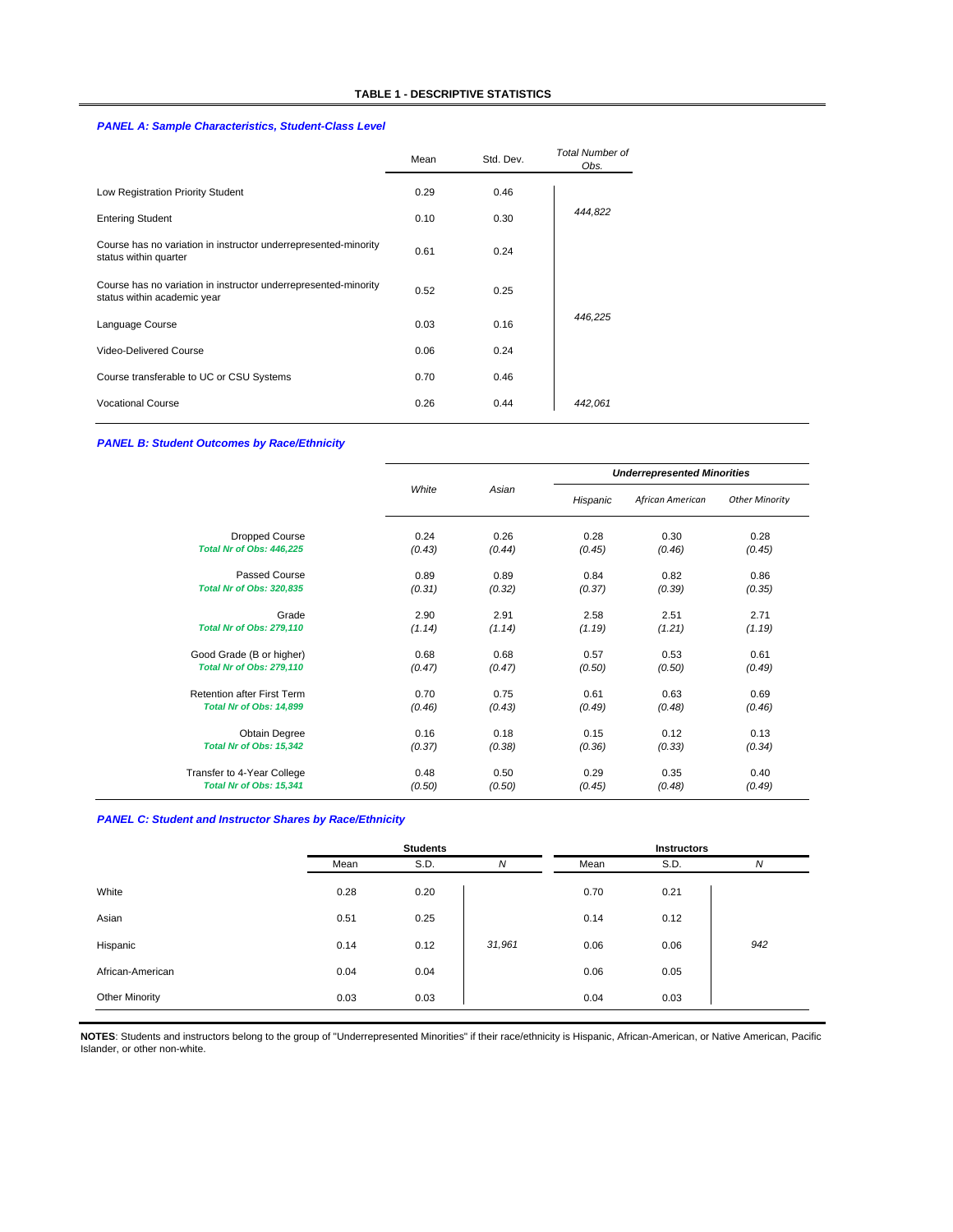#### **TABLE 2 - SORTING REGRESSIONS**

|                                        | <b>OUTCOME</b>     |                       |                                                                 |                                         |  |  |  |  |
|----------------------------------------|--------------------|-----------------------|-----------------------------------------------------------------|-----------------------------------------|--|--|--|--|
|                                        | <b>Student Age</b> | <b>Student Gender</b> | <b>Cumulated</b><br><b>Courses Prior to</b><br><b>Enrolment</b> | <b>GPA Prior to</b><br><b>Enrolment</b> |  |  |  |  |
| <b>All Students</b>                    | 0.046              | 0.014                 | 0.077                                                           | 0.017                                   |  |  |  |  |
|                                        | (0.112)            | (0.011)               | (0.126)                                                         | (0.020)                                 |  |  |  |  |
| All Low Registration Priority Students | 0.083              | 0.013                 | $-0.073$                                                        | 0.026                                   |  |  |  |  |
|                                        | (0.174)            | (0.017)               | (0.101)                                                         | (0.042)                                 |  |  |  |  |
| Entering Students (==> Low             | 0.037              | $-0.012$              | $-0.070$                                                        | $-0.003$                                |  |  |  |  |
| <b>Registration Priority)</b>          | (0.233)            | (0.034)               | (0.081)                                                         | (0.106)                                 |  |  |  |  |
| Continuing Students, Low Registration  | $-0.050$           | 0.024                 | $-0.024$                                                        | 0.062                                   |  |  |  |  |
| Priority                               | (0.214)            | (0.026)               | (0.076)                                                         | (0.073)                                 |  |  |  |  |
| Continuing Students, Not Low           | 0.011              | 0.012                 | 0.034                                                           | 0.013                                   |  |  |  |  |
| <b>Registration Priority</b>           | (0.118)            | (0.013)               | (0.122)                                                         | (0.021)                                 |  |  |  |  |

**NOTES:** This table displays results from regressions of the minority-specific average student outcomes in a classroom on an indicator equal to one if the average is associated with minority students, an indicator if the class is taught by a minority instructor, the interaction between these two variables, and a set of fixed effects. We only report the coefficient on the interaction term, to be interpreted as the extent to which minority students sort into classrooms taught by minority instructors. Each cell is associated with a different regression. Students and instructors belong to the group of "Underrepresented Minorities" if their race/ethnicity is Hispanic, African-American, or Native American, Pacific Islander, or other non-white. Rows are defined by the subsample of students we consider. Outcomes used in the regressions vary across columns. \*\*\* Significant on 1%-level; \*\* Significant on 5%-level; \* Significant on 10%-level. Standard errors are clustered by course-term-minority.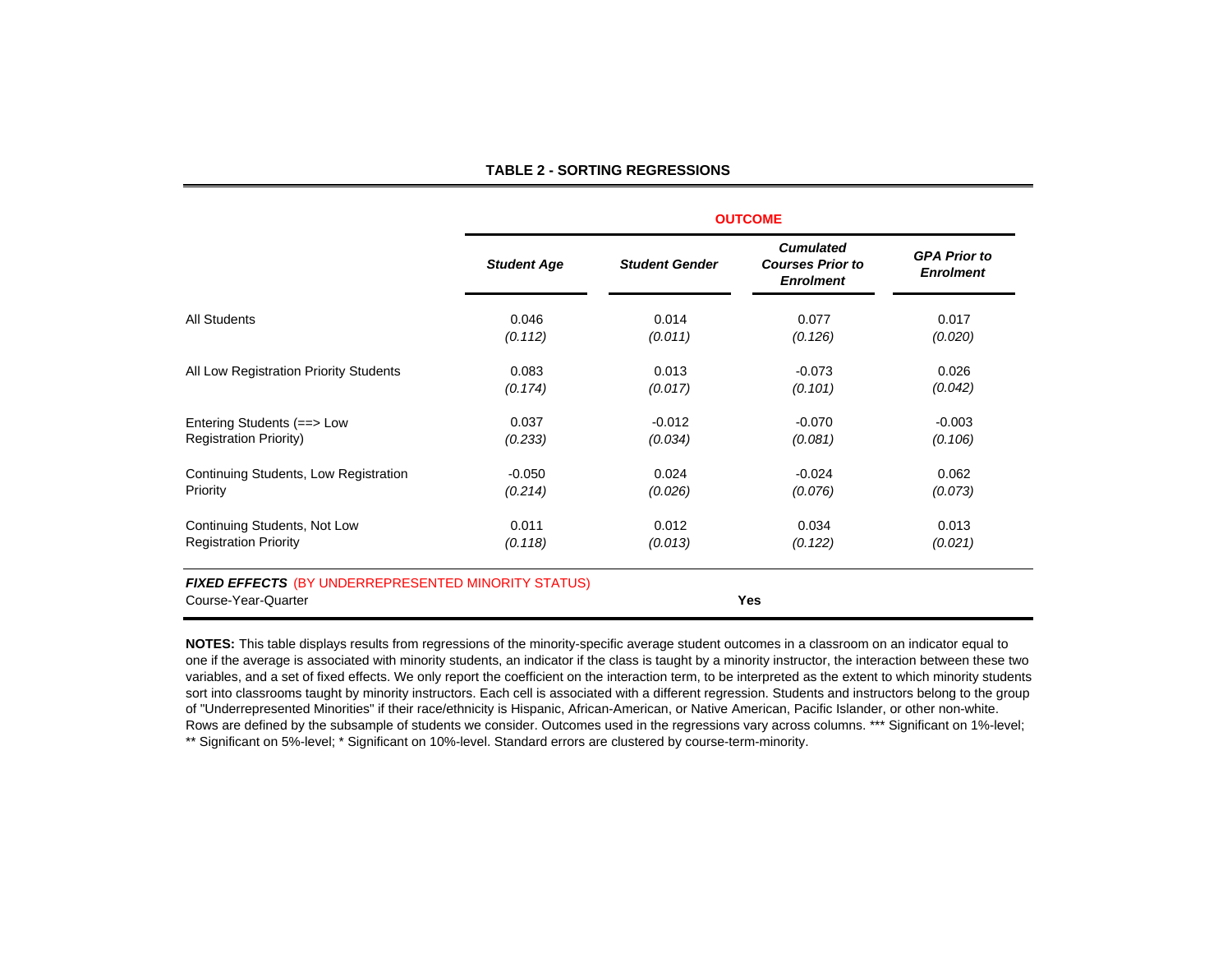#### **TABLE 3 - ESTIMATED ROLE OF INSTRUCTOR MINORITY STATUS FOR STUDENT OUTCOMES**

|                                                                                                                          | (1)                  | (2)                          | (3)                                 | (4)                       | (5)                                   | (6)                          | (7)                                 | (8)                          |
|--------------------------------------------------------------------------------------------------------------------------|----------------------|------------------------------|-------------------------------------|---------------------------|---------------------------------------|------------------------------|-------------------------------------|------------------------------|
| <b>OUTCOME: STUDENT DROPPED COURSE</b>                                                                                   |                      |                              |                                     |                           |                                       |                              |                                     |                              |
| <b>Number of Observations:</b>                                                                                           | 446,225              |                              |                                     |                           |                                       |                              |                                     |                              |
| <b>All Students</b>                                                                                                      | $-0.007$<br>(0.010)  | $-0.019$<br>$***$<br>(0.010) | $-0.022$ **<br>(0.011)              | $-0.014$<br>(0.010)       | $-0.020$<br>$***$<br>(0.007)          | $-0.015$ **<br>(0.007)       | $-0.015$ **<br>(0.007)              | $-0.020$<br>$***$<br>(0.007) |
| All Low Registration Priority<br><b>Students</b>                                                                         | $-0.013$<br>(0.014)  | $-0.024$<br>$***$<br>(0.013) | $***$<br>$-0.033$<br>(0.014)        | $-0.024$<br>(0.013)       | $***$<br>$-0.024$<br>(0.011)          | $***$<br>$-0.025$<br>(0.012) | $-0.022$ **<br>(0.010)              | $***$<br>$-0.029$<br>(0.011) |
| <b>OUTCOME: STUDENT PASSED COURSE, CONDITIONAL ON FINISHING THE COURSE</b><br><b>Number of Observations:</b>             | 320,835              |                              |                                     |                           |                                       |                              |                                     |                              |
| <b>All Students</b>                                                                                                      | 0.006                | 0.001                        | 0.001                               | 0.016                     | 0.013<br>$\pmb{\ast}$                 | 0.005                        | 0.004                               | 0.012                        |
|                                                                                                                          | (0.011)              | (0.009)                      | (0.010)                             | (0.010)                   | (0.008)                               | (0.008)                      | (0.009)                             | (0.008)                      |
| All Low Registration Priority<br><b>Students</b>                                                                         | $0.025$ *<br>(0.015) | $0.032$ **<br>(0.013)        | $***$<br>0.040<br>(0.015)           | $***$<br>0.051<br>(0.017) | $\star\star\star$<br>0.042<br>(0.015) | 0.014<br>(0.015)             | 0.019<br>(0.012)                    | 0.028<br>(0.017)             |
| <b>OUTCOME: STANDARDIZED STUDENT COURSE GRADE, CONDITIONAL ON FINISHING THE COURSE</b><br><b>Number of Observations:</b> | 278,857              |                              |                                     |                           |                                       |                              |                                     |                              |
| All Students                                                                                                             | 0.047<br>(0.033)     | $-0.020$<br>(0.026)          | 0.000<br>(0.028)                    | $***$<br>0.078<br>(0.029) | 0.056<br>$***$<br>(0.023)             | 0.026<br>(0.024)             | 0.033<br>(0.025)                    | $***$<br>0.054<br>(0.022)    |
| All Low Registration Priority                                                                                            | 0.085                | 0.035                        | 0.039                               | $***$<br>0.119            | $^\star$<br>0.068                     | 0.014                        | 0.033                               | 0.050                        |
| <b>Students</b>                                                                                                          | (0.045)              | (0.038)                      | (0.043)                             | (0.043)                   | (0.037)                               | (0.039)                      | (0.034)                             | (0.040)                      |
| <b>OUTCOME: GOOD GRADE (B OR HIGHER), CONDITIONAL ON FINISHING THE COURSE</b><br><b>Number of Observations:</b>          | 279,110              |                              |                                     |                           |                                       |                              |                                     |                              |
| <b>All Students</b>                                                                                                      | 0.011<br>(0.019)     | $-0.007$<br>(0.011)          | $-0.001$<br>(0.011)                 | 0.027<br>(0.017)          | 0.023<br>$***$<br>(0.010)             | 0.014<br>(0.010)             | 0.012<br>(0.010)                    | 0.024<br>$***$<br>(0.010)    |
| All Low Registration Priority<br><b>Students</b>                                                                         | 0.011<br>(0.023)     | $-0.001$<br>(0.017)          | $-0.004$<br>(0.020)                 | 0.047<br>$***$<br>(0.023) | $0.029$ *<br>(0.017)                  | 0.003<br>(0.017)             | 0.007<br>(0.014)                    | 0.032<br>(0.019)             |
| <b>OUTCOME: STUDENT ENROLS IN A SAME-SUBJECT COURSE IN THE SUBSEQUENT TERM</b><br><b>Number of Observations:</b>         | 217,950              |                              |                                     |                           |                                       |                              |                                     |                              |
| <b>All Students</b>                                                                                                      | 0.028<br>(0.019)     | $***$<br>0.021<br>(0.008)    | $^{\star\star}$<br>0.016<br>(0.008) | $***$<br>0.037<br>(0.016) | 0.012<br>$\star$<br>(0.007)           | 0.007<br>(0.008)             | 0.002<br>(0.008)                    | 0.013<br>(0.007)             |
| All Low Registration Priority<br><b>Students</b>                                                                         | 0.019<br>(0.025)     | $***$<br>0.039<br>(0.016)    | 0.028<br>(0.017)                    | 0.038<br>(0.022)          | 0.027<br>$\pmb{\ast}$<br>(0.015)      | 0.024<br>(0.018)             | $^{\star\star}$<br>0.015<br>(0.017) | 0.038<br>(0.018)             |
| <b>FIXED EFFECTS:</b>                                                                                                    |                      |                              |                                     |                           |                                       |                              |                                     |                              |
| Year-Quarter-Minority                                                                                                    | Yes                  | <b>Yes</b>                   | No                                  | No                        | No                                    | No                           | Yes                                 | No                           |
| Course                                                                                                                   | No                   | No                           | <b>No</b>                           | No                        | Yes                                   | No                           | <b>No</b>                           | No                           |
| Course-Minority                                                                                                          | No<br>No             | Yes<br>No                    | <b>No</b><br>Yes                    | No<br>No                  | No<br>No                              | No<br>No                     | No<br>No                            | No<br>No                     |
| Course-Minority-Year-Quarter<br>Student                                                                                  | No                   | No                           | <b>No</b>                           | Yes                       | Yes                                   | <b>No</b>                    | No                                  | Yes                          |
| Instructor                                                                                                               | No                   | No                           | No                                  | No                        | No                                    | <b>No</b>                    | Yes                                 | <b>No</b>                    |
| Classroom                                                                                                                | No                   | No                           | No                                  | No                        | No                                    | Yes                          | No                                  | Yes                          |
| <b>CONTROLS:</b>                                                                                                         |                      |                              |                                     |                           |                                       |                              |                                     |                              |
| <b>Instructor Controls</b>                                                                                               | <b>Yes</b>           | Yes                          | Yes                                 | Yes                       | Yes                                   | No                           | <b>No</b>                           | <b>No</b>                    |
| <b>Student Controls</b>                                                                                                  | Yes                  | Yes                          | Yes                                 | <b>No</b>                 | No                                    | Yes                          | Yes                                 | <b>No</b>                    |

**NOTES:** This table displays results from our main outcome regressions. We report the coefficient of the interaction between student's and instructor's underrepresented minority status. Each cell is associated with a different regression. Students and instructors belong to the group of "Underrepresented Minorities" if their race/ethnicity is Hispanic, African-American, or Native American, Pacific Islander, or other non-white. Student controls include, gender, cumulated GPA and a 4th-order polynomial in age; instructor controls include gender, a part-time indicator and a 4th-order polynomial in age. \*\*\* Significant on 1%-level; \*\* Significant on 5%-level; \* Significant on 10%-level. Standard errors are clustered by instructor.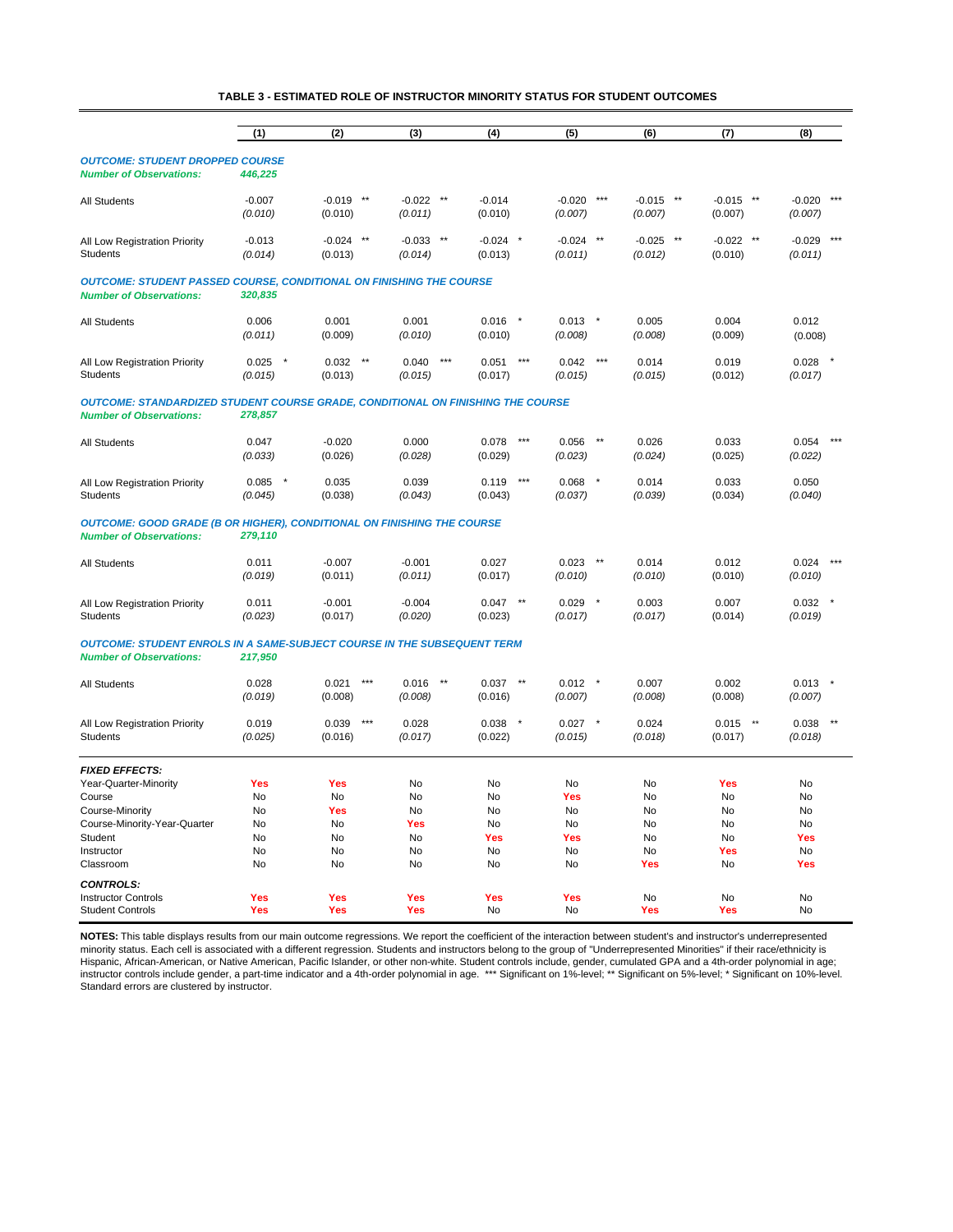#### **TABLE 4 - ESTIMATED ROLE OF INSTRUCTOR RACE/ETHNICITY FOR STUDENT OUTCOMES, USING A SAMPLE WITH FOUR RACE/ETHNICITY-GROUPS**

|                                                                         |                      | <b>All Students</b>       |            |                      | <b>All Low Registration Priority Students</b> |             |  |
|-------------------------------------------------------------------------|----------------------|---------------------------|------------|----------------------|-----------------------------------------------|-------------|--|
|                                                                         |                      | Instructor Race/Ethnicity |            |                      | <b>Instructor Race/Ethnicity</b>              |             |  |
|                                                                         | African-<br>American | Hispanic                  | Asian      | African-<br>American | Hispanic                                      | Asian       |  |
| <b>OUTCOME:STUDENT DROPPED COURSE</b><br><b>Number of Observations:</b> |                      |                           |            |                      |                                               |             |  |
| <b>Student Race/Ethnicity</b>                                           |                      |                           |            |                      |                                               |             |  |
| African-American                                                        | $-0.078$ ***         | $-0.018$                  | 0.011      | $-0.083$ ***         | $-0.018$                                      | $0.092$ *** |  |
|                                                                         | (0.020)              | (0.019)                   | (0.016)    | (0.034)              | (0.038)                                       | (0.033)     |  |
| Hispanic                                                                | $-0.019*$            | $-0.025$ **               | $0.022$ ** | $-0.007$             | $-0.042$ ***                                  | $0.050$ *** |  |
|                                                                         | (0.011)              | (0.013)                   | (0.011)    | (0.024)              | (0.017)                                       | (0.018)     |  |
| Asian                                                                   | $-0.016**$           | $-0.011$                  | $-0.014$ * | 0.008                | $-0.003$                                      | $-0.003$    |  |
|                                                                         | (0.009)              | (0.010)                   | (0.008)    | (0.018)              | (0.018)                                       | (0.015)     |  |
| F-test: Own-Race/Ethnicity Effect (P-value)                             |                      | 0.000                     |            |                      | 0.006                                         |             |  |
| F-test: Race/Ethnicity-Effect (P-value)                                 |                      | 0.000                     |            |                      | 0.000                                         |             |  |

#### *OUTCOME: STUDENT PASSED COURSE, CONDITIONAL ON FINISHING THE COURSE Number of Observations:*

| African-American                                                                       | $0.067***$ | $-0.013$       | $-0.009$    | $0.094***$ | 0.038          | $-0.010$ |
|----------------------------------------------------------------------------------------|------------|----------------|-------------|------------|----------------|----------|
|                                                                                        | (0.016)    | (0.025)        | (0.015)     | (0.031)    | (0.050)        | (0.030)  |
| Hispanic                                                                               | $0.020*$   | 0.009          | $-0.026$ ** | $0.066$ ** | 0.023          | $-0.008$ |
|                                                                                        | (0.012)    | (0.017)        | (0.011)     | (0.029)    | (0.030)        | (0.020)  |
| Asian                                                                                  | 0.007      | 0.000          | 0.004       | 0.010      | 0.017          | 0.015    |
|                                                                                        | (0.010)    | (0.008)        | (0.006)     | (0.019)    | (0.016)        | (0.016)  |
| F-test: Own-Race/Ethnicity Effect (P-value)<br>F-test: Race/Ethnicity-Effect (P-value) |            | 0.000<br>0.001 |             |            | 0.015<br>0.113 |          |

*OUTCOME: STANDARDIZED STUDENT COURSE GRADE, CONDITIONAL ON FINISHING THE COURSE Number of Observations:*

| African-American                                                                       | $0.187**$ | 0.018          | 0.010      | 0.153    | 0.071          | 0.041    |
|----------------------------------------------------------------------------------------|-----------|----------------|------------|----------|----------------|----------|
|                                                                                        | (0.044)   | (0.088)        | (0.031)    | (0.096)  | (0.184)        | (0.087)  |
| Hispanic                                                                               | $0.068**$ | $0.097*$       | $-0.029$   | $0.103*$ | 0.092          | $-0.044$ |
|                                                                                        | (0.029)   | (0.058)        | (0.023)    | (0.062)  | (0.113)        | (0.063)  |
| Asian                                                                                  | 0.054     | 0.012          | $0.047$ ** | 0.066    | 0.072          | 0.019    |
|                                                                                        | (0.036)   | (0.031)        | (0.021)    | (0.054)  | (0.058)        | (0.048)  |
| F-test: Own-Race/Ethnicity Effect (P-value)<br>F-test: Race/Ethnicity-Effect (P-value) |           | 0.000<br>0.000 |            |          | 0.339<br>0.619 |          |

#### *OUTCOME: GOOD GRADE (B OR HIGHER), CONDITIONAL ON FINISHING THE COURSE Number of Observations:*

| African-American                            | $0.090***$ | 0.025    | 0.007        | 0.129<br>*** | 0.044   | 0.025    |
|---------------------------------------------|------------|----------|--------------|--------------|---------|----------|
|                                             | (0.024)    | (0.037)  | (0.018)      | (0.044)      | (0.083) | (0.040)  |
| Hispanic                                    | $0.029*$   | $0.039*$ | 0.001        | $0.063*$     | 0.013   | $-0.010$ |
|                                             | (0.016)    | (0.022)  | (0.012)      | (0.033)      | (0.053) | (0.028)  |
| Asian                                       | 0.009      | 0.006    | 0.028<br>*** | 0.035        | 0.003   | 0.006    |
|                                             | (0.015)    | (0.012)  | (0.009)      | (0.025)      | (0.031) | (0.021)  |
| F-test: Own-Race/Ethnicity Effect (P-value) |            | 0.000    |              |              | 0.031   |          |
| F-test: Race/Ethnicity-Effect (P-value)     |            | 0.000    |              |              | 0.248   |          |

*OUTCOME: STUDENT ENROLS IN A SAME-SUBJECT COURSE IN THE SUBSEQUENT TERM Number of Observations:*

| African-American                            | 0.022   | 0.010    | $-0.013$ | 0.077   | 0.042    | $-0.069$ |
|---------------------------------------------|---------|----------|----------|---------|----------|----------|
|                                             | (0.024) | (0.025)  | (0.019)  | (0.056) | (0.069)  | (0.047)  |
| Hispanic                                    | 0.011   | 0.001    | $-0.009$ | 0.026   | 0.045    | 0.005    |
|                                             | (0.010) | (0.014)  | (0.013)  | (0.035) | (0.043)  | (0.038)  |
| Asian                                       | 0.005   | $-0.008$ | $-0.003$ | 0.036   | $-0.006$ | 0.025    |
|                                             | (0.013) | (0.013)  | (0.010)  | (0.030) | (0.033)  | (0.025)  |
| F-test: Own-Race/Ethnicity Effect (P-value) |         | 0.809    |          |         | 0.288    |          |
| F-test: Race/Ethnicity-Effect (P-value)     |         | 0.938    |          |         | 0.435    |          |

**NOTES:** This table displays results from outcome regressions in which we allow for interactions between all observed student and instructor<br>races/ethnicities. We only show results for our preferred specification, which in identified interactions for each regression. Since we include student and instructor fixed effects, all interactions involving white students or<br>instructors are unidentified. Same race/ethnicity interactions are shown in r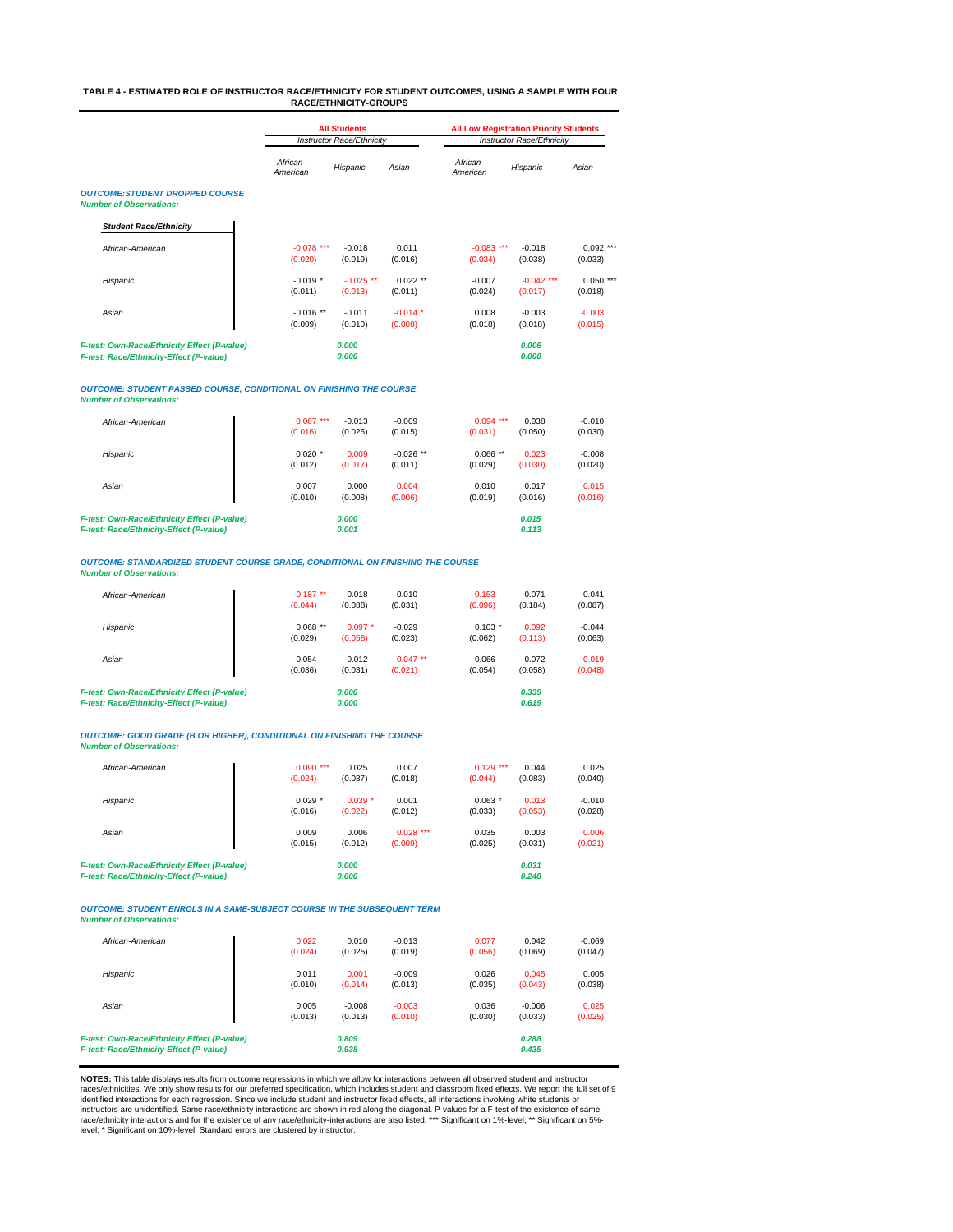|                                                                                         |                          |                           | <b>ALL STUDENTS</b>          |                             |                                                             |                          |                  | <b>LOW REGISTRATION PRIORITY STUDENTS</b> |                             |                                                             |
|-----------------------------------------------------------------------------------------|--------------------------|---------------------------|------------------------------|-----------------------------|-------------------------------------------------------------|--------------------------|------------------|-------------------------------------------|-----------------------------|-------------------------------------------------------------|
|                                                                                         | <b>Dropped</b><br>Course | Passed<br>Course          | Grade<br>(Standar-<br>dized) | Good Grade<br>(B or higher) | <b>Takes Same-</b><br><b>Subject Course</b><br>Subsequently | <b>Dropped</b><br>Course | Passed<br>Course | Grade<br>(Standar-<br>dized)              | Good Grade<br>(B or higher) | <b>Takes Same-</b><br><b>Subject Course</b><br>Subsequently |
| <b>Course-Quarters without Variation in Instructor Underrepresented Minority Status</b> |                          |                           |                              |                             |                                                             |                          |                  |                                           |                             |                                                             |
| Minority Interaction                                                                    | $-0.014$<br>(0.012)      | 0.023<br>$***$<br>(0.010) | $***$<br>0.097<br>(0.038)    | $***$<br>0.045<br>(0.014)   | 0.002<br>(0.020)                                            | $-0.010$<br>(0.029)      | 0.041<br>(0.034) | 0.073<br>(0.121)                          | 0.042<br>(0.047)            | 0.085<br>(0.069)                                            |
| <b>Course-Years without Variation in Instructor Underrepresented Minority Status</b>    |                          |                           |                              |                             |                                                             |                          |                  |                                           |                             |                                                             |
| Minority Interaction                                                                    | $-0.021$<br>(0.015)      | 0.012<br>(0.011)          | 0.065<br>(0.046)             | $***$<br>0.042<br>(0.016)   | $-0.013$<br>(0.027)                                         | $-0.007$<br>(0.036)      | 0.059<br>(0.045) | 0.089<br>(0.185)                          | 0.067<br>(0.074)            | -0.042<br>(0.091)                                           |
| Students who do not sit in the Section of their Choice                                  |                          |                           |                              |                             |                                                             |                          |                  |                                           |                             |                                                             |
| Minority Interaction                                                                    | $-0.010$<br>(0.009)      | 0.017<br>(0.009)          | 0.052<br>$***$<br>(0.023)    | $***$<br>0.025<br>(0.012)   | 0.009<br>(0.015)                                            | 0.004<br>(0.021)         | 0.030<br>(0.023) | 0.033<br>(0.056)                          | 0.027<br>(0.024)            | 0.043<br>(0.030)                                            |

#### **TABLE 5 - ESTIMATED ROLE OF INSTRUCTOR MINORITY STATUS FOR STUDENT OUTCOMES: ROBUSTNESS**

**NOTES:** This table explores the heterogeneity of our results across different student groups and types of courses considered. We report the coefficient of the interaction between student's and instructor's underrepresented minority status - referred to as "Minority Interaction". We only report results for our preferred specification, which includes student and classroom fixed effects. Students and instructors belong to the group of "Underrepresented Minorities" if their race/ethnicity is Hispanic, African-American, or Native American, Pacific Islander, or other non-white. \*\*\* Significant on 1%-level; \*\* Significant on 5%-level; \* Significant on 10%-level. Standard errors are clustered by instructor.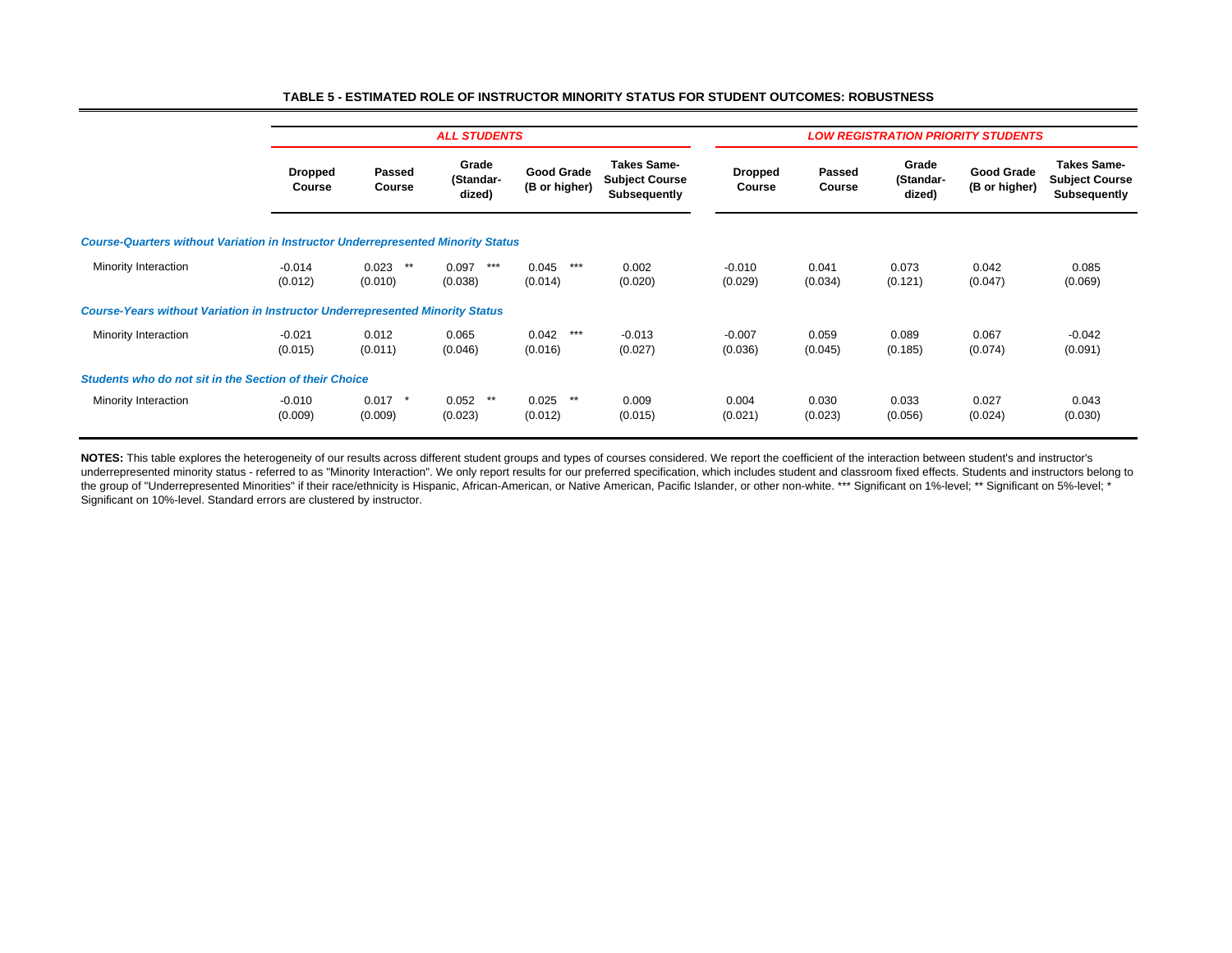## **TABLE 6 - UPPER AND LOWER BOUNDS FOR ESTIMATED ROLE OF INSTRUCTOR MINORITY STATUS FOR STUDENT GRADE**

|                                                              |                            | <b>TRUNCATION BY OVERALL</b><br><b>DROPOUT BEHAVIOUR</b> | <b>TRUNCATION BY COURSE-</b><br><b>SPECIFIC DROPOUT BEHAVIOUR</b> |                                                |  |  |
|--------------------------------------------------------------|----------------------------|----------------------------------------------------------|-------------------------------------------------------------------|------------------------------------------------|--|--|
|                                                              | All<br><b>Students</b>     | Low Reg-<br><b>Priority</b><br><b>Students</b>           | All<br><b>Students</b>                                            | Low Reg-<br><b>Priority</b><br><b>Students</b> |  |  |
| Lower Bound                                                  | $\ast$<br>0.039<br>(0.022) | 0.027<br>(0.041)                                         | 0.039<br>$\ast$<br>(0.024)                                        | 0.034<br>(0.041)                               |  |  |
| <b>Uncorrected Estimate</b>                                  | $***$<br>0.054<br>(0.022)  | 0.050<br>(0.040)                                         | ***<br>0.054<br>(0.022)                                           | 0.050<br>(0.040)                               |  |  |
| <b>Upper Bound</b>                                           | $***$<br>0.077<br>(0.022)  | $***$<br>0.082<br>(0.042)                                | $***$<br>0.072<br>(0.022)                                         | $\ast$<br>0.062<br>(0.041)                     |  |  |
| <b>Student Controls</b><br><b>Student FE</b><br>Classroom FE |                            | No<br>Yes<br>Yes                                         |                                                                   | Yes<br><b>No</b><br>Yes                        |  |  |

**NOTES:** This table shows uncorrected and sample-selection corrected estimates for the minority interaction when grade is used as the outcome variable. Sample corrected estimates are non-parametric bounds as described in Lee (2009) and implemented in Hoffmann and Oreopoulos (2009). Lower (upper) bounds are computed under the assumption that minority students induced to stay in a class come from the upper (lower) tail of the outcome distribution . The fraction to be dropped come from first-stage dropout-regressions.The first two columns report results when the trimming procedure relies on estimates of the minority interaction in dropout regressions that use the full sample; the last two columns report results when the trimming procedure relies on estimates of the minority interaction in dropout regressions we run for each course separately; in the latter case we need to replace student fixed effects by student controls to achieve identification. \*\*\* Significant on 1%-level; \*\* Significant on 5%-level; \* Significant on 10% level. Standard errors are clustered by instructor.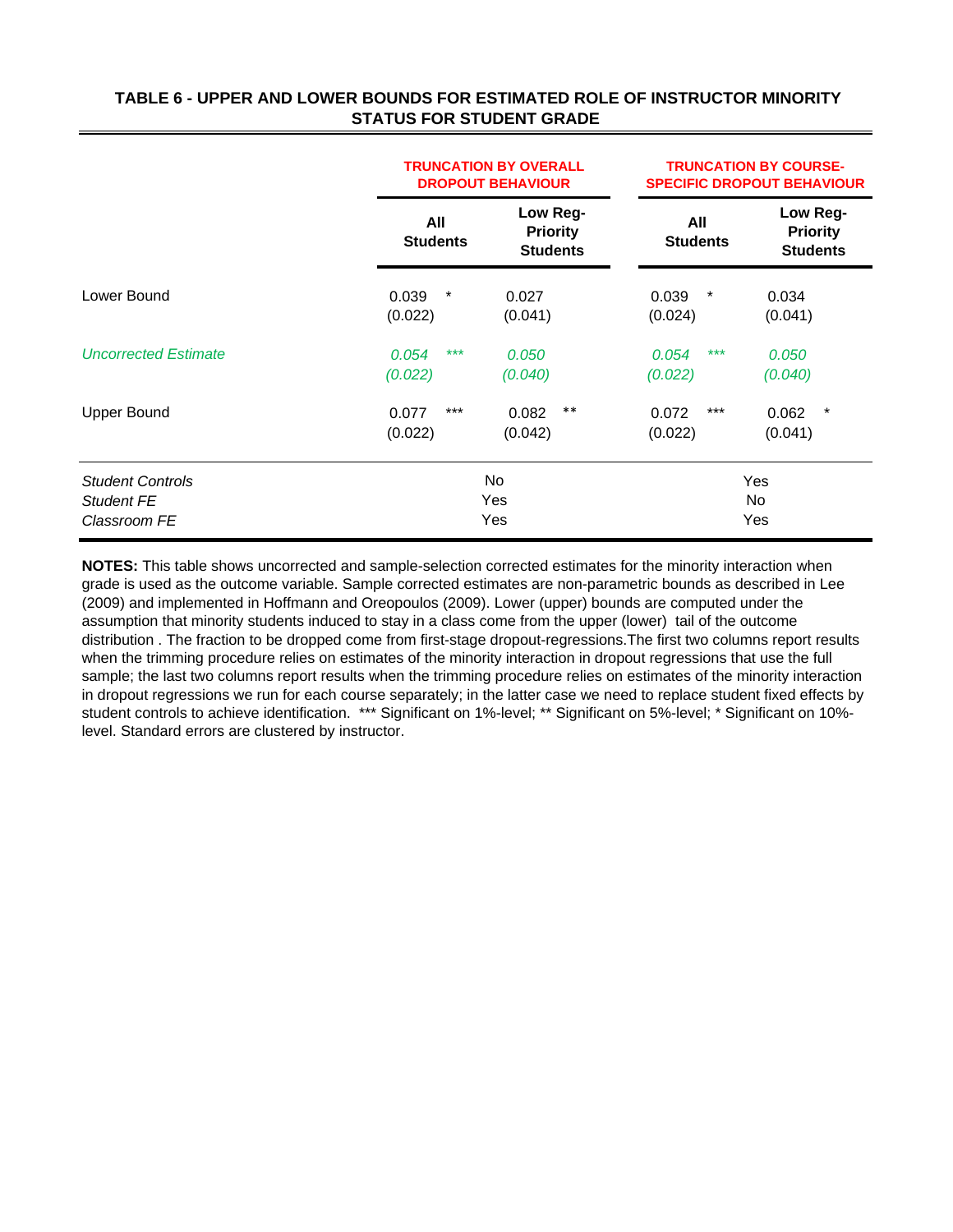## **TABLE 7 - ESTIMATED ROLE OF INSTRUCTOR MINORITY STATUS FOR LONG-TERM OUTCOMES**

|                                                                                                                       | <b>Main Model</b> |       | <b>Course FE</b><br><b>Model</b> |         | <b>IV Model</b> |       |  |
|-----------------------------------------------------------------------------------------------------------------------|-------------------|-------|----------------------------------|---------|-----------------|-------|--|
| <b>OUTCOME: RETENTION</b>                                                                                             |                   |       |                                  |         |                 |       |  |
| <b>Number of Observations:</b>                                                                                        | 14,899            |       |                                  |         |                 |       |  |
| Minority Interaction                                                                                                  | 0.092             | $***$ | 0.103                            | $***$   | 0.878           | $***$ |  |
|                                                                                                                       | (0.033)           |       | (0.044)                          |         | (0.218)         |       |  |
| <b>OUTCOME: OBTAIN DEGREE</b>                                                                                         |                   |       |                                  |         |                 |       |  |
| <b>Number of Observations:</b>                                                                                        | 15,342            |       |                                  |         |                 |       |  |
| Minority Interaction                                                                                                  | 0.058             | $***$ | 0.066                            | $\star$ | 0.366           | $***$ |  |
|                                                                                                                       | (0.028)           |       | (0.036)                          |         | (0.182)         |       |  |
| <b>OUTCOME: TRANSFER TO 4-YEAR COLLEGE</b>                                                                            |                   |       |                                  |         |                 |       |  |
| <b>Number of Observations:</b>                                                                                        | 15,341            |       |                                  |         |                 |       |  |
| Minority Interaction                                                                                                  | $-0.059$          |       | $-0.129$                         | $***$   | 0.422           | $***$ |  |
|                                                                                                                       | (0.036)           |       | (0.046)                          |         | (0.234)         |       |  |
| <b>OUTCOME: TRANSFER TO 4-YEAR COLLEGE (ONLY INCLUDE CAL STATE AND UC CAMPUSES)</b><br><b>Number of Observations:</b> | 15,341            |       |                                  |         |                 |       |  |
| Minority Interaction                                                                                                  | $-0.016$          |       | $-0.086$                         | $***$   | 0.258           |       |  |
|                                                                                                                       | (0.034)           |       | (0.043)                          |         | (0.225)         |       |  |

**NOTES:** This table displays results from long-term outcome regressions. We report the coefficient of the interaction between student's underrepresented minority status and instructor's underrepresented minority share. Only courses taken in the first term of a student's academic career at the college are included in the measurement of underrepresented minority instructor share. Each cell is associated with a different regression. We explore the sensitivity with respect to the regression specification: column 1 reports the main specification, column 2 reports estimates after including course set fixed effects for the initial set of courses taken by students in the term, and column 3 reports estimates in which the deviation from steady state minority instructor share for each department is used as an instrument for the minority instructor share. Controls included in all regressions are student's age, age squared, gender, financial aid receipt, educational goals at the time of application, free and reduced lunch rate of high school, private high school, year dummy for quarter of first term, number of courses taken in that quarter, instructor's full-time status, and instructor's age. \*\*\* Significant on 1%-level; \*\* Significant on 5%-level; \* Significant on 10%-level.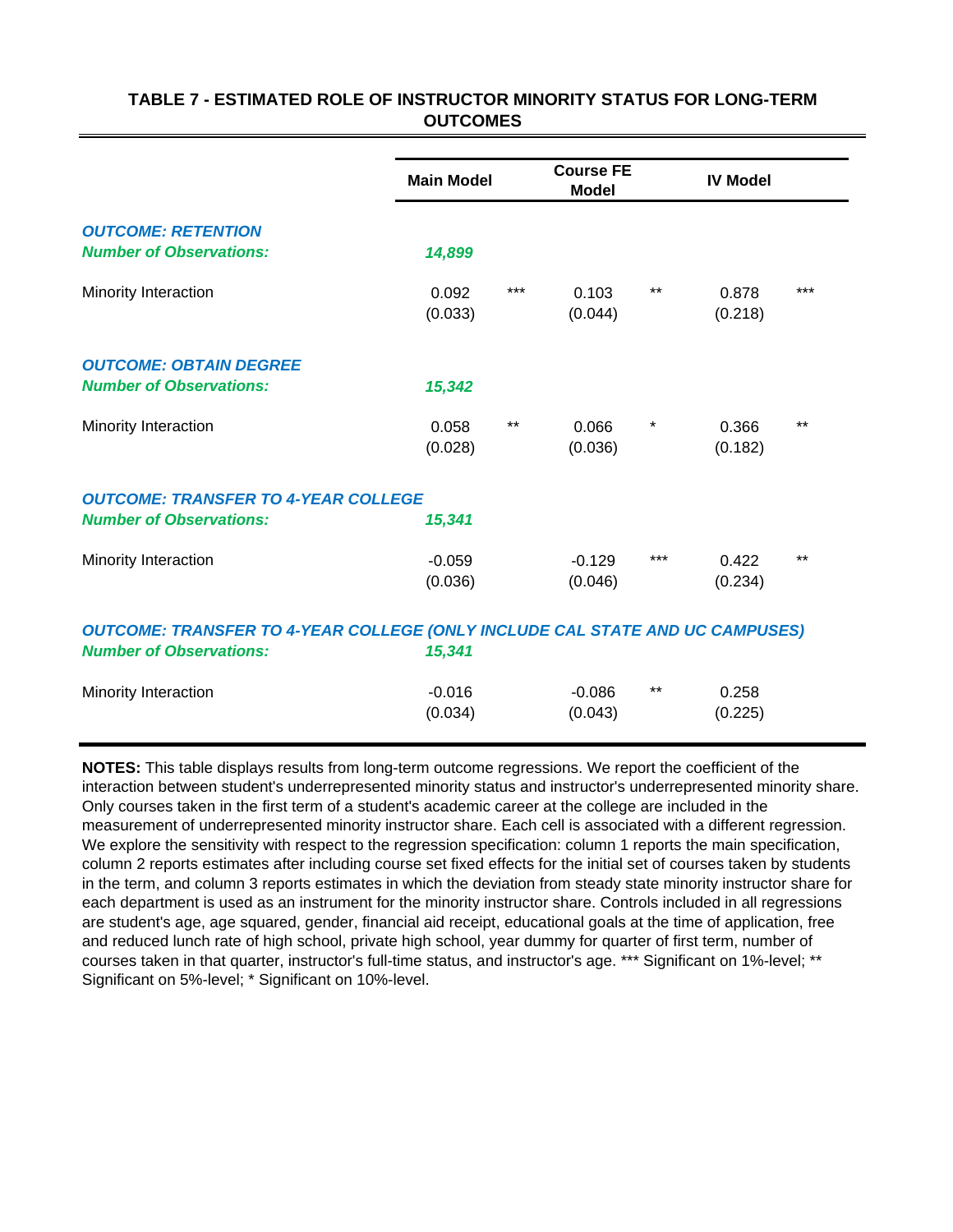|                                        | <b>OUTCOME</b>     |                       |                                                                 |                                         |  |  |  |  |  |
|----------------------------------------|--------------------|-----------------------|-----------------------------------------------------------------|-----------------------------------------|--|--|--|--|--|
|                                        | <b>Student Age</b> | <b>Student Gender</b> | <b>Cumulated</b><br><b>Courses Prior to</b><br><b>Enrolment</b> | <b>GPA Prior to</b><br><b>Enrolment</b> |  |  |  |  |  |
| All Students                           | 0.046              | 0.014                 | 0.077                                                           | 0.017                                   |  |  |  |  |  |
|                                        | (0.102)            | (0.010)               | (0.105)                                                         | (0.023)                                 |  |  |  |  |  |
| All Low Registration Priority Students | 0.083              | 0.013                 | $-0.073$                                                        | 0.026                                   |  |  |  |  |  |
|                                        | (0.143)            | (0.016)               | (0.086)                                                         | (0.040)                                 |  |  |  |  |  |
| Entering Students (==> Low             | 0.037              | $-0.012$              | $-0.070$                                                        | $-0.003$                                |  |  |  |  |  |
| <b>Registration Priority)</b>          | (0.169)            | (0.033)               | (0.066)                                                         | (0.085)                                 |  |  |  |  |  |
| Continuing Students, Low Registration  | $-0.050$           | 0.024                 | $-0.024$                                                        | 0.062                                   |  |  |  |  |  |
| Priority                               | (0.160)            | (0.022)               | (0.068)                                                         | (0.056)                                 |  |  |  |  |  |
| Continuing Students, Not Low           | 0.011              | 0.012                 | 0.034                                                           | 0.013                                   |  |  |  |  |  |
| <b>Registration Priority</b>           | (0.111)            | (0.012)               | (0.116)                                                         | (0.023)                                 |  |  |  |  |  |

#### **APPENDIX TABLE 1 - SORTING REGRESSIONS WITH CLUSTERING BY INSTRUCTOR**

**NOTES:** This table displays results from regressions of the minority-specific average student outcomes in a classroom on an indicator equal to one if the average is associated with minority students, an indicator if the class is taught by a minority instructor, the interaction between these two variables, and a set of fixed effects. We only report the coefficient on the interaction term, to be interpreted as the extent to which minority students sort into classrooms taught by minority instructors. Each cell is associated with a different regression. Students and instructors belong to the group of "Underrepresented Minorities" if their race/ethnicity is Hispanic, African-American, or Native American, Pacific Islander, or other non-white. Rows are defined by the subsample of students we consider. Outcomes used in the regressions vary across columns. \*\*\* Significant on 1%-level; \*\* Significant on 5%-level; \* Significant on 10%-level. Standard errors are clustered by instructor.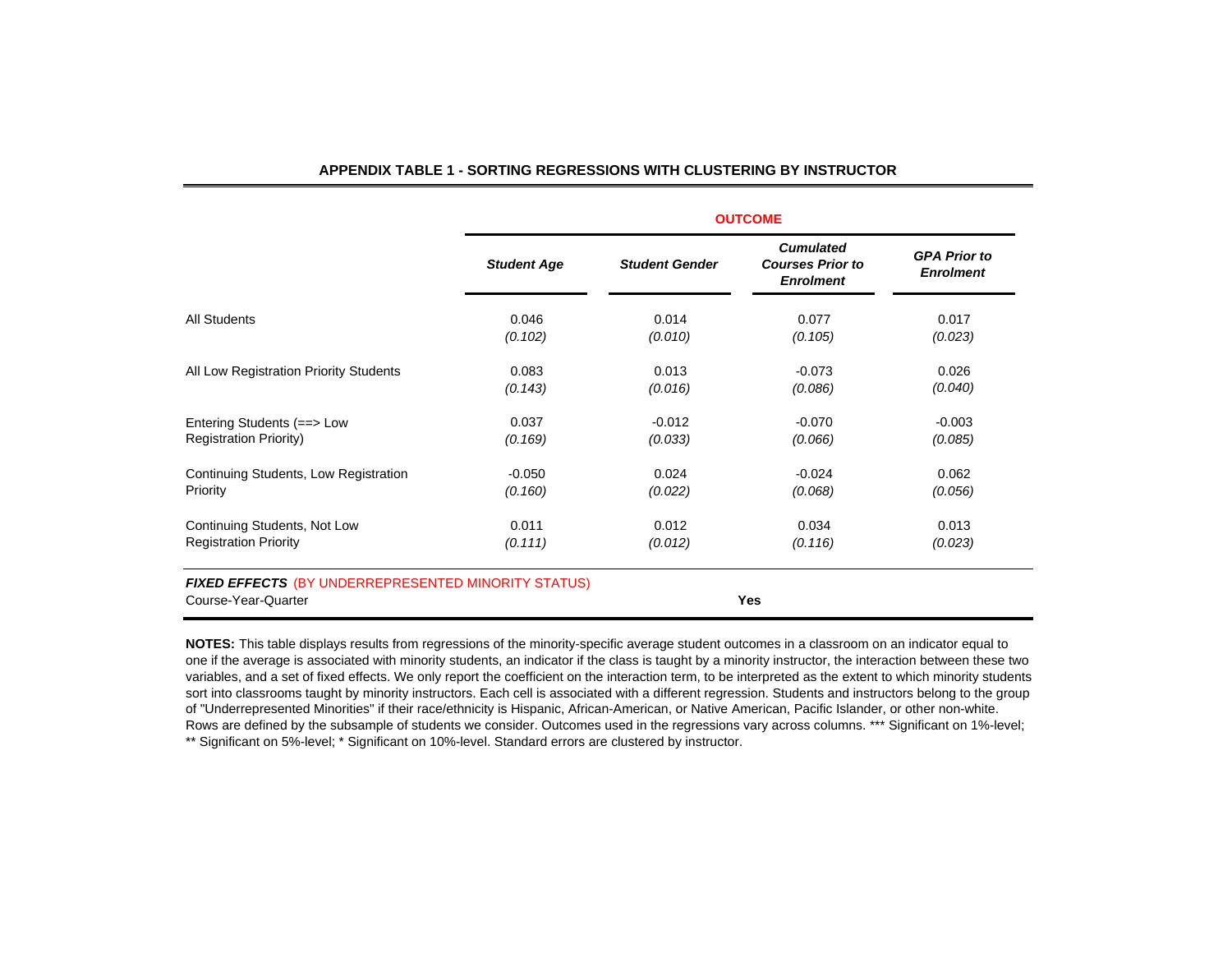#### **APPENDIX TABLE 2 - ESTIMATED ROLE OF INSTRUCTOR MINORITY STATUS FOR STUDENT OUTCOMES WITH STANDARD ERRORS CLUSTERED BY CLASSROOM**

|                                                                                                                          | (1)                                            | (2)                                             | (3)                                            | (4)                                            | (5)                                                    | (6)                                     | (7)                                             | (8)                                             |
|--------------------------------------------------------------------------------------------------------------------------|------------------------------------------------|-------------------------------------------------|------------------------------------------------|------------------------------------------------|--------------------------------------------------------|-----------------------------------------|-------------------------------------------------|-------------------------------------------------|
| <b>OUTCOME: STUDENT DROPPED COURSE</b><br><b>Number of Observations:</b>                                                 | 446,225                                        |                                                 |                                                |                                                |                                                        |                                         |                                                 |                                                 |
| All Students                                                                                                             | $-0.007$<br>(0.005)                            | $-0.019$<br>$***$<br>(0.006)                    | $-0.022$<br>$***$<br>(0.007)                   | $-0.014$<br>(0.005)                            | $***$<br>$-0.020$<br>(0.005)                           | $***$<br>$-0.015$<br>(0.005)            | $***$<br>$-0.015$<br>$***$<br>(0.005)           | $-0.020$<br>$***$<br>(0.005)                    |
| All Low Registration Priority<br><b>Students</b>                                                                         | $-0.013$<br>(0.010)                            | $-0.024$ **<br>(0.011)                          | $-0.033$ ***<br>(0.012)                        | $-0.024$<br>(0.010)                            | $***$<br>$-0.024$<br>(0.009)                           | $***$<br>$-0.025$ **<br>(0.011)         | $***$<br>$-0.022$<br>(0.009)                    | $***$<br>$-0.029$<br>(0.011)                    |
| <b>OUTCOME: STUDENT PASSED COURSE, CONDITIONAL ON FINISHING THE COURSE</b><br><b>Number of Observations:</b>             | 320,835                                        |                                                 |                                                |                                                |                                                        |                                         |                                                 |                                                 |
| All Students                                                                                                             | 0.006<br>(0.005)                               | 0.001<br>(0.006)                                | 0.001<br>(0.007)                               | 0.016<br>(0.005)                               | $***$<br>0.013<br>(0.005)                              | $***$<br>0.005<br>(0.005)               | 0.004<br>(0.005)                                | 0.012<br>$***$<br>(0.005)                       |
| All Low Registration Priority<br><b>Students</b>                                                                         | 0.025<br>(0.010)                               | $***$<br>$***$<br>0.032<br>(0.011)              | 0.040<br>(0.013)                               | $***$<br>0.051<br>(0.011)                      | $***$<br>0.042<br>(0.010)                              | $***$<br>0.014<br>(0.011)               | $^{\star\star}$<br>0.019<br>(0.009)             | 0.028<br>(0.012)                                |
| <b>OUTCOME: STANDARDIZED STUDENT COURSE GRADE, CONDITIONAL ON FINISHING THE COURSE</b><br><b>Number of Observations:</b> | 278,857                                        |                                                 |                                                |                                                |                                                        |                                         |                                                 |                                                 |
| All Students                                                                                                             | 0.047<br>(0.015)                               | $***$<br>$-0.020$<br>(0.018)                    | 0.000<br>(0.019)                               | 0.078<br>(0.015)                               | $***$<br>0.056<br>(0.014)                              | $***$<br>0.026<br>(0.014)               | $***$<br>0.033<br>$***$<br>(0.014)              | $***$<br>0.054<br>(0.013)                       |
| All Low Registration Priority<br><b>Students</b>                                                                         | 0.085<br>(0.028)                               | $***$<br>0.035<br>(0.033)                       | 0.039<br>(0.036)                               | 0.119<br>(0.032)                               | $***$<br>0.068<br>(0.029)                              | $^{\star\star}$<br>0.014<br>(0.031)     | 0.033<br>(0.026)                                | 0.050<br>(0.033)                                |
| <b>OUTCOME: GOOD GRADE (B OR HIGHER), CONDITIONAL ON FINISHING THE COURSE</b><br><b>Number of Observations:</b>          | 279,110                                        |                                                 |                                                |                                                |                                                        |                                         |                                                 |                                                 |
| All Students                                                                                                             | 0.011<br>(0.008)                               | $-0.007$<br>(0.008)                             | $-0.001$<br>(0.009)                            | 0.027<br>(0.008)                               | $***$<br>0.023<br>(0.006)                              | $***$<br>0.014<br>(0.006)               | $***$<br>0.012<br>$***$<br>(0.006)              | 0.024<br>(0.006)                                |
| All Low Registration Priority<br>Students                                                                                | 0.011<br>(0.014)                               | $-0.001$<br>(0.015)                             | $-0.004$<br>(0.016)                            | 0.047<br>(0.015)                               | $***$<br>0.029<br>(0.013)                              | $^{\star\star}$<br>0.003<br>(0.014)     | 0.007<br>(0.012)                                | 0.032<br>(0.016)                                |
| <b>OUTCOME: STUDENT ENROLS IN A SAME-SUBJECT COURSE IN THE SUBSEQUENT TERM</b><br><b>Number of Observations:</b>         | 217,950                                        |                                                 |                                                |                                                |                                                        |                                         |                                                 |                                                 |
| All Students                                                                                                             | $***$<br>0.028<br>(0.009)                      | 0.021<br>$***$<br>(0.008)                       | 0.016<br>$***$<br>(0.008)                      | 0.037<br>(0.009)                               | $***$<br>0.012<br>(0.007)                              | $\rightarrow$<br>0.007<br>(0.007)       | 0.002<br>(0.007)                                | 0.013<br>(0.007)                                |
| All Low Registration Priority<br>Students                                                                                | 0.019<br>(0.016)                               | $***$<br>0.039<br>(0.015)                       | 0.028<br>(0.016)                               | 0.038<br>(0.017)                               | $^{\star\star}$<br>0.027<br>(0.014)                    | $***$<br>0.024<br>(0.015)               | $\star$<br>0.015<br>(0.012)                     | 0.038<br>$***$<br>(0.018)                       |
| <b>FIXED EFFECTS:</b>                                                                                                    |                                                |                                                 |                                                |                                                |                                                        |                                         |                                                 |                                                 |
| Year-Quarter-Minority<br>Course<br>Course-Minority<br>Course-Minority-Year-Quarter<br>Student<br>Instructor<br>Classroom | <b>Yes</b><br>No<br>No<br>No<br>No<br>No<br>No | <b>Yes</b><br>No<br>Yes<br>No<br>No<br>No<br>No | No<br>No<br>No<br><b>Yes</b><br>No<br>No<br>No | No<br>No<br>No<br>No<br><b>Yes</b><br>No<br>No | No<br><b>Yes</b><br>No<br>No<br><b>Yes</b><br>No<br>No | No<br>No<br>No<br>No<br>No<br>No<br>Yes | <b>Yes</b><br>No<br>No<br>No<br>No<br>Yes<br>No | No<br>No<br>No<br>No<br><b>Yes</b><br>No<br>Yes |
| <b>CONTROLS:</b>                                                                                                         |                                                |                                                 |                                                |                                                |                                                        |                                         |                                                 |                                                 |
| <b>Instructor Controls</b><br><b>Student Controls</b>                                                                    | Yes<br>Yes                                     | <b>Yes</b><br>Yes                               | <b>Yes</b><br><b>Yes</b>                       | <b>Yes</b><br>No                               | <b>Yes</b><br>No                                       | No<br>Yes                               | No<br><b>Yes</b>                                | No<br>No                                        |

**NOTES:** This table displays results from our main outcome regressions. We report the coefficient of the interaction between student's and instructor's underrepresented minority status. Each cell is associated with a different regression. Students and instructors belong to the group of "Underrepresented Minorities" if their race/ethnicity is Hispanic, African-American, or Native American, Pacific Islander, or other non-white. Student controls include, gender, cumulated GPA and a 4th-order polynomial in age; instructor controls include gender, a part-time indicator and a 4th-order polynomial in age. \*\*\* Significant on 1%-level; \*\* Significant on 5%-level; \* Significant on 10%-level. Standard errors are clustered by classroom.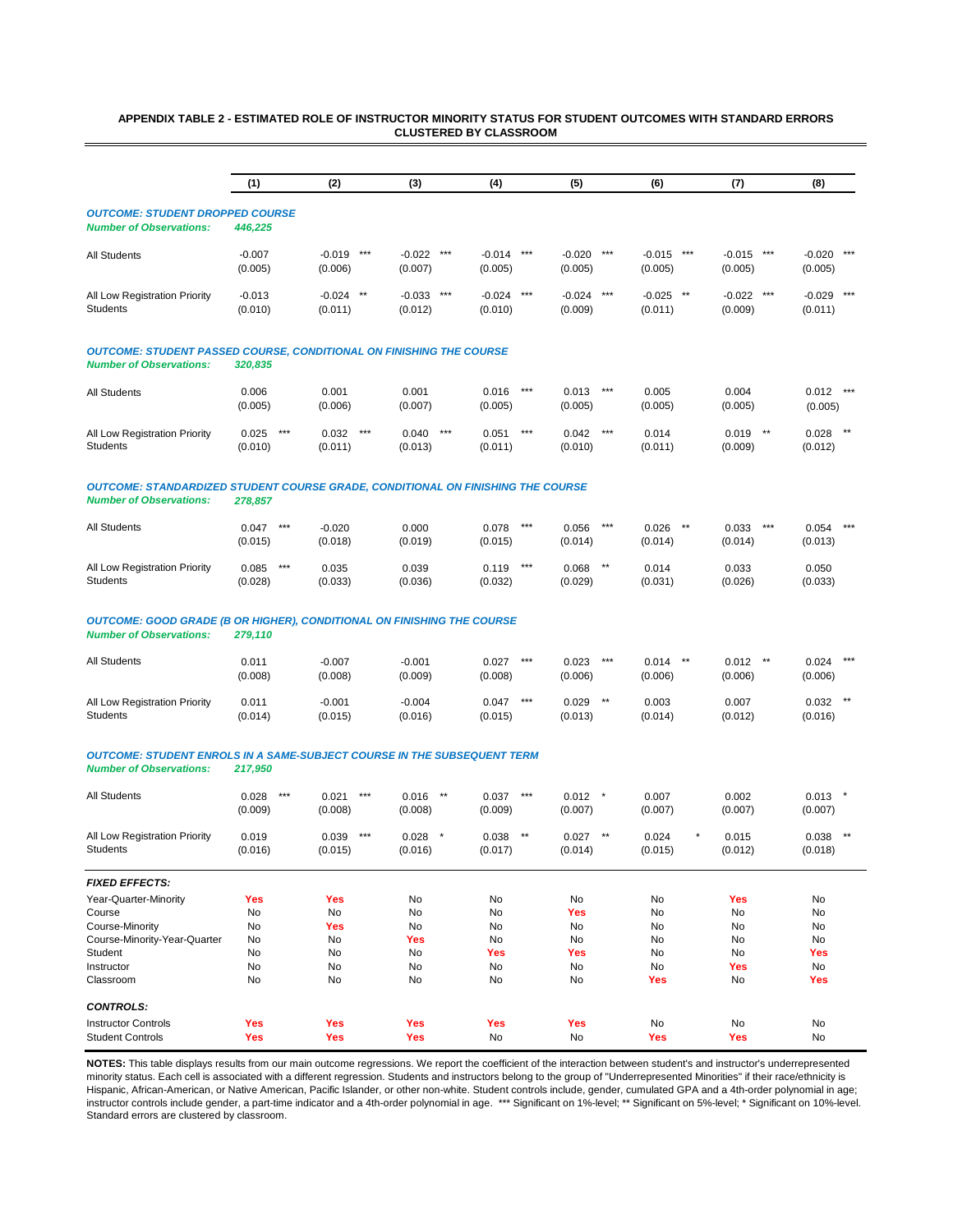#### **APPENDIX TABLE 3 - ESTIMATED ROLE OF INSTRUCTOR MINORITY STATUS FOR STUDENT OUTCOMES, ALTERNATIVE DEFINITION OF MINORITY-INTERACTION**

|                                                                                                                          | (1)                                     | (2)                                                    | (3)                                     | (4)                                             | (5)                                      | (6)                                     | (7)                                      | (8)                                      |
|--------------------------------------------------------------------------------------------------------------------------|-----------------------------------------|--------------------------------------------------------|-----------------------------------------|-------------------------------------------------|------------------------------------------|-----------------------------------------|------------------------------------------|------------------------------------------|
| <b>OUTCOME: STUDENT DROPPED COURSE</b><br><b>Number of Observations:</b>                                                 | 446,225                                 |                                                        |                                         |                                                 |                                          |                                         |                                          |                                          |
| All Students                                                                                                             | $-0.011$<br>(0.015)                     | $-0.020$<br>(0.014)                                    | $-0.021$<br>(0.015)                     | $-0.014$<br>(0.014)                             | $\star\star$<br>$-0.026$<br>(0.012)      | $***$<br>$-0.028$<br>(0.009)            | $***$<br>$-0.027$<br>(0.009)             | $***$<br>$-0.033$<br>(0.009)             |
| All Low Registration Priority<br><b>Students</b>                                                                         | $-0.029$ *<br>(0.015)                   | $-0.038$<br>$***$<br>(0.015)                           | $***$<br>$-0.033$<br>(0.015)            | $-0.024$<br>(0.016)                             | $***$<br>$-0.037$<br>(0.014)             | $***$<br>$-0.057$<br>(0.014)            | $***$<br>$-0.050$<br>(0.011)             | $-0.057$<br>$***$<br>(0.014)             |
| <b>OUTCOME: STUDENT PASSED COURSE, CONDITIONAL ON FINISHING THE COURSE</b><br><b>Number of Observations:</b>             | 320,835                                 |                                                        |                                         |                                                 |                                          |                                         |                                          |                                          |
| All Students                                                                                                             | $\star\star$<br>0.029<br>(0.015)        | 0.004<br>(0.013)                                       | 0.006<br>(0.013)                        | $***$<br>0.038<br>(0.015)                       | 0.021<br>$\ast$<br>(0.013)               | 0.013<br>(0.010)                        | 0.015<br>(0.010)                         | 0.021<br>**<br>(0.011)                   |
| All Low Registration Priority<br><b>Students</b>                                                                         | 0.033<br>$\pmb{\ast}$<br>(0.017)        | 0.012<br>(0.015)                                       | 0.017<br>(0.017)                        | $\star\star$<br>0.062<br>(0.019)                | $***$<br>0.039<br>(0.018)                | 0.004<br>(0.017)                        | 0.015<br>(0.015)                         | 0.026<br>(0.019)                         |
| <b>OUTCOME: STANDARDIZED STUDENT COURSE GRADE, CONDITIONAL ON FINISHING THE COURSE</b><br><b>Number of Observations:</b> | 278,857                                 |                                                        |                                         |                                                 |                                          |                                         |                                          |                                          |
| All Students                                                                                                             | $0.075$ *<br>(0.043)                    | 0.044<br>(0.040)                                       | 0.074<br>(0.039)                        | $***$<br>0.108<br>(0.042)                       | $***$<br>0.106<br>(0.039)                | 0.064<br>$***$<br>(0.032)               | $***$<br>0.083<br>(0.030)                | 0.091<br>(0.033)                         |
| All Low Registration Priority<br>Students                                                                                | 0.072<br>(0.055)                        | 0.033<br>(0.052)                                       | 0.048<br>(0.054)                        | $***$<br>0.107<br>(0.055)                       | 0.076<br>(0.058)                         | 0.008<br>(0.059)                        | 0.042<br>(0.051)                         | 0.034<br>(0.063)                         |
| <b>OUTCOME: GOOD GRADE (B OR HIGHER), CONDITIONAL ON FINISHING THE COURSE</b><br><b>Number of Observations:</b>          | 279,110                                 |                                                        |                                         |                                                 |                                          |                                         |                                          |                                          |
| All Students                                                                                                             | $\star\star$<br>0.048<br>(0.025)        | 0.006<br>(0.015)                                       | 0.016<br>(0.015)                        | $***$<br>0.072<br>(0.024)                       | 0.042<br>$***$<br>(0.015)                | $\star\star$<br>0.030<br>(0.013)        | $***$<br>0.031<br>(0.012)                | 0.042<br>(0.013)                         |
| All Low Registration Priority<br><b>Students</b>                                                                         | 0.028<br>(0.031)                        | $-0.022$<br>(0.022)                                    | $-0.017$<br>(0.023)                     | $^{\star\star}$<br>0.072<br>(0.032)             | 0.025<br>(0.026)                         | $-0.001$<br>(0.025)                     | 0.002<br>(0.021)                         | 0.024<br>(0.029)                         |
| <b>OUTCOME: STUDENT ENROLS IN A SAME-SUBJECT COURSE IN THE SUBSEQUENT TERM</b><br><b>Number of Observations:</b>         | 217,950                                 |                                                        |                                         |                                                 |                                          |                                         |                                          |                                          |
| All Students                                                                                                             | 0.045<br>(0.030)                        | $***$<br>0.019<br>(0.010)                              | 0.010<br>(0.009)                        | 0.047<br>(0.027)                                | 0.013<br>(0.009)                         | $-0.003$<br>(0.011)                     | $-0.010$<br>(0.012)                      | 0.009<br>(0.010)                         |
| All Low Registration Priority<br><b>Students</b>                                                                         | 0.019<br>(0.033)                        | 0.024<br>(0.019)                                       | 0.010<br>(0.020)                        | 0.026<br>(0.033)                                | 0.020<br>(0.018)                         | 0.004<br>(0.025)                        | $-0.007$<br>(0.018)                      | 0.054<br>(0.026)                         |
| <b>FIXED EFFECTS:</b>                                                                                                    |                                         |                                                        |                                         |                                                 |                                          |                                         |                                          |                                          |
| Year-Quarter-Minority<br>Course<br>Course-Minority<br>Course-Minority-Year-Quarter<br>Student<br>Instructor<br>Classroom | Yes<br>No<br>No<br>No<br>No<br>No<br>No | <b>Yes</b><br><b>No</b><br>Yes<br>No<br>No<br>No<br>No | No<br>No<br>No<br>Yes<br>No<br>No<br>No | No<br>No<br><b>No</b><br>No.<br>Yes<br>No<br>No | No<br>Yes<br>No<br>No<br>Yes<br>No<br>No | No<br>No<br>No<br>No<br>No<br>No<br>Yes | Yes<br>No<br>No<br>No<br>No<br>Yes<br>No | No<br>No<br>No<br>No<br>Yes<br>No<br>Yes |
| <b>CONTROLS:</b>                                                                                                         |                                         |                                                        |                                         |                                                 |                                          |                                         |                                          |                                          |
| <b>Instructor Controls</b><br><b>Student Controls</b>                                                                    | Yes<br>Yes                              | <b>Yes</b><br>Yes                                      | <b>Yes</b><br>Yes                       | Yes<br>No                                       | Yes<br>No                                | <b>No</b><br>Yes                        | No<br>Yes                                | <b>No</b><br><b>No</b>                   |

**NOTES:** This table displays results from our main outcome regressions when using an alternative definition of the student-instructor interaction. In particular, the interaction variable is equal to one only if the student and instructor have the same racial/ethnic background *in addition to* belonging to an underrepresented minority group. We only report the coefficient for this variable. Each cell is associated with a different regression. Students and instructors belong to the group of "Underrepresented Minorities" if their race/ethnicity is Hispanic, African-American, Native American, Pacific Islander, or other non-white. Student controls include, gender, cumulated GPA and a 4th-order polynomial in age; instructor controls include gender, a part-time indicator and a 4th-order polynomial in age. \*\*\* Significant on 1%-level; \*\* Significant on 5%-level; \* Significant on 10%-level. Standard errors are clustered by instructor.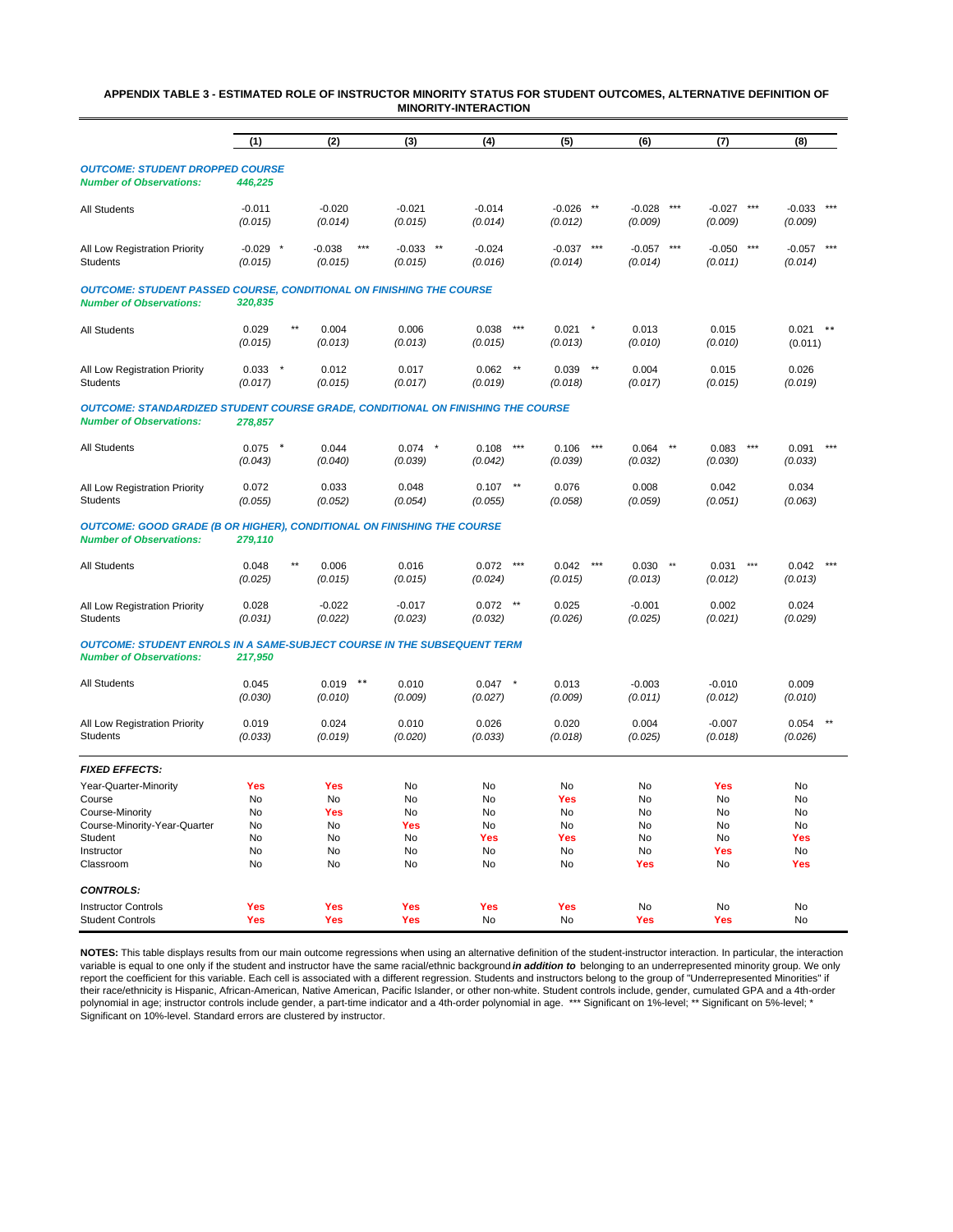|                                                            |                            | <b>ALL STUDENTS</b>     |                              |                                    |                                                             |                             | <b>LOW REGISTRATION PRIORITY STUDENTS</b> |                              |                             |                                                             |  |
|------------------------------------------------------------|----------------------------|-------------------------|------------------------------|------------------------------------|-------------------------------------------------------------|-----------------------------|-------------------------------------------|------------------------------|-----------------------------|-------------------------------------------------------------|--|
|                                                            | <b>Dropped</b><br>Course   | <b>Passed</b><br>Course | Grade<br>(Standar-<br>dized) | <b>Good Grade</b><br>(B or higher) | <b>Takes Same-</b><br><b>Subject Course</b><br>Subsequently | <b>Dropped</b><br>Course    | <b>Passed</b><br>Course                   | Grade<br>(Standar-<br>dized) | Good Grade<br>(B or higher) | <b>Takes Same-</b><br><b>Subject Course</b><br>Subsequently |  |
| <b>PANEL A: ROBUSTNESS CHECKS</b>                          |                            |                         |                              |                                    |                                                             |                             |                                           |                              |                             |                                                             |  |
| <b>Male vs. Female Students</b>                            |                            |                         |                              |                                    |                                                             |                             |                                           |                              |                             |                                                             |  |
| Minority Interaction*Male Students                         | ***<br>$-0.021$<br>(0.008) | 0.012<br>(0.010)        | 0.029<br>(0.030)             | 0.021<br>(0.014)                   | 0.006<br>(0.010)                                            | $-0.019$<br>(0.016)         | 0.038<br>(0.024)                          | 0.021<br>(0.053)             | 0.031<br>(0.026)            | 0.020<br>(0.027)                                            |  |
| Minority Interaction*Female Students                       | $-0.019$ **<br>(0.009)     | 0.012<br>(0.009)        | $0.073$ ***<br>(0.028)       | $0.026$ **<br>(0.012)              | $0.019$ **<br>(0.009)                                       | $-0.037$ ***<br>(0.014)     | 0.019<br>(0.018)                          | 0.075<br>(0.051)             | 0.034<br>(0.025)            | $0.039*$<br>(0.023)                                         |  |
| <b>Excluding Language Courses</b>                          |                            |                         |                              |                                    |                                                             |                             |                                           |                              |                             |                                                             |  |
| Minority Interaction                                       | ***<br>$-0.018$<br>(0.007) | 0.008<br>(0.008)        | 0.039<br>- 8<br>(0.021)      | $0.019$ **<br>(0.009)              | $0.016$ **<br>(0.007)                                       | $-0.027$ **<br>(0.012)      | 0.022<br>(0.018)                          | 0.021<br>(0.034)             | 0.025<br>(0.017)            | 0.030<br>(0.019)                                            |  |
| <b>Excluding Video-Delivered Courses</b>                   |                            |                         |                              |                                    |                                                             |                             |                                           |                              |                             |                                                             |  |
| Minority Interaction                                       | $-0.015$ **<br>(0.007)     | 0.012<br>(0.008)        | 0.053<br>$**$<br>(0.022)     | 0.025<br>***<br>(0.010)            | $0.013*$<br>(0.007)                                         | $-0.024$<br>$**$<br>(0.012) | 0.030<br>$\star$<br>(0.018)               | 0.056<br>(0.041)             | 0.033<br>(0.020)            | 0.030<br>(0.019)                                            |  |
| PANEL B: EXTERNAL VALIDITY                                 |                            |                         |                              |                                    |                                                             |                             |                                           |                              |                             |                                                             |  |
| <b>Entering Students (=&gt; Low Registration Priority)</b> |                            |                         |                              |                                    |                                                             |                             |                                           |                              |                             |                                                             |  |
| Minority Interaction                                       |                            |                         |                              |                                    |                                                             | $-0.025$<br>(0.029)         | 0.032<br>(0.028)                          | 0.048<br>(0.097)             | 0.033<br>(0.050)            | 0.024<br>(0.053)                                            |  |
| <b>Vocational vs. Non-Vocational Courses</b>               |                            |                         |                              |                                    |                                                             |                             |                                           |                              |                             |                                                             |  |
| Minority Interaction*NonVocational Course                  | ***<br>$-0.025$<br>(0.008) | 0.011<br>(0.010)        | **<br>0.055<br>(0.024)       | $**$<br>0.021<br>(0.011)           | 0.011<br>(0.007)                                            | ***<br>$-0.034$<br>(0.013)  | 0.031<br>(0.020)                          | 0.072<br>(0.045)             | **<br>0.041<br>(0.021)      | 0.026<br>(0.019)                                            |  |
| Minority Interaction* Vocational Course                    | 0.000<br>(0.010)           | 0.016<br>(0.010)        | 0.052<br>(0.055)             | $0.034$ *<br>(0.019)               | 0.002<br>(0.018)                                            | 0.010<br>(0.023)            | 0.011<br>(0.031)                          | $-0.072$<br>(0.083)          | $-0.019$<br>(0.036)         | $0.104$ **<br>(0.053)                                       |  |
| <b>Courses that are Transferable to UC and CSU Systems</b> |                            |                         |                              |                                    |                                                             |                             |                                           |                              |                             |                                                             |  |
| Minority Interaction*NonTransferable Course                | $-0.004$<br>(0.010)        | 0.015<br>(0.011)        | 0.026<br>(0.043)             | 0.023<br>(0.018)                   | 0.015<br>(0.011)                                            | $-0.017$<br>(0.020)         | 0.038<br>(0.028)                          | 0.057<br>(0.054)             | 0.046<br>$\star$<br>(0.024) | $0.050*$<br>(0.030)                                         |  |
| Minority Interaction*Transferable Course                   | ***<br>$-0.030$<br>0.008   | 0.010<br>0.010          | ***<br>0.065<br>0.025        | $**$<br>0.024<br>0.011             | 0.012<br>0.008                                              | ***<br>$-0.038$<br>0.013    | 0.021<br>0.017                            | 0.048<br>0.047               | 0.027<br>0.024              | 0.031<br>0.022                                              |  |
|                                                            |                            |                         |                              |                                    |                                                             |                             |                                           |                              |                             |                                                             |  |

**APPENDIX TABLE 4 - ESTIMATED ROLE OF INSTRUCTOR MINORITY STATUS: ADDITIONAL ROBUSTNESS CHECKS AND EXTERNAL VALIDITY**

NOTES: This table explores the heterogeneity of our results across different student groups and types of courses considered. We report the coefficient of the interaction between student's and instructor's underrepresented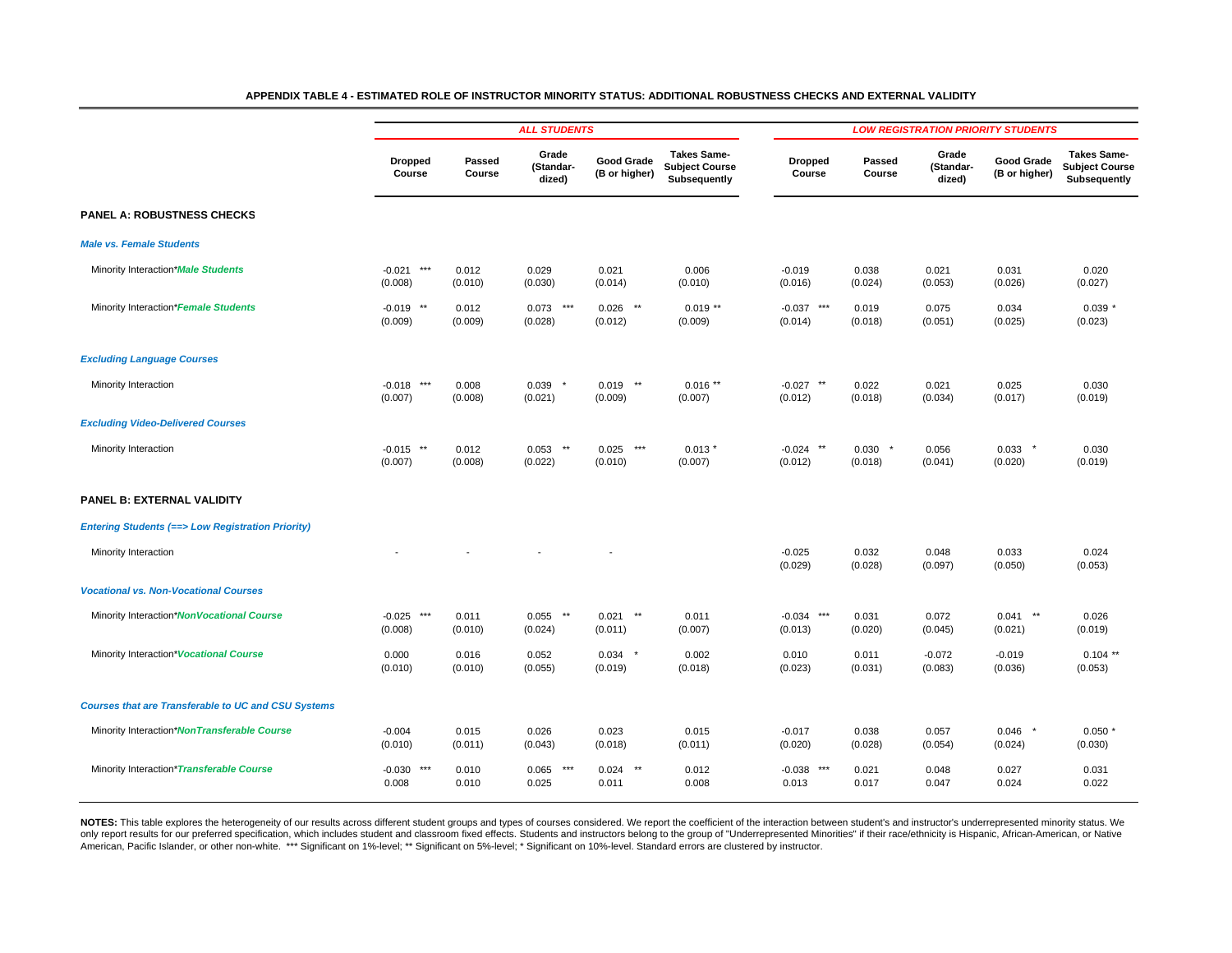|                                                                          | <b>ALL STUDENTS</b>                    |                     |                                       |                                    |                                                             | <b>LOW REGISTRATION PRIORITY STUDENTS</b> |                                     |                              |                                     |                                       |  |
|--------------------------------------------------------------------------|----------------------------------------|---------------------|---------------------------------------|------------------------------------|-------------------------------------------------------------|-------------------------------------------|-------------------------------------|------------------------------|-------------------------------------|---------------------------------------|--|
|                                                                          |                                        |                     |                                       |                                    |                                                             |                                           |                                     | <b>Takes Same-</b>           |                                     |                                       |  |
|                                                                          | <b>Dropped</b><br>Course               | Passed<br>Course    | Grade<br>(Standar-<br>dized)          | <b>Good Grade</b><br>(B or higher) | <b>Takes Same-</b><br><b>Subject Course</b><br>Subsequently | <b>Dropped</b><br>Course                  | Passed<br>Course                    | Grade<br>(Standar-<br>dized) | <b>Good Grade</b><br>(B or higher)  | <b>Subject Course</b><br>Subsequently |  |
| <b>Objectively Graded Courses Only</b>                                   |                                        |                     |                                       |                                    |                                                             |                                           |                                     |                              |                                     |                                       |  |
| Minority Interaction                                                     | $^{\star\star}$<br>$-0.019$<br>(0.009) | 0.013<br>(0.010)    | 0.030<br>(0.018)                      | $\star\star$<br>0.019<br>(0.009)   | 0.012<br>(0.008)                                            | $-0.011$<br>(0.015)                       | 0.027<br>(0.019)                    | 0.027<br>(0.039)             | $^{\star\star}$<br>0.040<br>(0.019) | $\star\star$<br>0.044<br>(0.023)      |  |
| <b>Different Age Groups of Students</b>                                  |                                        |                     |                                       |                                    |                                                             |                                           |                                     |                              |                                     |                                       |  |
| Minority Interaction*Student younger than 21.5 years                     | $^{\star\star}$<br>$-0.018$<br>(0.008) | 0.006<br>(0.012)    | 0.038<br>(0.028)                      | 0.017<br>(0.013)                   | 0.009<br>(0.010)                                            | $-0.029$<br>$**$<br>(0.013)               | 0.039<br>(0.023)                    | 0.078<br>(0.053)             | 0.043<br>(0.023)                    | 0.029<br>(0.022)                      |  |
| Minority Interaction*Student between 21.5 and 35 years                   | $-0.001$<br>(0.009)                    | 0.013<br>(0.013)    | 0.041<br>(0.032)                      | 0.016<br>(0.016)                   | 0.003<br>(0.015)                                            | 0.013<br>(0.018)                          | $-0.022$<br>(0.026)                 | $-0.067$<br>(0.078)          | $-0.025$<br>(0.035)                 | 0.009<br>(0.038)                      |  |
| Minority Interaction*Student older than 35 years                         | $-0.016$<br>(0.018)                    | $-0.004$<br>(0.018) | $-0.048$<br>(0.053)                   | $-0.020$<br>(0.026)                | 0.008<br>(0.028)                                            | $-0.032$<br>(0.034)                       | $-0.061$<br>(0.042)                 | $-0.125$<br>(0.129)          | $-0.046$<br>(0.056)                 | 0.018<br>(0.094)                      |  |
| <b>Received Financial Aid</b>                                            |                                        |                     |                                       |                                    |                                                             |                                           |                                     |                              |                                     |                                       |  |
| Minority Interaction* Financial Aid                                      | $-0.021$<br>$***$<br>(0.009)           | 0.011<br>(0.009)    | 0.053<br>(0.029)                      | 0.025<br>(0.014)                   | 0.017<br>(0.009)                                            | $-0.033$<br>(0.019)                       | 0.017<br>(0.022)                    | 0.014<br>(0.054)             | 0.004<br>(0.026)                    | $\star\star$<br>0.055<br>(0.024)      |  |
| Minority Interaction*No Financial Aid                                    | $***$<br>$-0.019$<br>(0.008)           | 0.013<br>(0.008)    | $\star\star\star$<br>0.055<br>(0.022) | 0.022<br>$***$<br>(0.010)          | 0.009<br>(0.010)                                            | $-0.026$ **<br>(0.012)                    | 0.039<br>$^{\star\star}$<br>(0.018) | 0.079<br>(0.045)             | $***$<br>0.054<br>(0.021)           | 0.023<br>(0.024)                      |  |
| <b>Graduated from Private School</b>                                     |                                        |                     |                                       |                                    |                                                             |                                           |                                     |                              |                                     |                                       |  |
| Minority Interaction* Private High School                                | $-0.016$<br>(0.025)                    | 0.016<br>(0.023)    | 0.036<br>(0.067)                      | $-0.008$<br>(0.033)                | 0.032<br>(0.037)                                            | $-0.078$<br>(0.044)                       | 0.030<br>(0.058)                    | 0.035<br>(0.169)             | 0.049<br>(0.091)                    | 0.075<br>(0.082)                      |  |
| Minority Interaction*Non-Private High School                             | $-0.027$<br>$***$<br>(0.008)           | 0.016<br>(0.009)    | $\star\star$<br>0.058<br>(0.025)      | 0.021<br>(0.012)                   | 0.014<br>(0.008)                                            | $-0.038$<br>$***$<br>(0.016)              | 0.038<br>(0.023)                    | 0.052<br>(0.055)             | 0.035<br>(0.026)                    | 0.038<br>(0.026)                      |  |
| Fraction of Students in Free Lunch Programs at High School of Graduation |                                        |                     |                                       |                                    |                                                             |                                           |                                     |                              |                                     |                                       |  |
| Minority Interaction*few Free Lunch Students at HS                       | $-0.023$<br>$***$<br>(0.007)           | 0.016<br>(0.009)    | 0.062<br>$***$<br>(0.023)             | 0.025<br>$***$<br>(0.011)          | 0.012<br>(0.008)                                            | $-0.032$ **<br>(0.013)                    | 0.036<br>(0.019)                    | 0.057<br>(0.047)             | 0.035<br>(0.022)                    | 0.038<br>(0.022)                      |  |
| Minority Interaction*many Free Lunch Students at HS                      | $-0.034$<br>(0.029)                    | 0.024<br>(0.025)    | 0.118<br>(0.076)                      | 0.060<br>(0.036)                   | 0.062<br>(0.043)                                            | 0.029<br>(0.065)                          | 0.009<br>(0.075)                    | $-0.028$<br>(0.191)          | $-0.042$<br>(0.100)                 | 0.123<br>(0.115)                      |  |
| Average Income in High School Neighborhood                               |                                        |                     |                                       |                                    |                                                             |                                           |                                     |                              |                                     |                                       |  |
| Minority Interaction*poor neighborhood                                   | $-0.027$<br>$***$<br>(0.015)           | 0.013<br>(0.016)    | 0.073<br>$\star$<br>(0.040)           | 0.020<br>(0.020)                   | 0.027<br>(0.019)                                            | $-0.024$<br>(0.031)                       | 0.023<br>(0.037)                    | 0.149<br>(0.108)             | 0.059<br>(0.049)                    | 0.072<br>(0.055)                      |  |
| Minority Interaction*avg neighborhood                                    | $-0.027$<br>$***$<br>(0.007)           | 0.015<br>(0.010)    | 0.046<br>(0.028)                      | 0.016<br>(0.012)                   | 0.012<br>(0.010)                                            | $-0.044$<br>$***$<br>(0.016)              | 0.044<br>$^{\star\star}$<br>(0.023) | 0.057<br>(0.059)             | 0.036<br>(0.028)                    | 0.034<br>(0.028)                      |  |
| Minority Interaction*rich neighborhood                                   | $-0.033$<br>(0.022)                    | 0.019<br>(0.019)    | 0.087<br>(0.048)                      | 0.028<br>(0.024)                   | 0.019<br>(0.026)                                            | $-0.041$<br>(0.038)                       | 0.032<br>(0.046)                    | $-0.039$<br>(0.116)          | $-0.002$<br>(0.070)                 | 0.047<br>(0.069)                      |  |

**APPENDIX TABLE 5 - ESTIMATED ROLE OF INSTRUCTOR MINORITY STATUS AND STUDENT'S SOCIO-ECONOMIC BACKGROUND**

NOTES: This table explores the heterogeneity of our results across different student groups. We report the coefficient on the interaction between student's and instructor's underrepresented minority status - referred to as cases where we allow minority effects to vary across student groups we report the interaction between the main variable of interest and indicator variables that are equal to one if a student belongs to a certain subgroup. include those courses and departments that commonly use multiple choice, true/false, and other objectively graded tests, and/or math courses. To find high schools with a high fraction of free lunch students we first comput of the school-level fraction of pupils who receive free lunch. We then define high schools to have "many free lunch students" if its fraction of free lunch students exceeds the 90%-percentile of the corresponding empirical neighborhood is defined to be an "average income neighborhood" if its average income is contained in the 80% symmetric confidence interval of its distribution. We only report results for our preferred specification, which classroom fixed effects. Students and instructors belong to the group of "Underrepresented Minorities" if their race/ethnicity is Hispanic, African-American, or Native American, Pacific Islander, or other non-white. \*\*\* Si Significant on 5%-level; \* Significant on 10%-level. Standard errors are clustered by instructor.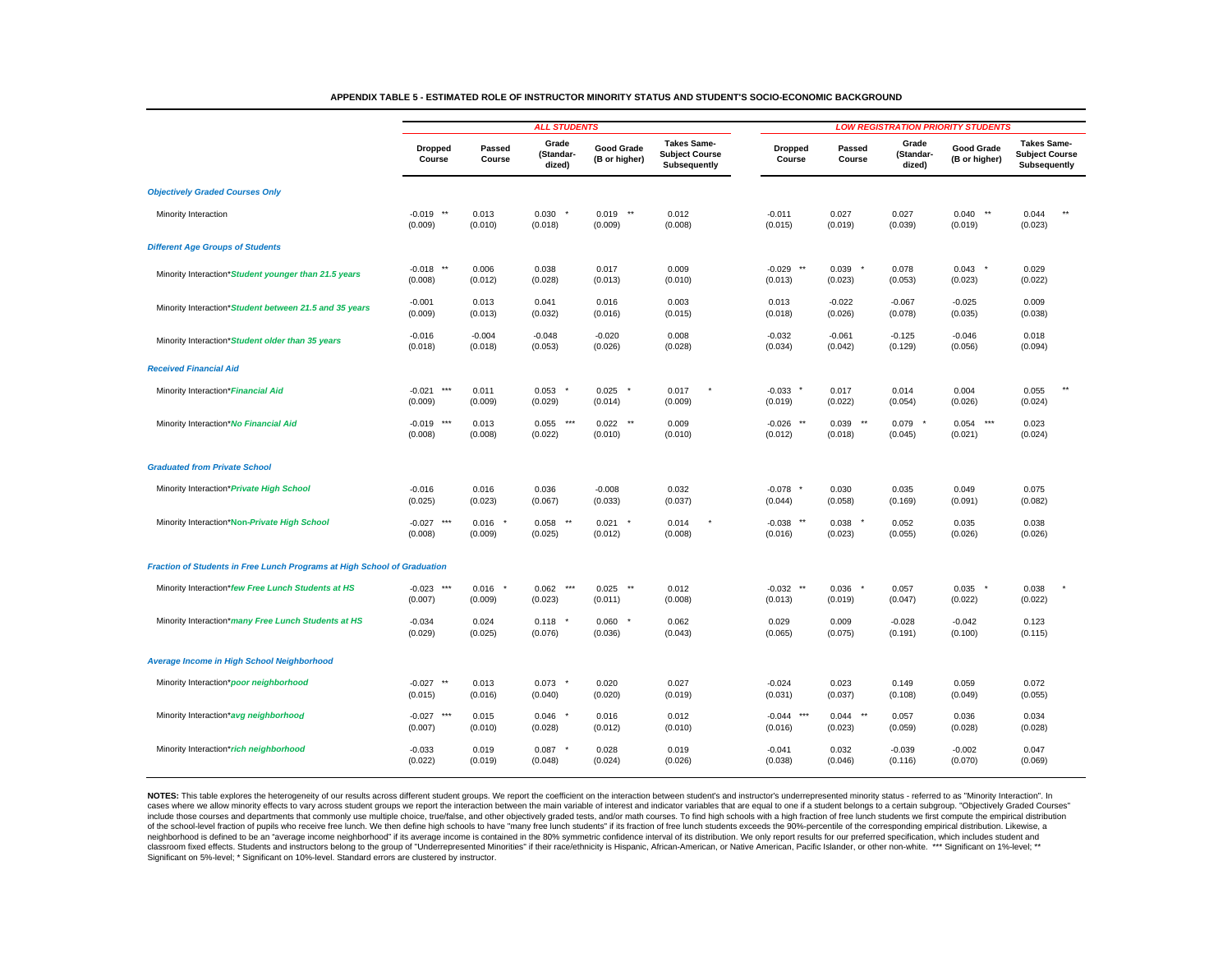|  |  | APPENDIX TABLE 6 - ESTIMATED ROLE OF INSTRUCTOR RACE/ETHNICITY FOR STUDENT OUTCOMES, GROUP BY GROUP REGRESSIONS |  |
|--|--|-----------------------------------------------------------------------------------------------------------------|--|
|--|--|-----------------------------------------------------------------------------------------------------------------|--|

|                                                                                   |                     |                                                    |                      | <b>All Students</b>                 |                     |                                     |              |                                                    | <b>All Low Registration Priority Students</b> |                                  |                            |                     |  |
|-----------------------------------------------------------------------------------|---------------------|----------------------------------------------------|----------------------|-------------------------------------|---------------------|-------------------------------------|--------------|----------------------------------------------------|-----------------------------------------------|----------------------------------|----------------------------|---------------------|--|
|                                                                                   |                     | <b>Instructor Race/Ethnicity</b>                   |                      |                                     |                     |                                     |              | <b>Instructor Race/Ethnicity</b>                   |                                               |                                  |                            |                     |  |
|                                                                                   |                     | (Comparison Group: Own Race/Ethnicity Instructors) |                      |                                     |                     |                                     |              | (Comparison Group: Own Race/Ethnicity Instructors) |                                               |                                  |                            |                     |  |
|                                                                                   | White               |                                                    | African-<br>American | Hispanic                            | Asian               | Other<br>Minority                   |              | White                                              | African-<br>American                          | Hispanic                         | Asian                      | Other<br>Minority   |  |
| <b>PANEL A: OUTCOME - STUDENT DROPPED COURSE</b>                                  |                     |                                                    |                      |                                     |                     |                                     |              |                                                    |                                               |                                  |                            |                     |  |
| White                                                                             |                     |                                                    | 0.038<br>(0.017)     | 0.026<br>(0.018)                    | 0.027<br>(0.015)    | $-0.002$<br>(0.020)                 |              |                                                    | 0.022<br>(0.022)                              | 0.037<br>(0.024)                 | 0.021<br>(0.017)           | $-0.015$<br>(0.021) |  |
| African-American                                                                  | 0.046<br>(0.023)    | $**$                                               |                      | $***$<br>0.091<br>(0.032)           | 0.116<br>(0.051)    | $\star\star$<br>$-0.077$<br>(0.064) |              | 0.067<br>(0.038)                                   |                                               | 0.279<br>$\star\star$<br>(0.132) | 0.105<br>(0.155)           | $-0.264$<br>(0.247) |  |
| Hispanic                                                                          | $-0.012$<br>(0.030) |                                                    | 0.039<br>(0.031)     |                                     | 0.038<br>(0.046)    | $-0.121$<br>(0.065)                 |              | $-0.031$<br>(0.027)                                | 0.014<br>(0.064)                              |                                  | 0.076<br>(0.079)           | $-0.089$<br>(0.139) |  |
| Asian                                                                             | $-0.011$<br>(0.016) |                                                    | $-0.008$<br>(0.029)  | $-0.038$<br>(0.036)                 |                     | $-0.060$<br>(0.029)                 | $\star\star$ | $-0.012$<br>(0.017)                                | 0.023<br>(0.039)                              | $-0.025$<br>(0.048)              |                            | $-0.022$<br>(0.042) |  |
| <b>Other Minority</b>                                                             | 0.096<br>(0.028)    | $***$                                              | 0.114<br>(0.103)     | 0.131<br>$\pmb{\ast}$<br>(0.077)    | 0.181<br>(0.078)    | $\star\star$                        |              | 0.143<br>(0.049)                                   | $***$<br>0.406<br>(0.925)                     | 0.617<br>(0.526)                 | 0.202<br>(0.328)           |                     |  |
| <b>PANEL B: OUTCOME - STUDENT PASSED COURSE</b>                                   |                     |                                                    |                      |                                     |                     |                                     |              |                                                    |                                               |                                  |                            |                     |  |
| White                                                                             |                     |                                                    | $-0.008$<br>(0.018)  | $-0.015$<br>(0.021)                 | 0.000<br>(0.011)    | $-0.041$<br>(0.025)                 | ×            |                                                    | $-0.029$<br>(0.025)                           | $-0.021$<br>(0.026)              | $-0.002$<br>(0.016)        | $-0.048$<br>(0.033) |  |
| African-American                                                                  | $-0.060$<br>(0.029) | *1                                                 |                      | $-0.081$<br>(0.065)                 | $-0.067$<br>(0.053) | $-0.054$<br>(0.109)                 |              | $-0.097$<br>(0.046)                                | $\star$                                       | $-0.044$<br>(0.220)              | $-0.029$<br>(0.211)        | $-0.213$<br>(0.151) |  |
| Hispanic                                                                          | 0.031<br>(0.032)    |                                                    | 0.032<br>(0.042)     |                                     | $-0.018$<br>(0.048) | $-0.033$<br>(0.054)                 |              | $-0.006$<br>(0.041)                                | $-0.022$<br>(0.108)                           |                                  | $-0.010$<br>(0.109)        | $-0.226$<br>(0.232) |  |
| Asian                                                                             | $-0.005$<br>(0.011) |                                                    | 0.016<br>(0.025)     | $-0.006$<br>(0.026)                 |                     | 0.030<br>(0.025)                    |              | $-0.002$<br>(0.013)                                | $-0.057$<br>(0.047)                           | 0.035<br>(0.054)                 |                            | $-0.036$<br>(0.065) |  |
| <b>Other Minority</b>                                                             | 0.078<br>(0.046)    |                                                    | 0.260<br>(0.134)     | $^{\star\star}$<br>0.141<br>(0.135) | $-0.033$<br>(0.086) |                                     |              | 0.076<br>(0.090)                                   | $-0.594$<br>(0.640)                           | 0.130<br>(0.704)                 | $*$<br>$-1.082$<br>(0.540) |                     |  |
| <b>PANEL C: OUTCOME - COURSE GRADE</b>                                            |                     |                                                    |                      |                                     |                     |                                     |              |                                                    |                                               |                                  |                            |                     |  |
| White                                                                             |                     |                                                    | $-0.050$<br>(0.058)  | $-0.029$<br>(0.094)                 | $-0.005$<br>(0.039) | $-0.125$<br>(0.073)                 |              |                                                    | $-0.066$<br>(0.081)                           | $-0.049$<br>(0.088)              | 0.017<br>(0.049)           | $-0.155$<br>(0.067) |  |
| African-American                                                                  | $-0.136$<br>(0.076) |                                                    |                      | $-0.179$<br>(0.175)                 | $-0.151$<br>(0.137) | 0.275<br>(0.305)                    |              | $-0.194$<br>(0.155)                                |                                               | 1.572<br>(1.388)                 | $-0.091$<br>(0.485)        |                     |  |
| Hispanic                                                                          | 0.035<br>(0.114)    |                                                    | $-0.023$<br>(0.128)  |                                     | $-0.123$<br>(0.140) | $-0.048$<br>(0.228)                 |              | 0.084<br>(0.095)                                   | $-0.102$<br>(0.281)                           |                                  | $-0.321$<br>(0.251)        | $-0.211$<br>(0.594) |  |
| Asian                                                                             | $-0.002$<br>(0.037) |                                                    | $-0.014$<br>(0.092)  | 0.073<br>(0.113)                    |                     | 0.039<br>(0.085)                    |              | 0.025<br>(0.045)                                   | $-0.204$<br>(0.145)                           | 0.138<br>(0.204)                 |                            | 0.036<br>(0.185)    |  |
| <b>Other Minority</b>                                                             | 0.153<br>(0.118)    |                                                    | 0.154<br>(0.341)     | 0.401<br>(0.464)                    | $-0.056$<br>(0.260) |                                     |              | 0.327<br>(0.255)                                   | 2.001<br>(1.854)                              | 0.437<br>(2.288)                 | $-1.296$<br>(0.926)        |                     |  |
| PANEL D: OUTCOME - GRADE OF AT LEAST B                                            |                     |                                                    |                      |                                     |                     |                                     |              |                                                    |                                               |                                  |                            |                     |  |
| White                                                                             |                     |                                                    | 0.006<br>(0.027)     | $-0.025$<br>(0.034)                 | $-0.004$<br>(0.018) | $-0.041$<br>(0.026)                 |              |                                                    | $-0.001$<br>(0.035)                           | $-0.009$<br>(0.039)              | 0.002<br>(0.022)           | $-0.031$<br>(0.036) |  |
| African-American                                                                  | $-0.103$<br>(0.034) | $***$                                              |                      | $-0.051$<br>(0.073)                 | $-0.055$<br>(0.066) | 0.240<br>(0.145)                    |              | $-0.131$<br>(0.063)                                | $*$                                           | 0.748<br>(0.962)                 | 0.126<br>(0.254)           |                     |  |
| Hispanic                                                                          | $-0.014$<br>(0.039) |                                                    | 0.015<br>(0.042)     |                                     | 0.021<br>(0.058)    | $-0.065$<br>(0.092)                 |              | 0.028<br>(0.047)                                   | 0.005<br>(0.115)                              |                                  | $-0.009$<br>(0.167)        | 0.084<br>(0.288)    |  |
| Asian                                                                             | $-0.008$<br>(0.017) |                                                    | $-0.017$<br>(0.047)  | 0.002<br>(0.043)                    |                     | $-0.011$<br>(0.033)                 |              | 0.009<br>(0.020)                                   | $-0.073$<br>(0.078)                           | 0.070<br>(0.074)                 |                            | 0.022<br>(0.089)    |  |
| <b>Other Minority</b>                                                             | 0.026<br>(0.043)    |                                                    | $-0.027$<br>(0.180)  | 0.094<br>(0.202)                    | $-0.011$<br>(0.127) |                                     |              | 0.052<br>(0.101)                                   | 0.660<br>(1.432)                              | 0.247<br>(1.381)                 | $-1.482$ ***<br>(0.364)    |                     |  |
| PANEL E: OUTCOME - STUDENT ENROLS IN A SAME-SUBJECT COURSE IN THE SUBSEQUENT TERM |                     |                                                    |                      |                                     |                     |                                     |              |                                                    |                                               |                                  |                            |                     |  |
| White                                                                             |                     |                                                    | $-0.008$<br>(0.009)  | 0.011<br>(0.010)                    | $-0.005$<br>(0.009) | $-0.002$<br>(0.015)                 |              |                                                    | $-0.008$<br>(0.022)                           | $-0.018$<br>(0.021)              | $-0.018$<br>(0.019)        | $-0.023$<br>(0.027) |  |
| African-American                                                                  | 0.008<br>(0.022)    |                                                    |                      | $***$<br>0.173<br>(0.061)           | 0.023<br>(0.077)    | $-0.014$<br>(0.178)                 |              | $-0.006$<br>(0.051)                                |                                               | 0.336<br>(0.279)                 | $-0.229$<br>(0.270)        | 0.541<br>(0.368)    |  |
| Hispanic                                                                          | $-0.009$<br>(0.014) |                                                    | $-0.073$<br>(0.032)  | $***$                               | $-0.033$<br>(0.038) | 0.061<br>(0.067)                    |              | 0.011<br>(0.032)                                   | $-0.032$<br>(0.165)                           |                                  | $-0.010$<br>(0.195)        | $-0.139$<br>(0.307) |  |
| Asian                                                                             | 0.015<br>(0.006)    | $\star\star$                                       | $-0.011$<br>(0.017)  | 0.012<br>(0.013)                    |                     | $-0.001$<br>(0.020)                 |              | 0.007<br>(0.014)                                   | $-0.014$<br>(0.049)                           | 0.002<br>(0.069)                 |                            | $-0.022$<br>(0.090) |  |
| <b>Other Minority</b>                                                             | 0.033<br>(0.034)    |                                                    | $-0.054$<br>(0.177)  | $-0.06197$<br>(0.212)               | $-0.115$<br>(0.166) |                                     |              | 0.019<br>(0.082)                                   |                                               | $\overline{a}$                   | $-2.193$<br>(1.707)        |                     |  |

NOTES: In this table we investigate in detail if students lose or gain from being taught by an instructor of a different race/ethnicity. Each cell reports the estimated coefficient from a different regression that<br>sample o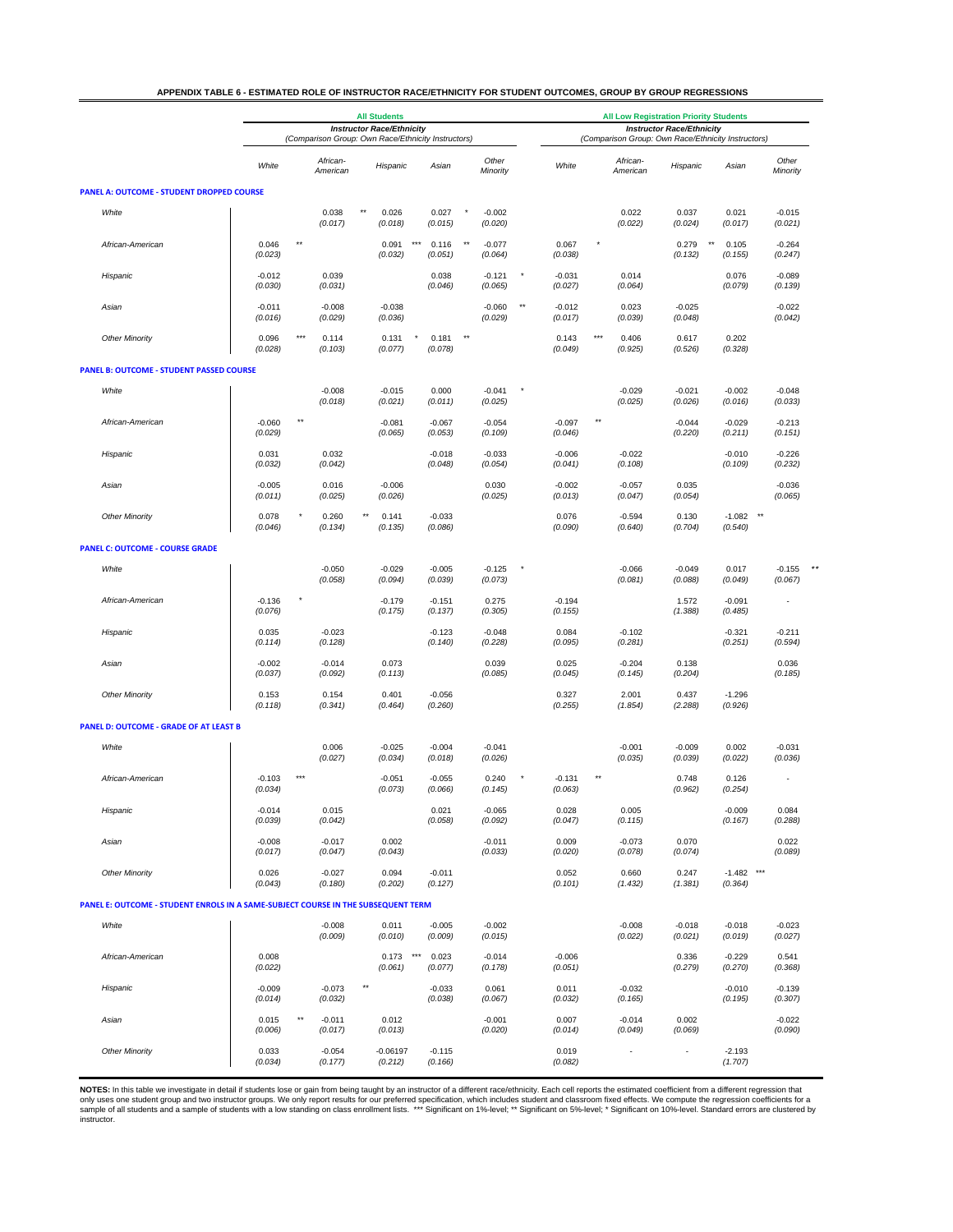| <b>Department</b>                        | <b>Enrollments</b> | <b>Number of</b><br><b>Instructors</b> |
|------------------------------------------|--------------------|----------------------------------------|
| Total                                    | 365,651            | 941                                    |
| Accounting                               | 16,187             | 37                                     |
| Anthropology                             | 9,941              | 15                                     |
| Astronomy                                | 7,960              | 3                                      |
| <b>Automotive Technology</b>             | 5,339              | 13                                     |
| <b>Biology</b>                           | 14,896             | 34                                     |
| <b>Business</b>                          | 12,759             | 38                                     |
| <b>Child Development &amp; Education</b> | 7,049              | 26                                     |
| Computer Appl. & Ofc. Systems            | 7,077              | 15                                     |
| Chemistry                                | 7,460              | 21                                     |
| <b>Computer Information Systems</b>      | 11,710             | 73                                     |
| Economics                                | 12,920             | 19                                     |
| English/Writing                          | 36,410             | 137                                    |
| <b>Film and Television Production</b>    | 7,459              | 28                                     |
| History                                  | 17,029             | 31                                     |
| Human Development                        | 6,471              | 15                                     |
| <b>Humanities</b>                        | 9,637              | 30                                     |
| <b>Mathematics</b>                       | 48,348             | 86                                     |
| <b>Nursing</b>                           | 6,059              | 32                                     |
| Philosophy                               | 7,871              | 22                                     |
| Physics                                  | 5,203              | 14                                     |
| <b>Political Science</b>                 | 9,413              | 19                                     |
| Psychology                               | 13,132             | 36                                     |
| Reading                                  | 9,701              | 22                                     |
| Sociology                                | 5,942              | 24                                     |
| Speech/Communication                     | 13,657             | 51                                     |

# **APPENDIX TABLE 7 - TOTAL ENROLLMENT AND INSTRUCTOR COUNTS BY DEPARTMENT**

**NOTES:** Includes all enrollments in courses after drop period, but prior to withdrawal period. Only departments with at least 1 percent of total enrollment at college are reported.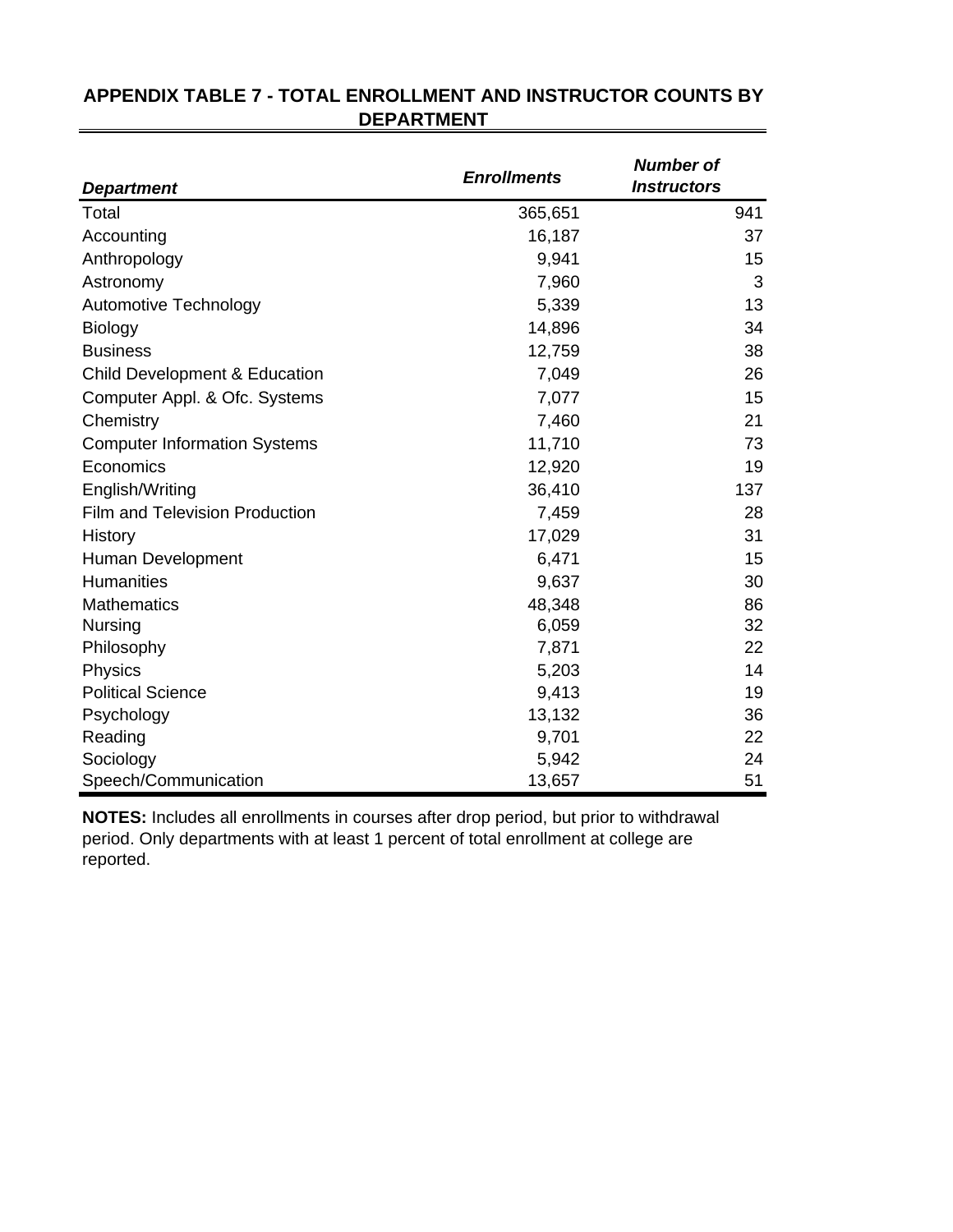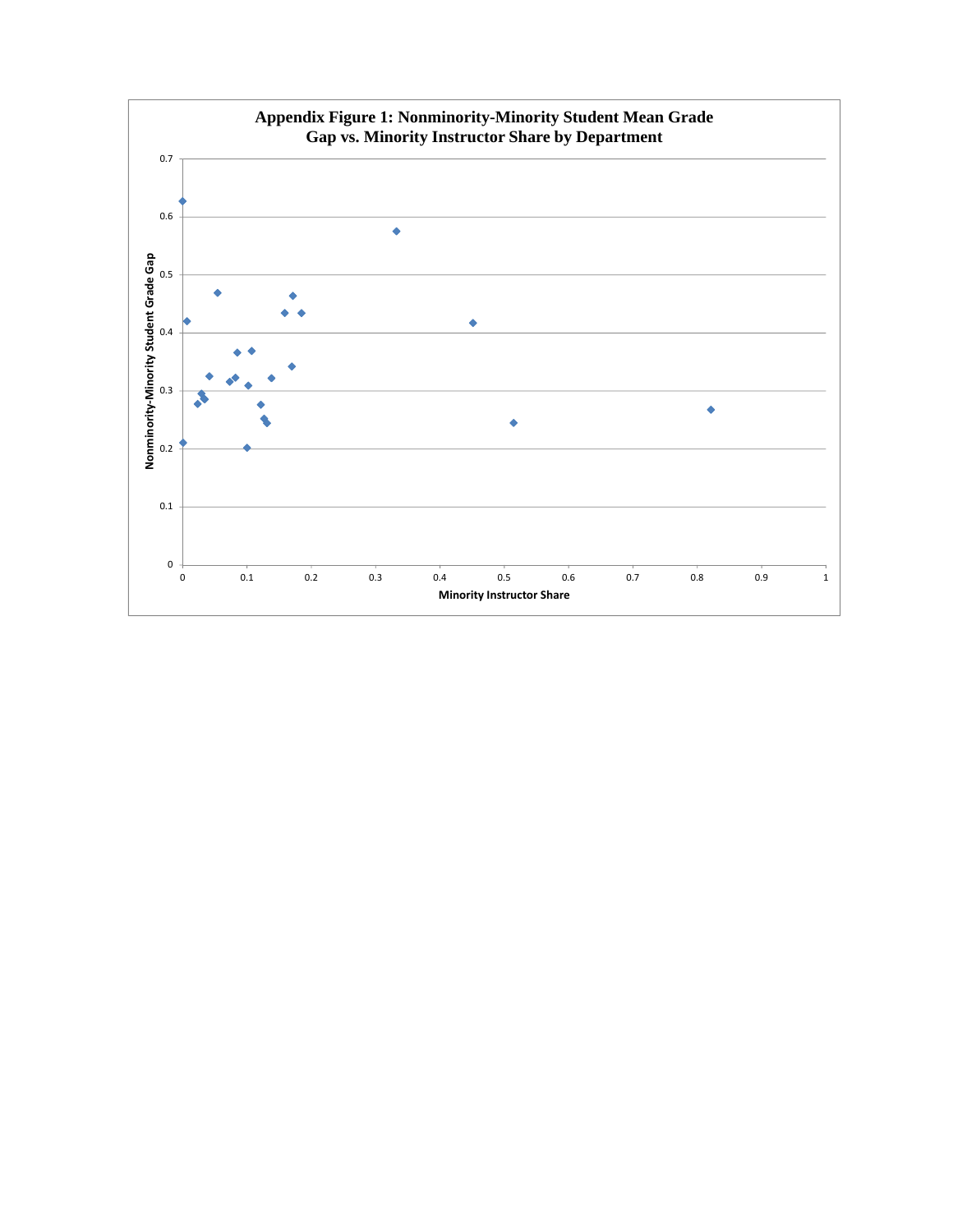